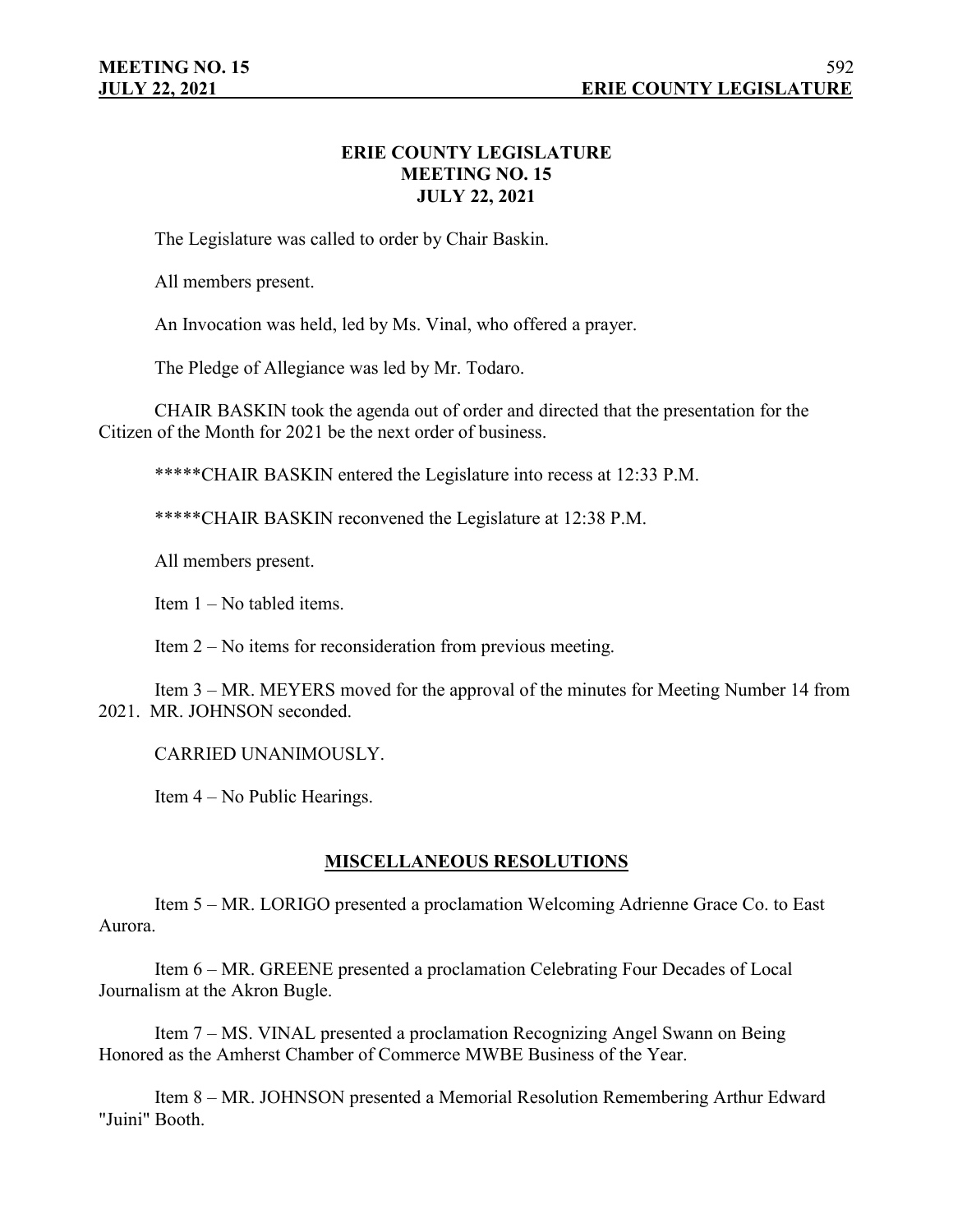Item 9 – MR. GREENE presented a proclamation Celebrating the Buffalo Philharmonic Orchestra.

Item 10 – MR. TODARO presented a proclamation Recognizing and Honoring Capozzi Paving and Concrete.

Item 11 – MR. MEYERS presented a proclamation Congratulating and Honoring Carolanne Hackett on Her Retirement as a Member of the Cheektowaga Police Department.

Item 12 – MR. TODARO presented a proclamation Recognizing and Honoring Cellino Plumbing.

Item 13 – MR. LORIGO presented a proclamation Honoring Chief Daniel Denz Upon the Occasion of His Retirement.

Item 14 – MS. CHIMERA & MR. JOHNSON presented a proclamation Honoring and Recognizing Dion Dawkins of the Buffalo Bills for Hosting Dion's Dreamers "Christmas in July" 716 Day.

Item 15 – MS. VINAL presented a Memorial Resolution Rememerbing Dr. Herschel J. Balsom.

Item 16 – MR. JOHNSON & CHAIR BASKIN presented a Memorial Resolution Remembering and Honoring the Life of Jarred John "Weeze" Barker.

Item 17 – MR. GREENE presented a proclamation Celebrating and Commemorating Jeffrey Maine Upon the Occasion of His Retirement.

Item 18 – CHAIR BASKIN presented a proclamation Congratulating and Honoring Jillian Hanesworth, Buffalo's First Poet Laureate.

Item 19 – MS. VINAL presented a proclamation Congratulating Joseph Mack on Being Drafted to the MLB.

Item 20 – MR. TODARO presented a proclamation Honoring Jon Taffer and the Launch of His Premium Cocktail Mixers.

Item 21 – MR. GREENE presented a proclamation Congratulating Joseph Mack on His Selection in the MLB Draft.

Item 22 – MR. MILLS presented a proclamation Honoring and Recognizing Marion Louise (Rucker) Williams Upon the Occasion of Her 100th Birthday.

Item 23 – MR. JOHNSON & CHAIR BASKIN presented a proclamation Recognizing the Frank E. Merriweather Library for Dedicating and Naming Their Auditorium after Eva M. Doyle.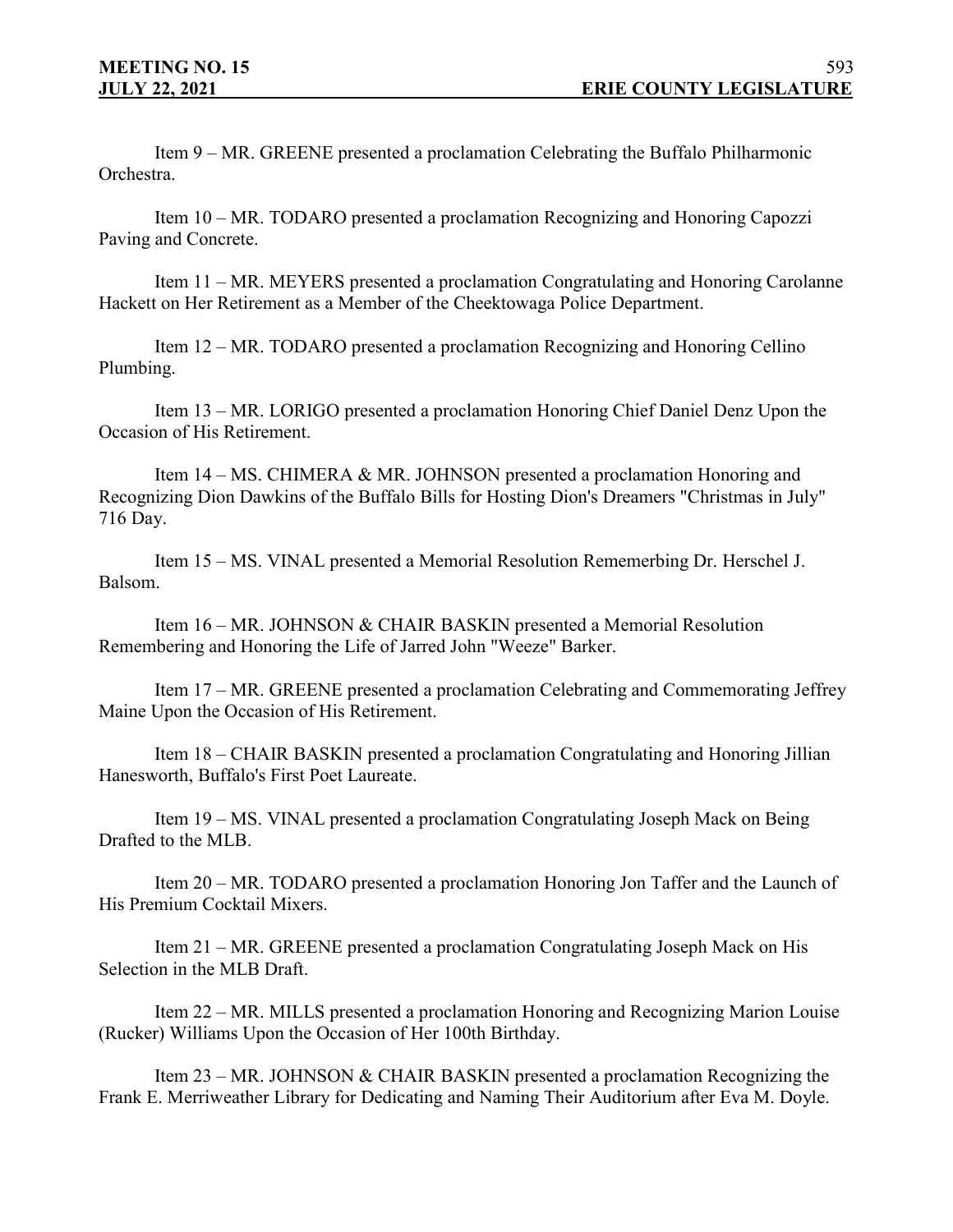Item 24 – MR. TODARO presented a proclamation Recognizing and Honoring Michael Brown and The UPS Store.

Item 25 – MR. MILLS presented a proclamation Honoring and Recognizing the National Buffalo Wing Festival Upon the Occasion of its Twentieth Anniversary.

Item 26 – MR. MILLS presented a proclamation Honoring and Recognizing the Orchard Park Chamber of Commerce as it Celebrates the Sixteenth Anniversary of Taste of Orchard Park.

Item 27 – MR. LORIGO presented a proclamation Honoring Peter Moore for Receiving a National Award.

Item 28 – MR. MILLS presented a proclamation Honoring and Recognizing Sarah Stuhr for Earning the Gold Award, the Girl Scouts' Highest Honor.

Item 29 – MR. JOHNSON presented a Memorial Resolution Remembering Shaquelle Darnell Walker, Jr.

Item 30 – MR. MEYERS presented a proclamation Honoring the St. Joseph Campus for Sister of Charity Hospital's COVID Unit as Citizen of the Month for July 2021.

Item 31 – MR. TODARO presented a proclamation Honoring Valint's Meats Upon the Occasion of Their Grand Opening in Lancaster.

Item 32 – MS. VINAL presented a proclamation Honoring the Williamsville East Boys Baseball Teams on Winning the 2021 Section VI Class A-1 Final.

MR. MEYERS moved for consideration of the above twenty-eight items. MR. LORIGO seconded.

CARRIED UNANIMOUSLY.

MR. MEYERS moved to amend the above twenty-eight items by adding one for Chair Baskin, one for Chair Baskin and Mr. Johnson, one for Mr. Lorigo, and by including Et Al Sponsorship. MR. LORIGO seconded.

CARRIED UNANIMOUSLY.

MR. MEYERS moved for approval of the above thirty-one items as amended. MR. JOHNSON seconded.

CARRIED UNANIMOUSLY.

# **LOCAL LAWS**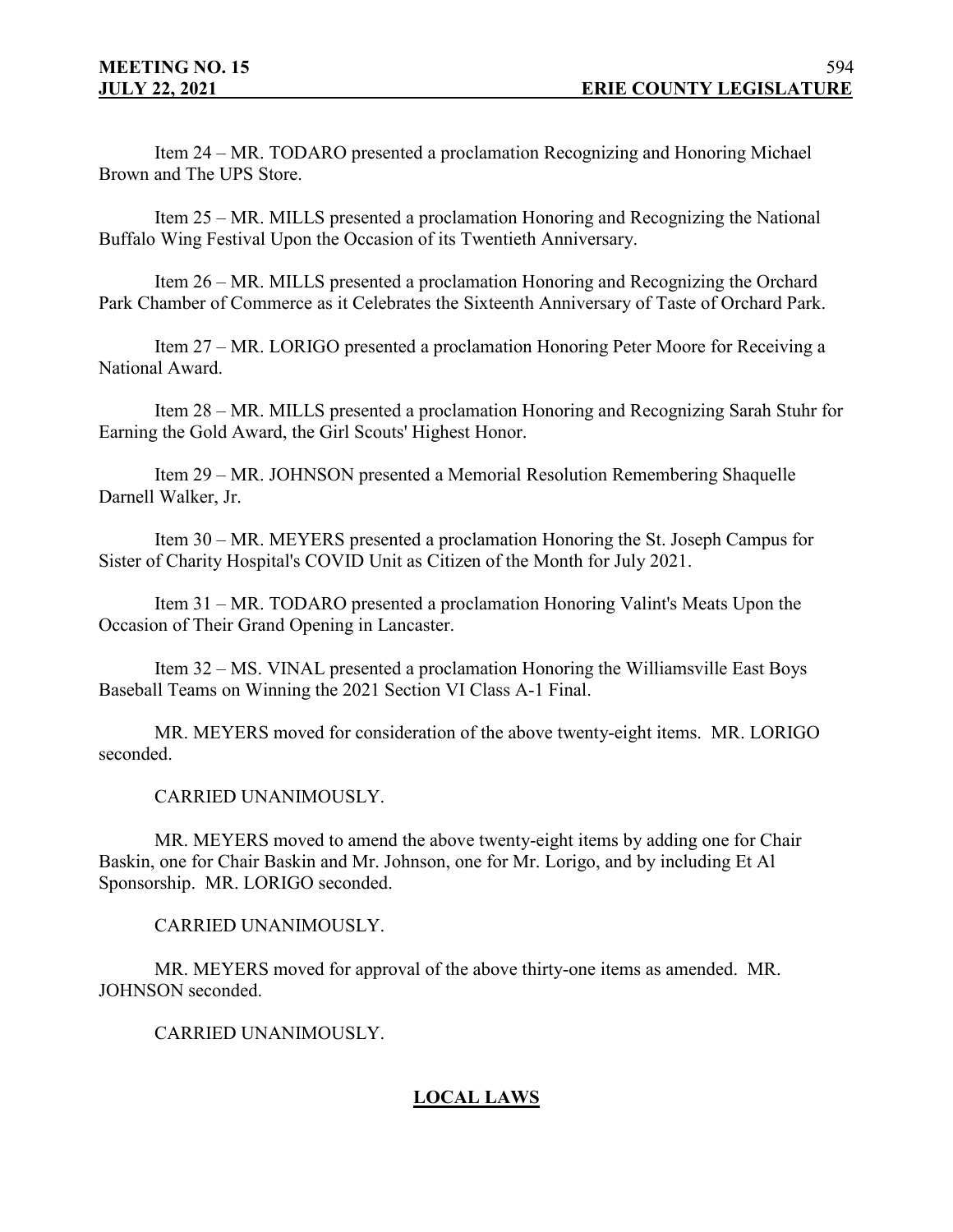Item 33 – CHAIR BASKIN directed that Local Law No. 1 (Print #1) 2020 remain on the table and in the PUBLIC SAFETY COMMITTEE.

### GRANTED.

Item 34 – CHAIR BASKIN directed that Local Law No. 3 (Print #1) 2020 remain on the table and in the SMALL BUSINESS COMMITTEE.

### GRANTED.

Item 35 – CHAIR BASKIN directed that Local Law No. 5 (Print #1) 2020 remain on the table and in the GOVERNMENT AFFAIRS COMMITTEE.

#### GRANTED.

Item 36 – CHAIR BASKIN directed that Local Law No. 8 (Print #1) 2020 remain on the table and in the GOVERNMENT AFFAIRS COMMITTEE.

### GRANTED.

Item 37 – CHAIR BASKIN directed that Local Law No. 1 (Print #1) 2021 remain on the table and in the ENERGY & ENVIRONMENT COMMITTEE.

#### GRANTED.

Item 38 – CHAIR BASKIN directed that Local Law No. 2 (Print #1) 2021 be referred to the ECONOMIC & DEVELOPMENT and MINORITY & WOMEN OWNED BUSINESS COMMITTEES.

#### GRANTED.

Item 39 – CHAIR BASKIN directed that Local Law No. 3 (Print #1) 2021 be referred to the HEALTH & HUMAN SERVICES COMMITTEE.

GRANTED.

## **COMMITTEE REPORTS**

Item 40 – MR. MEYERS presented the following report and moved for immediate consideration and approval. MR. JOHNSON seconded.

CARRIED UNANIMOUSLY.

RESOLUTION NO. 133

July 15, 2021 **FINANCE & MANAGEMENT**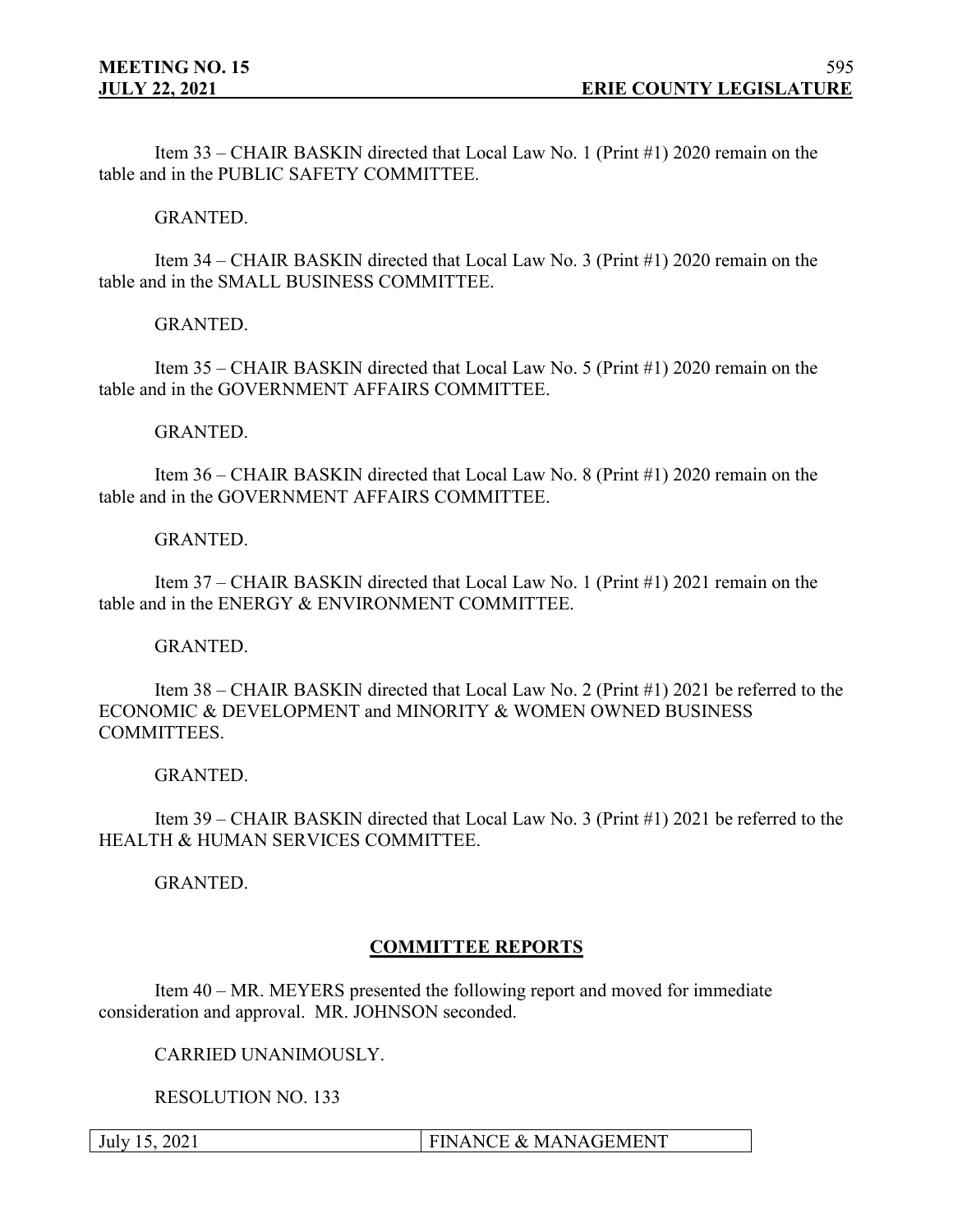| <b>COMMITTEE</b> |
|------------------|
| REPORT NO. 9     |

#### ALL MEMBERS PRESENT.

- 1. RESOLVED, the following items are hereby received and filed:
- a. COMM. 14D-2 (2021) DIRECTOR OF BUDGET & MANAGEMENT: "Budget Monitoring Report for Period Ending 05/2021" (Chair's Ruling)
- b. COMM. 14D-5 (2021) DIRECTOR OF BUDGET & MANAGEMENT: "Midyear Budget Hearing Documents" (Chair's Ruling)

## **TIMOTHY J. MEYERS CHAIR**

Item 41 – MR. MEYERS presented the following report and moved for immediate consideration and approval. MR. JOHNSON seconded.

#### CARRIED UNANIMOUSLY.

RESOLUTION NO. 134

| July 15, 2021 | <b>ENERGY &amp; ENVIRONMENT</b> |
|---------------|---------------------------------|
|               | <b>COMMITTEE</b>                |
|               | REPORT NO. 12                   |

## ALL MEMBERS PRESENT, EXCEPT LEGISLATOR TODARO.

- 1. RESOLVED, the following items are hereby received and filed:
- a. COMM. 13E-4 (2021) COUNTY EXECUTIVE: "ECSD No. 3 - Engineering Term Contract Agreement" (Chair's Ruling)
- b. COMM. 13D-3 (2021) CLERK OF LEGISLATURE: "Acknowledgment of Filing of Documents Concerning Creation of the Cayuga Creek Water District in the Town of Alden" (Chair's Ruling)
- c. COMM. 13M-1 (2021) NYS COMPTROLLER - OFFICE OF LEGAL SERVICES: "Documents Concerning Creation of the Cayuga Creek Water District in the Town of Alden"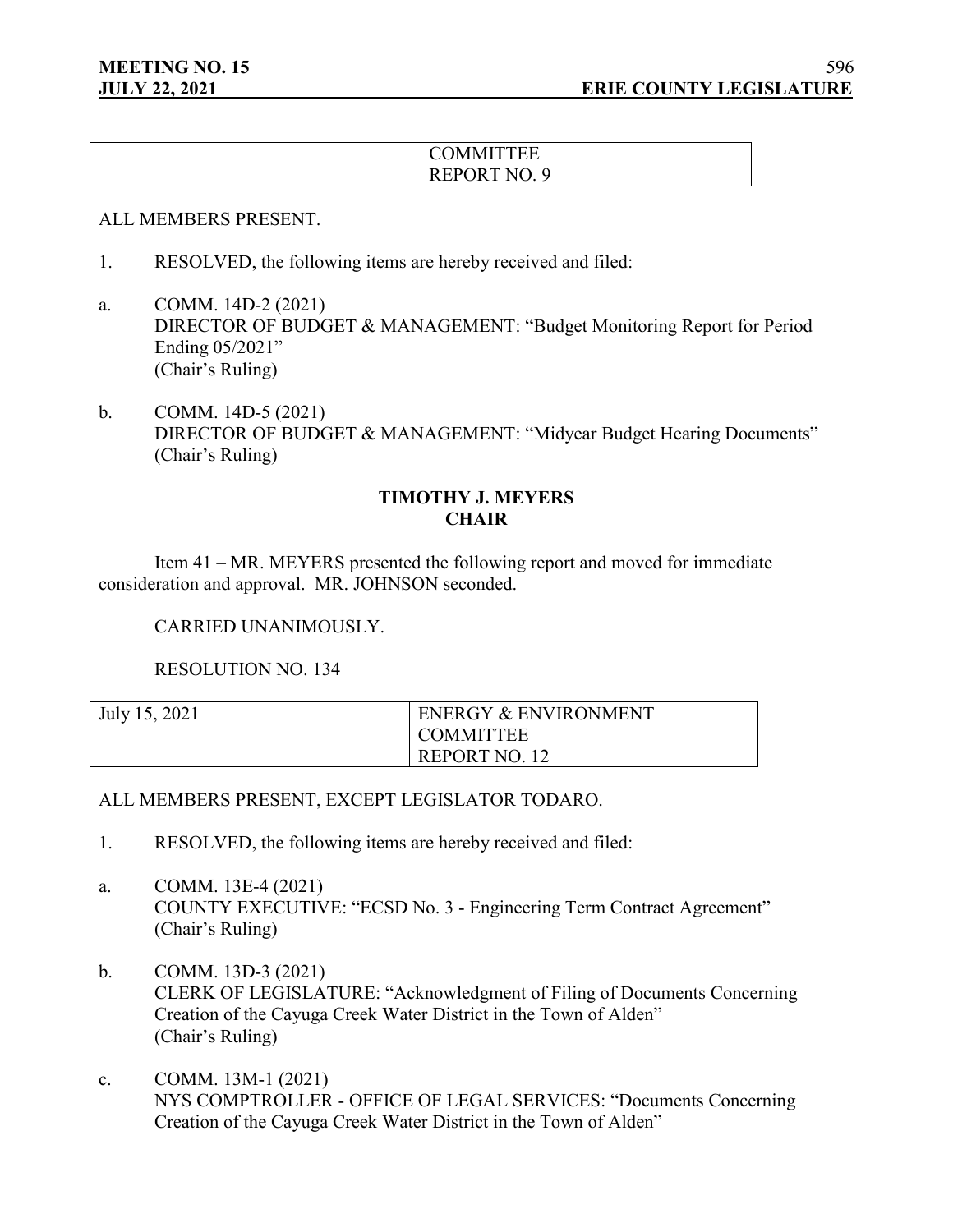(Chair's Ruling)

- d. COMM. 13M-4 (2021) NYSDEC: "Invitation for Public Comment - Application & Draft Remedial Investigation at 156 Chandler St., Buffalo" (Chair's Ruling)
- e. COMM. 14E-17 (2021) COUNTY EXECUTIVE: "ECSD No. 3 - Engineer Term Contract Agreement" (Chair's Ruling)
- f. COMM. 14E-19 (2021) COUNTY EXECUTIVE: "ECSD Nos. 1-6 & No. 8 - Board of Managers Resolutions" (Chair's Ruling)
- g. COMM. 14E-23 (2021) COUNTY EXECUTIVE: "Authorization to Apply - NYSDEC Climate-Smart Communities Funding" (Chair's Ruling)
- h. COMM. 14M-3 (2021) NYSDEC: "Public Notice - Program Application for Baseline Rd. & Grand Island Blvd., Grand Island" (Chair's Ruling)
- i. COMM. 14M-4 (2021) NYSDEC: "Invitation for Public Comment - Program Application for 703 E. Delavan Ave., Buffalo" (Chair's Ruling)
- j. COMM. 14M-5 (2021) NYSDEC: "Invitation for Public Comment - Program Application for Baseline Rd. & Grand Island Blvd., Grand Island" (Chair's Ruling)
- k. COMM. 14M-6 (2021) NYSDEC: "Public Notice - Program Application for 703 E. Delavan Ave., Buffalo" (Chair's Ruling)
- 2. COMM. 8E-22 (2021) COUNTY EXECUTIVE AS AMENDED WHEREAS, the Erie County Department of Environment and Planning has received the following lowest responsible bid for Contract No. 42 at 11:00 a.m. on June 22, 2021:

Contract Lowest Responsible Bidder Amount Contract No. 42 Kandey Company Inc. \$414,570.00 19 Ransier Drive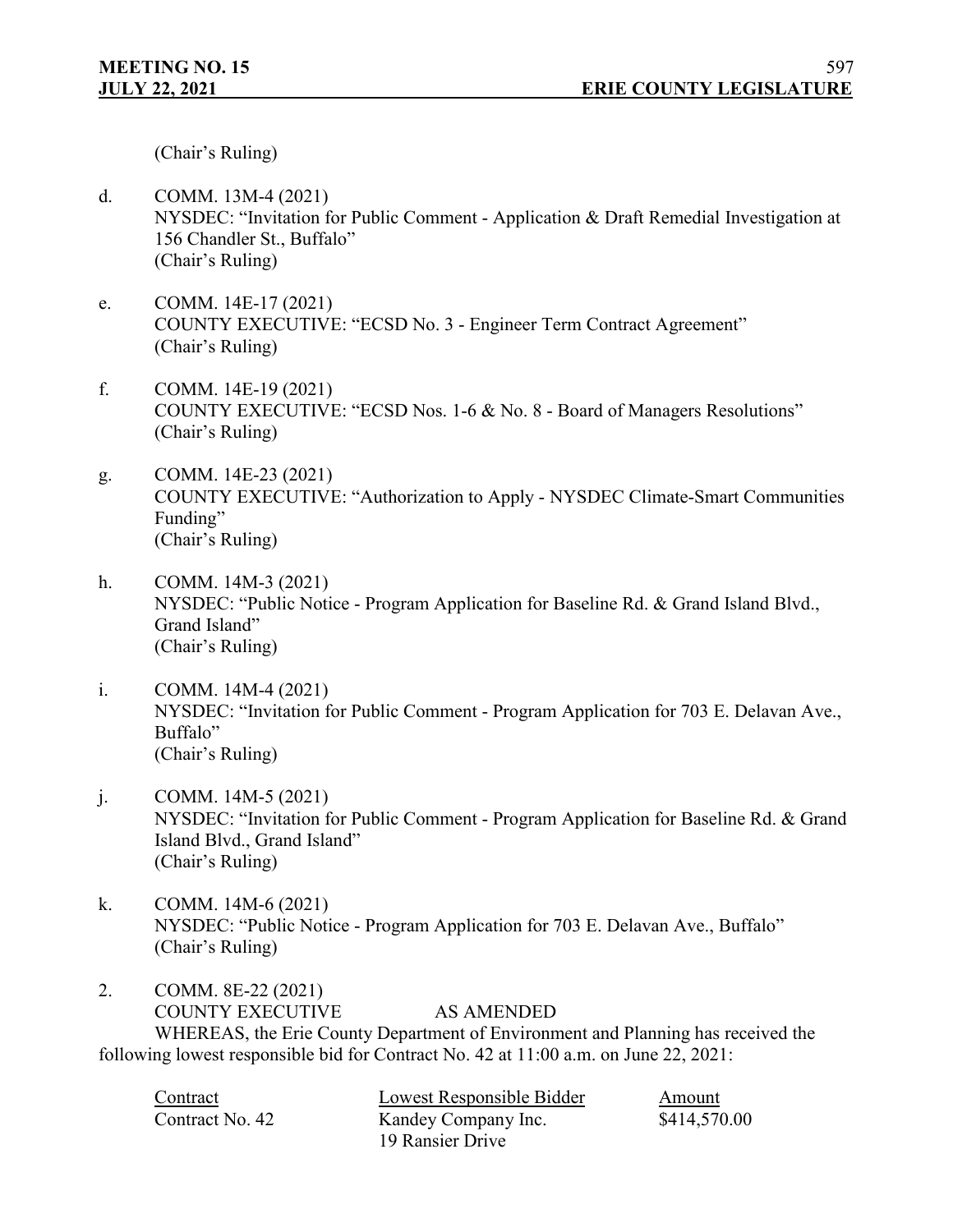West Seneca, NY 14224

and

WHEREAS, the aforementioned lowest responsible bidder has successfully completed projects for the Division of Sewerage Management in the past; and

WHEREAS, the Division of Sewerage Management has determined this project is a Type II action in accordance with 6NYCRR Section 617.5(c) and therefore is not subject to State Environmental Quality Review Act review under New York State Environmental Conservation Law.

NOW, THEREFORE, BE IT

RESOLVED, that the Rowley Road Sanitary Sewer Replacement Project, Erie County Sewer District No. 1, Contract No. 42 be awarded as follows:

| Contract        | Lowest Responsible Bidder | Amount       |
|-----------------|---------------------------|--------------|
| Contract No. 42 | Kandey Company Inc.       | \$414,570.00 |
|                 | 19 Ransier Drive          |              |
|                 | West Seneca, NY 14224     |              |

and be it further

RESOLVED, that the County Executive be, and hereby is, authorized to execute the Contract with the aforementioned lowest responsible bidder, subject to approval as to form by the County Attorney's office and approval as to content by the Commissioner of Environment and Planning; and be it further

RESOLVED, that that the Director of Budget and Management and the County Comptroller are authorized to allocate up to \$420,000.00 in Capital Project No. C.21 1XX (American Rescue Plan funds, pending WBS elements) to fund Contract No. 42; and be it further

RESOLVED, that the Director of the Division of Budget and Management is hereby authorized to implement any budget adjustments necessary to facilitate this funding; and be it further

RESOLVED, that at the close of the project any unused funds be returned to the capital project and the budgets be adjusted accordingly; and be it further

RESOLVED, that the Clerk of the Legislature be directed to send a certified copy of this resolution to the County Executive, the County Comptroller, the Director of Budget and Management, Kristen Walder, Assistant County Attorney, and Joseph Fiegl, P.E., Deputy Commissioner, Department of Environment and Planning.  $(4-0)$ 

| COMM. 12E-5 (2021) |            |
|--------------------|------------|
| COUNTY EXECUTIVE   | AS AMENDED |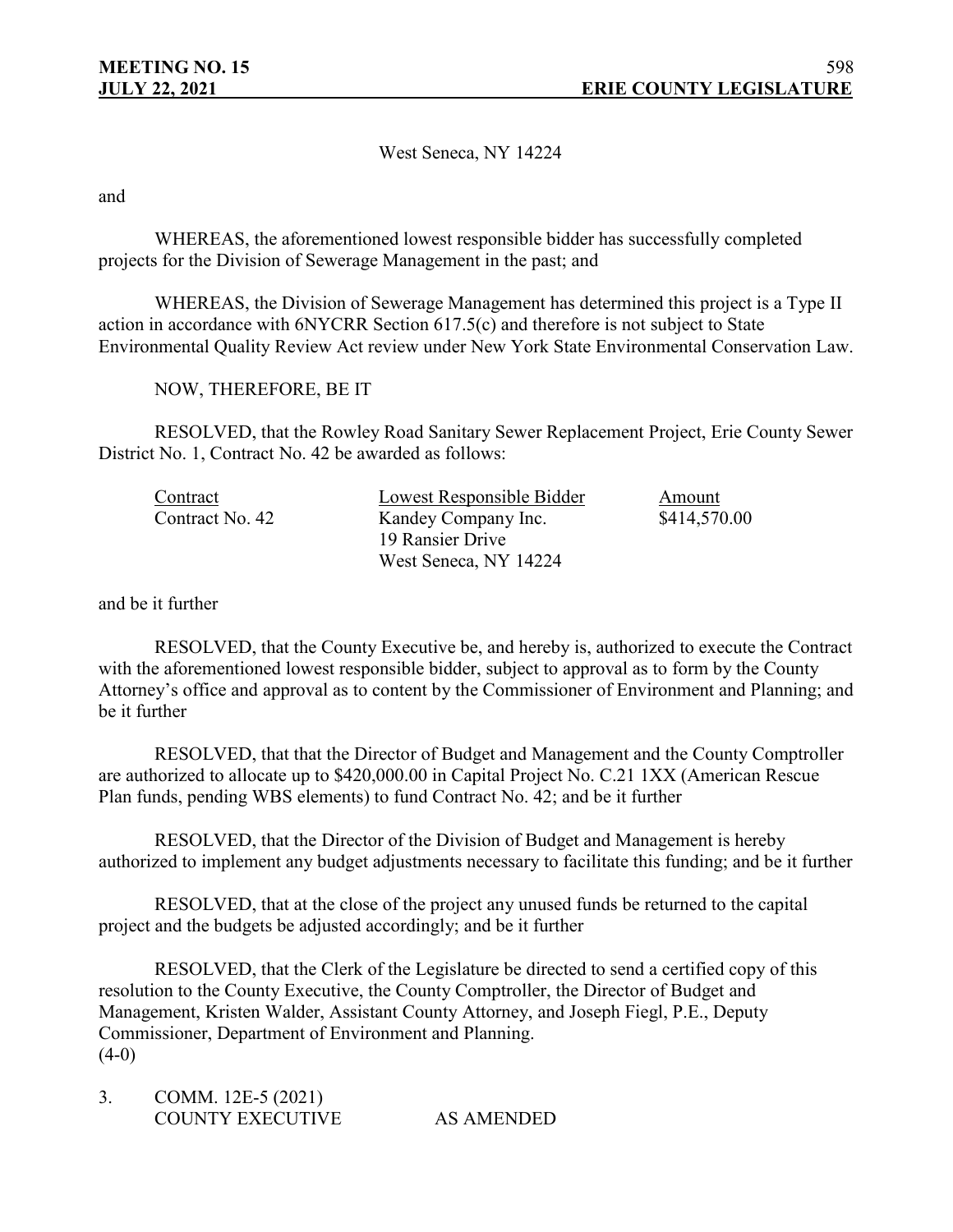WHEREAS, the Erie County Department of Environment and Planning has received the following lowest responsible bid for Contract No. 26 at 11:30 a.m. on June 22, 2021:

| Contract        | Lowest Responsible Bidder                        | Amount |
|-----------------|--------------------------------------------------|--------|
| Contract No. 26 | \$393,844.00<br>National Water Main Cleaning Co. |        |
|                 | 25 Marshall Street                               |        |
|                 | Canton, MA 02021                                 |        |

and

WHEREAS, the aforementioned lowest responsible bidder has successfully completed projects for the Division of Sewerage Management in the past; and

WHEREAS, the Division of Sewerage Management has determined this project is a Type II action in accordance with 6NYCRR Section 617.5(c) and therefore is not subject to State Environmental Quality Review Act review under New York State Environmental Conservation Law.

#### NOW, THEREFORE, BE IT

RESOLVED, that the Transit Road Cured In Place Pipe Lining Project, Erie County Sewer District No. 5, Contract No. 26 be awarded as follows:

| Contract<br>Contract No. 26 | Lowest Responsible Bidder<br>National Water Main Cleaning Co. | Amount<br>\$393,844.00 |
|-----------------------------|---------------------------------------------------------------|------------------------|
|                             | 25 Marshall Street                                            |                        |
|                             | Canton, MA 02021                                              |                        |

and be it further

RESOLVED, that the County Executive be, and hereby is, authorized to execute the Contract with the aforementioned lowest responsible bidder, subject to approval as to form by the County Attorney's office and approval as to content by the Commissioner of Environment and Planning; and be it further

RESOLVED, that the Director of Budget and Management and/or the County Comptroller are authorized to allocate up to \$400,000.00 in Capital Project No. C.21 1XX (American Rescue Plan funds, pending WBS elements) to fund Contract No. 26; and be it further

RESOLVED, that the Director of the Division of Budget and Management is hereby authorized to implement any budget adjustments necessary to facilitate this funding; and be it further

RESOLVED, that at the close of the project any unused funds be returned to the capital project and the budgets be adjusted accordingly; and be it further

RESOLVED, that the Clerk of the Legislature be directed to send a certified copy of this resolution to the County Executive, the County Comptroller, the Director of Budget and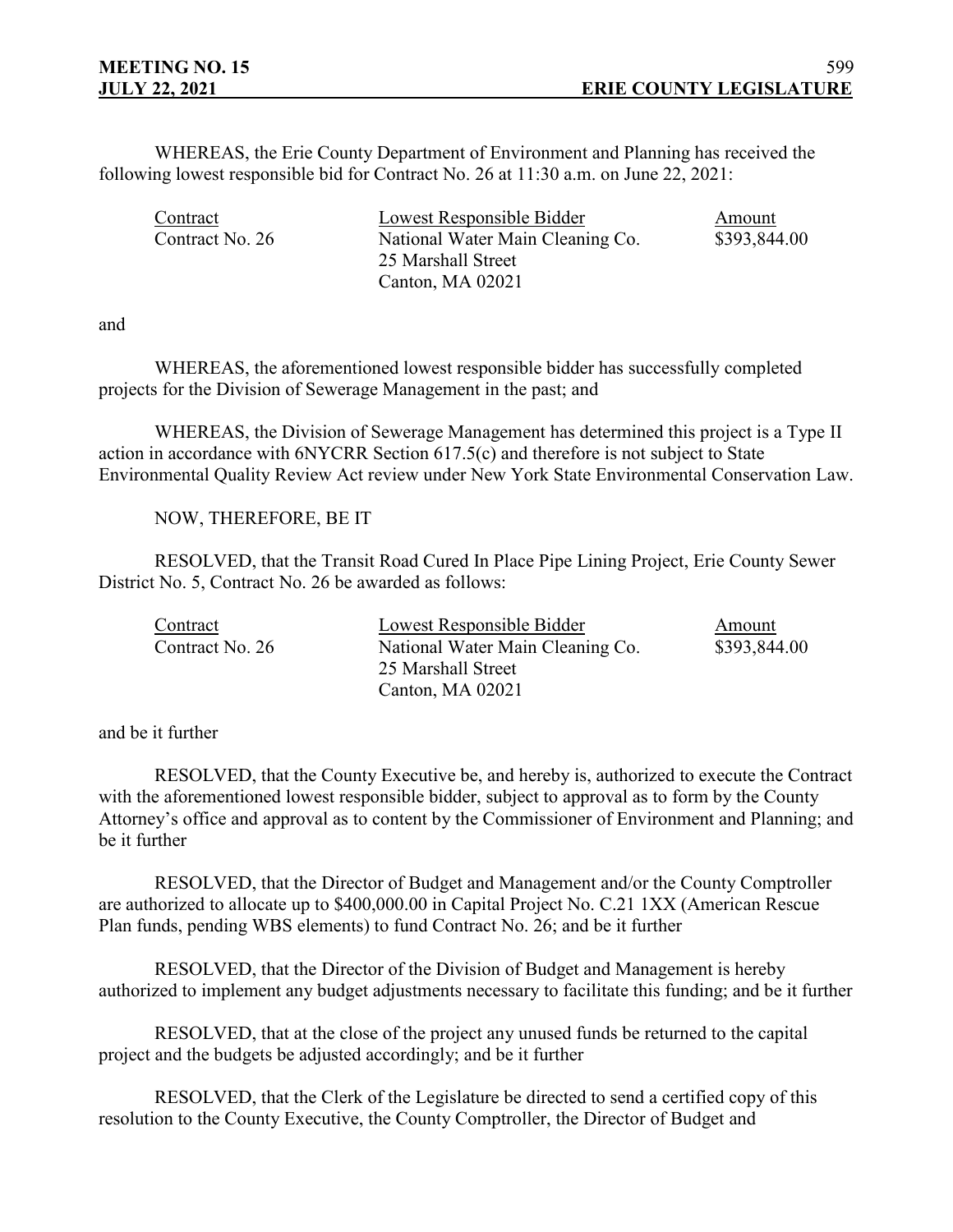Management, Kristen Walder, Assistant County Attorney, and Joseph Fiegl, P.E., Deputy Commissioner, Department of Environment and Planning.  $(4-0)$ 

4. COMM. 14E-3 (2021) COUNTY EXECUTIVE

RESOLVED, that the Erie County Legislature does hereby confirm the appointments of the following individuals to the Erie County Fisheries Advisory Board with terms that will expire on December 31, 2024:

| Kimberly Marron      | <b>Wendy Paterson</b> |
|----------------------|-----------------------|
| 6478 Kevington Place | 447 Southside Parkway |
| Boston, NY 14025     | Buffalo, NY 14210     |
|                      |                       |

 $(4-0)$ 

5. COMM. 14E-16 (2021) COUNTY EXECUTIVE

WHEREAS, the County of Erie had previously entered into a contract with the Erie County Soil and Water Conservation District (ECS&WCD) who have the essential expertise and personnel to perform the necessary inspections and evaluations, as well as, to carry out administrative responsibilities related to the delivery of various technical services including stream bank maintenance, road, bridge, and culvert scour maintenance; and

WHEREAS, it has become necessary to implement the County-wide Stream Maintenance Program to continue to reduce erosion and localized flood-related risk to roads, bridges, culverts, and rights-of-way by removing gravel bars and vegetative debris obstructing or diverting the natural flow of streams, repair road, bridge, and culvert scour or prevention of same; and

WHEREAS, Article 5-G of the General Municipal Law authorizes municipalities and districts to contract to perform together that which each public entity is authorized to perform individually; and Article 5, Section 99-R of the same General Municipal Law authorizes Erie County and the ECS&WCD to contract by direct negotiations for services of government not regularly provided to the public as part of general government services; and

WHEREAS, the Legislative Body of Erie County and the Board of Directors of the ECS&WCD have previously authorized a municipal agreement on November 5, 2020, via Communication Number 20E-15 for the purpose of performing a County-wide Stream Maintenance Program; and

WHEREAS, scour from Cattaraugus Creek is encroaching on Zoar Valley Road (CR457) approximately across from 2840 Zoar Valley Road and is endangering the road; and

WHEREAS, it is necessary to execute a contract with the ECS&WCD for the stabilization of the stream scour and associated stream bank/roadway embankment failure at the site noted (the "Project"); and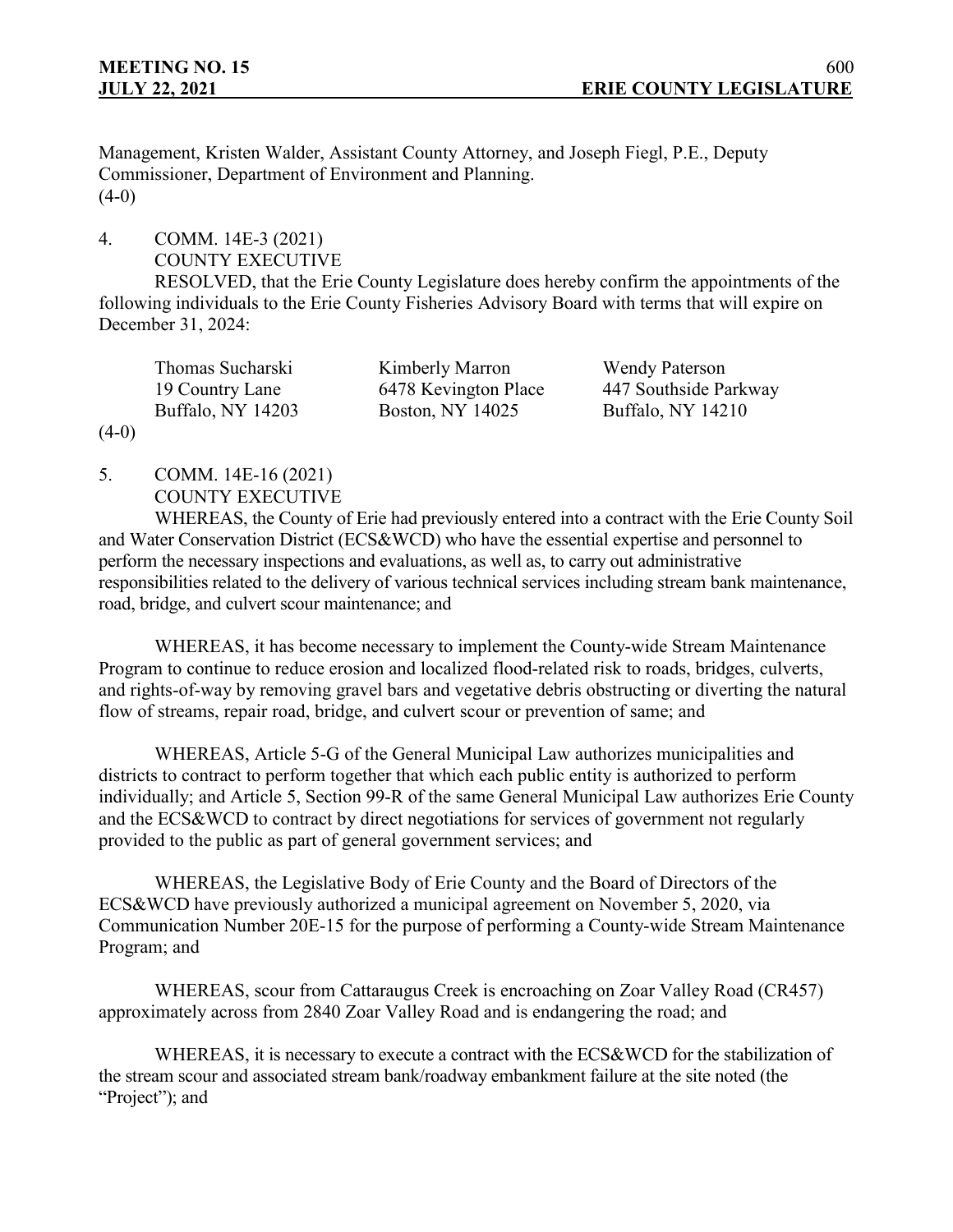WHEREAS, it is estimated that the cost of the necessary work will not exceed \$500,000 which is available from the SAP Project number hereinafter identified.

NOW, THEREFORE, BE IT

RESOLVED, that the County Executive is hereby authorized to renew the contract between the County of Erie and the Erie County Soil and Water Conservation District (ECS&WCD) for \$150,000 to be allocated from the 2021 Highway Department Budget, GL 516020 – Professional Services, Fund 210, Funds Center 1231010 for technical services to identify drainage improvements, reduce erosion, embankment failure, scour, and localized flooding related risks to roads, bridges, culverts, and rights-ofway at various locations; and be it further

RESOLVED, that the Erie County Legislature hereby approves the site-specific work on Zoar Valley Road (the Project); and be it further

RESOLVED, the County Executive is authorized to execute a contract amendment for the Project with the ECS&WCD in an amount not to exceed \$500,000 for which funds are available from Fund 420, Fund Center 123, Project B.19017 – General Civil & Geotechnical Services Construction and which are hereby appropriated and made available for the Project; and be it further

RESOLVED, that five (5) certified copies of this resolution be sent to the Department of Public Works, Division of Highways, and one copy each to the Office of the County Executive, the Division of Budget and Management, and the Office of the Comptroller.  $(4-0)$ 

6. COMM. 14E-20 (2021) COUNTY EXECUTIVE

WHEREAS, the Erie County Department of Environment and Planning through its Division of Sewerage Management has the responsibility to operate and maintain over 1,100 miles of sewers, close to 100 pumping stations, five (5) overflow retention facilities, and six (6) wastewater treatment plants in the Erie County Sewer Districts; and

WHEREAS, the Division of Sewerage Management previously issued a request for proposals for engineering assistance on a term contract basis; and

WHEREAS, pursuant to Legislative Comm. 19E-10 (2019) the top seven (7) ranked firms submitting proposals were retained via engineering term contract agreements at an amount not to exceed \$250,000.00; and

WHEREAS, pursuant to Legislative Comm. 13E-15 (2021) significant capital monies will be provided for infrastructure improvements in the Erie County Sewer Districts through American Rescue Plan funding; and

WHEREAS, the Division of Sewerage Management has identified that additional engineering resources are needed to assist with projects to be implemented through American Rescue Plan funding; and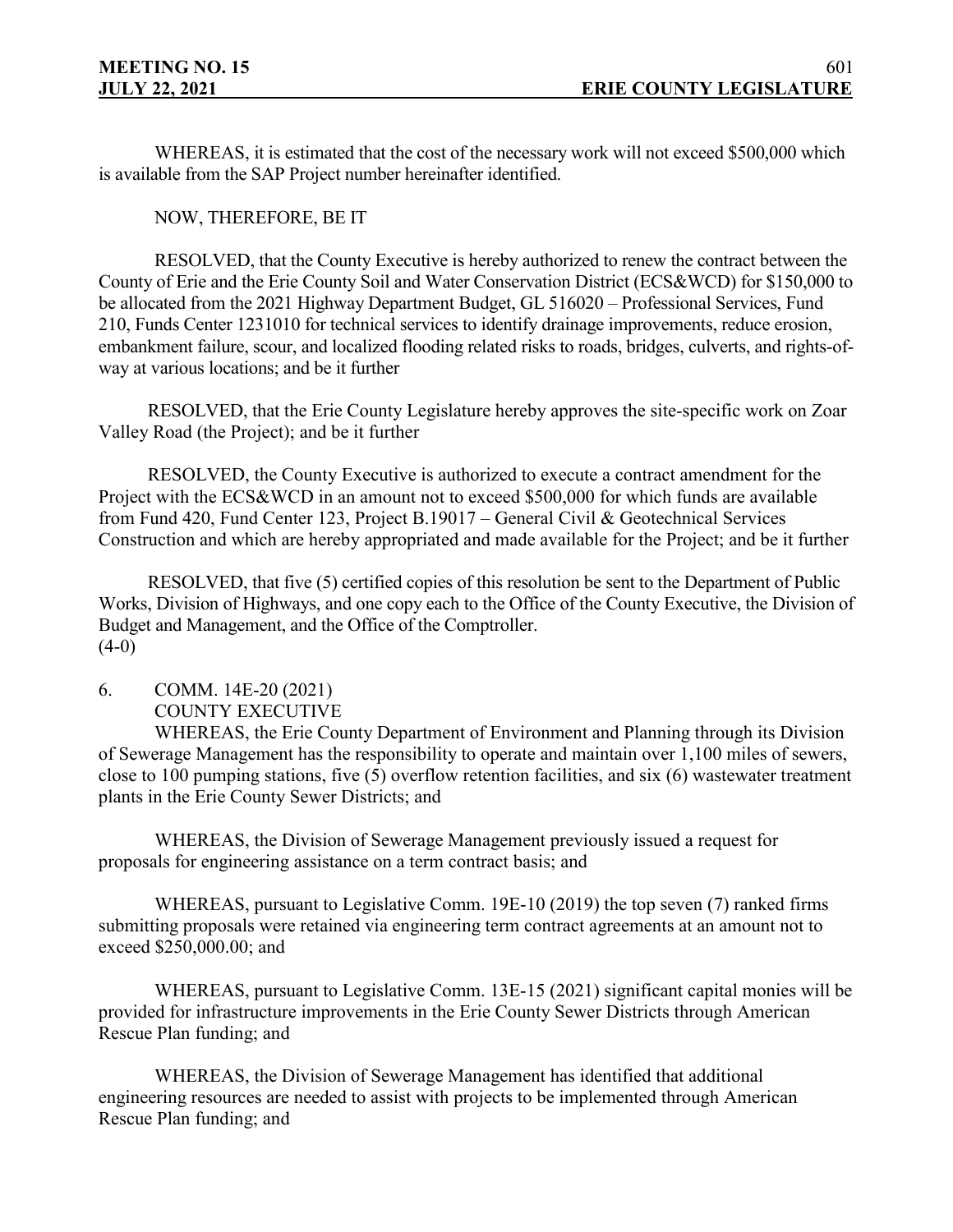WHEREAS, to assist with the additional engineering workload, the Division of Sewerage Management recommends the total authorization for the existing seven (7) engineering term contract agreements be increased and three (3) additional firms be retained through new engineering term contract agreements.

### NOW, THEREFORE, BE IT

RESOLVED, that agreements for engineering term contract services with C&S Companies (141 Elm Street #100, Buffalo, NY 14203), Greenman-Pedersen, Inc. (4950 Genesee Street – Suite 100, Buffalo, NY 14225), and Wendel WD Architecture, Engineering, Surveying & Landscape Architecture, PC (375 Essjay Road, Buffalo, NY 14221) are hereby approved in an amount not to exceed \$250,000.00 each; and be it further

RESOLVED, that the County Executive be and hereby is, authorized to execute agreements with C&S Companies, Greenman-Pedersen, Inc, and Wendel WD Architecture, Engineering, Surveying & Landscape Architecture, PC, subject to approval as to form by the County Attorney and approval as to content by the Commissioner of Environment and Planning; and be it further

RESOLVED, that the Deputy Commissioner of the Division of Sewerage Management be approved to issue change orders to the existing engineering term contract agreements with AECOM, Arcadis of New York, Inc., CHA Consulting, DiDonato Engineering and Design Professionals, GHD Consulting Services, Inc., LaBella Associates, and Ramboll/O'Brien & Gere Engineers, Inc. to increase the total authorization of each agreement to an amount not to exceed \$500,000.00; and be it further

RESOLVED, that the County Comptroller be authorized to allocate an amount not to exceed \$250,000.00 for the agreements with C&S Companies, Greenman-Pedersen, Inc, and Wendel WD Architecture, Engineering, Surveying & Landscape Architecture, PC to fund individual work order assignments; and be it further

RESOLVED, that the County Comptroller be authorized to allocate an amount not to exceed \$500,000.00 for the agreements with AECOM; Arcadis of New York, Inc., CHA Consulting, DiDonato Engineering and Design Professionals, GHD Consulting Services, Inc., LaBella Associates, and Ramboll/O'Brien & Gere Engineers, Inc. to fund individual work order assignments; and be it further

RESOLVED, that individual work orders may be funded from any Sewer Capital Project in Fund 430, the Sewer Operating Fund 220 (including business areas 181, 182, 183, and 186, Account 516020 (Professional Service Contracts)), and/or Capital Project No. C.21 1XX (American Rescue Plan funds, pending WBS elements) as determined by the Deputy Commissioner of the Division of Sewerage Management; and be it further

RESOLVED, that no individual work order assignment issued under any of these agreements be greater than \$75,000.00; and be it further

RESOLVED, that the Division of Sewerage Management shall notify the Legislature when a work order is assigned to an engineering firm under this resolution; and be it further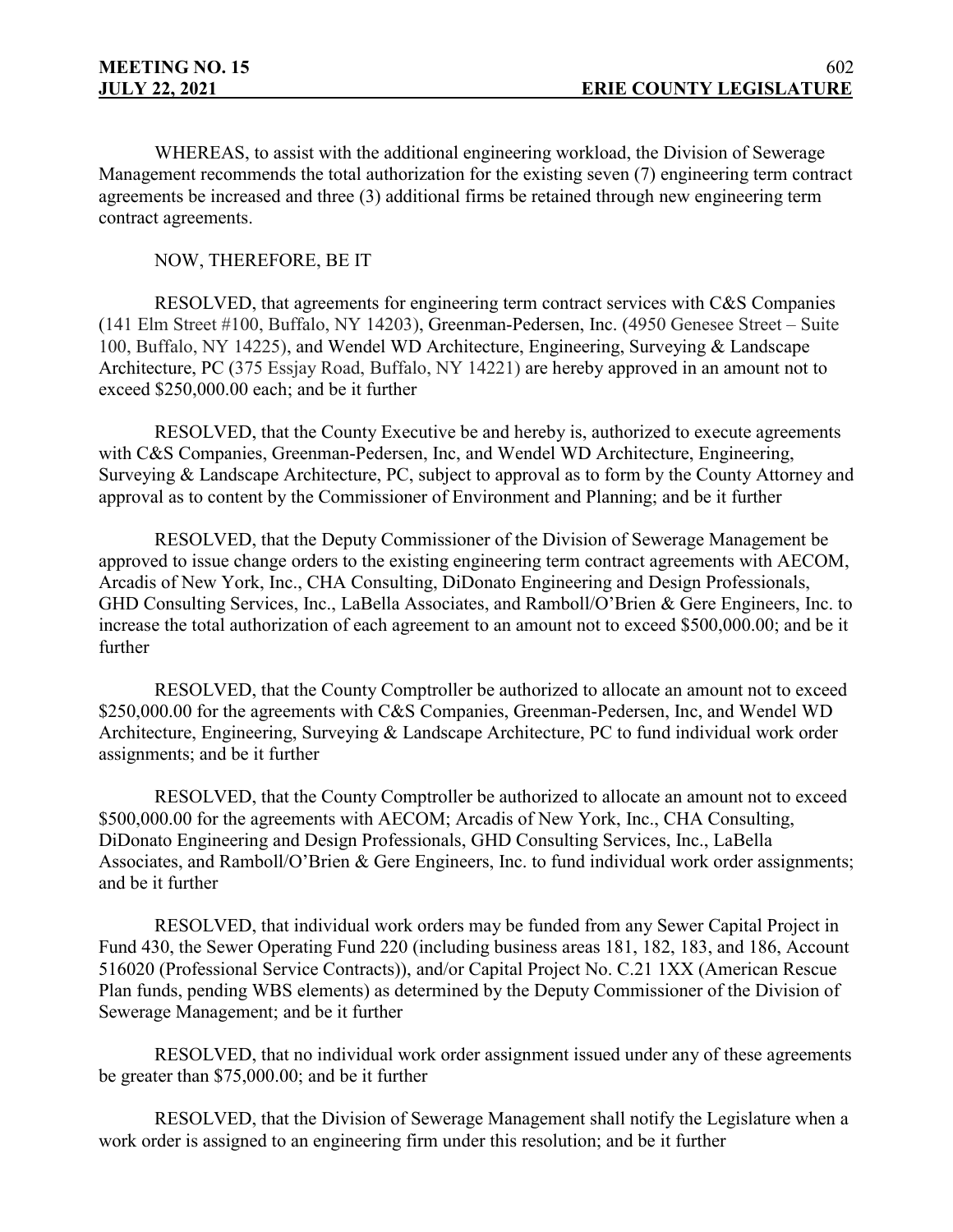RESOLVED, that when a Capital Project is selected as the funding source for a work order assignment, the Division of Sewerage Management shall include in its notice to the Legislature that the County Comptroller has reviewed and certified the availability of sufficient capital appropriations to fund the work order assignment; and be it further

RESOLVED, that the Clerk of the Legislature be directed to send a certified copy of this resolution to the County Executive, the County Comptroller, the Director of Budget and Management, Kristen Walder, Assistant County Attorney, and Joseph Fiegl, P.E., Deputy Commissioner, Department of Environment & Planning.  $(4-0)$ 

7. COMM. 14E-25 (2021)

COUNTY EXECUTIVE

WHEREAS, the Erie County Legislature resolved to become a Climate Smart Community (Comm. 12E-5 (2014); and

WHEREAS, the Erie County Legislature authorized a New York State Department of Environmental Conservation (NYSDEC) grant to conduct Climate Smart Community certification activities (COMM 7E-38 (2018)); and

WHEREAS, the County Climate Vulnerability Assessment process has identified extreme heat as an increasing climate vulnerability to County residents; and

WHEREAS, the New York State Department of Conservation has issued a Request for Applications for New York State Climate Smart Communities Grant Program pursuant to Environmental Conservation Law Article 54 Title 15 that can support development of a heat emergency plan; and

WHEREAS, Erie County has identified the required matching funds that can be allocated to this project from in-kind staff support pursuant to the requirements of Environmental Conservation Law Article 54 Title 15.

NOW, THEREFORE, BE IT

RESOLVED, that Erie County authorizes P. Josh Wilson, Coordinator, Pollution Prevention Program, an employee, to act on its behalf in submittal of an application through the Consolidated Funding Application for one hundred thousand dollars (\$100,000), to be used for development of the Erie County Heat Emergency Plan; and be it further

RESOLVED, that in the event of a grant award, Erie County will make resources available to the project to meet the one hundred thousand dollars (\$100,000) matching funds requirement through in-kind services, or otherwise, through County funds, if allocated in the County budget; and be it further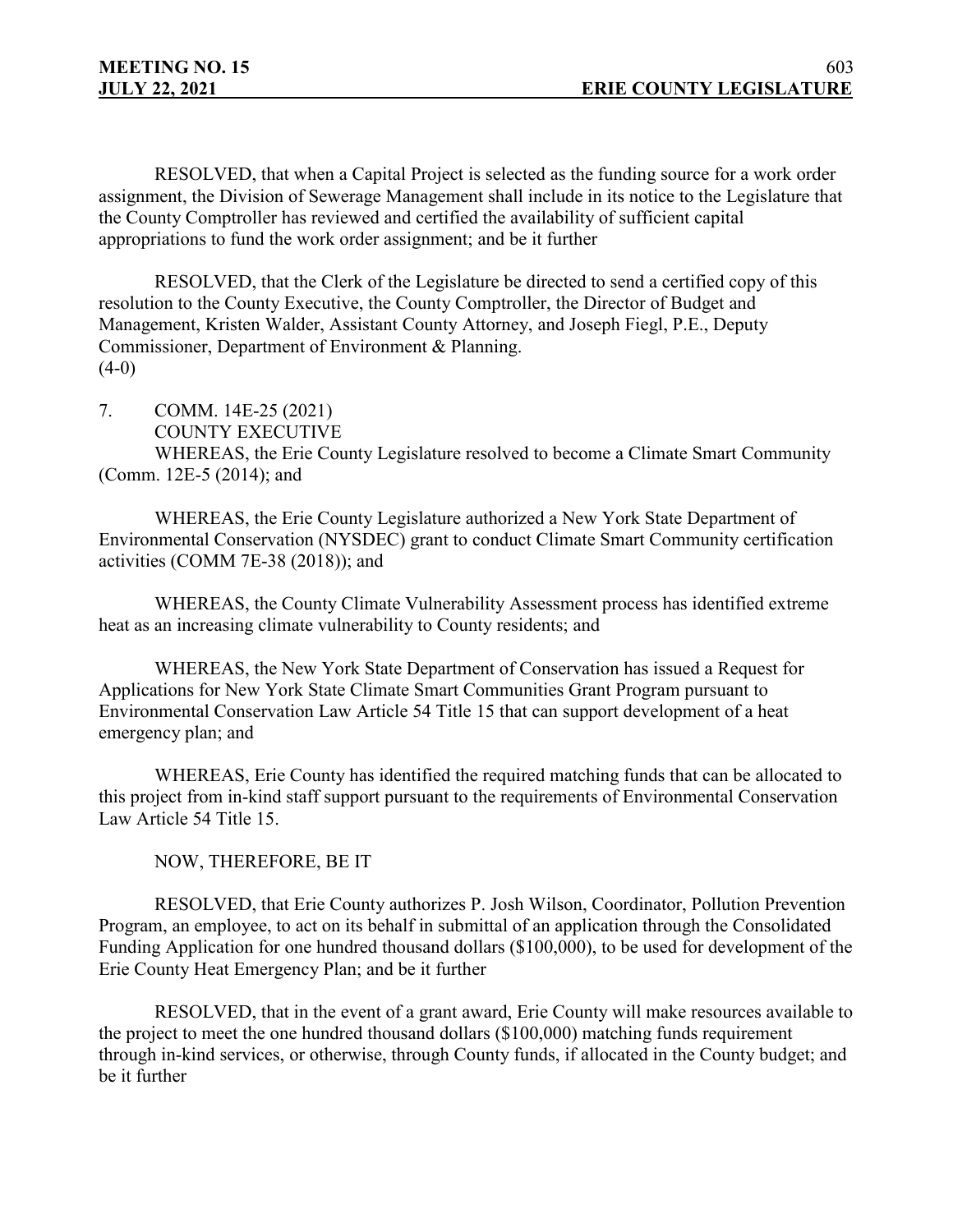RESOLVED, that certified copies of this resolution shall be provided for the County Executive; the County Attorney; and Bonnie Lawrence, Deputy Commissioner of Environment and Planning.

 $(4-0)$ 

# **TIMOTHY J. MEYERS CHAIR**

Item 42 – MR. JOHNSON presented the following report and moved for immediate consideration and approval. MR. GILMOUR seconded.

CARRIED UNANIMOUSLY.

RESOLUTION NO. 135

| July 15, 2021 | PUBLIC SAFETY COMMITTEE |
|---------------|-------------------------|
|               | <b>REPORT NO. 8</b>     |

### ALL MEMBERS PRESENT, EXCEPT LEGISLATOR TODARO. CHAIR BASKIN PRESENT AS EX-OFFICIO MEMBER.

1. COMM. 14E-7 (2021)

COUNTY EXECUTIVE

WHEREAS, in order for the Erie County District Attorney to hire the best candidate to fill the most challenging positions within his office, it is important that they are compensated appropriately; and

WHEREAS, all requests for authority to recruit at a higher increment level must be approved by both the Legislature and the Erie County Executive; and

WHEREAS, the Erie County District Attorney is prepared and desires to fill the position of Executive Assistant-Second Deputy District Attorney at a variable minimum pending action from your honorable body; and

WHEREAS, Section 2507b of the Erie County Charter states that independent elected officials, including the District Attorney, have the power to manage their departments within the parameters of their adopted budget; and

WHEREAS, the funds necessary to effectuate the above changes are available within the District Attorney's adopted appropriations for 2021.

NOW, THEREFORE, BE IT

RESOLVED, that the position of Executive Assistant-Second Deputy District Attorney (position #3420) is hereby authorized to be filled at a variable minimum step 5 (annual salary \$124,195); and be it further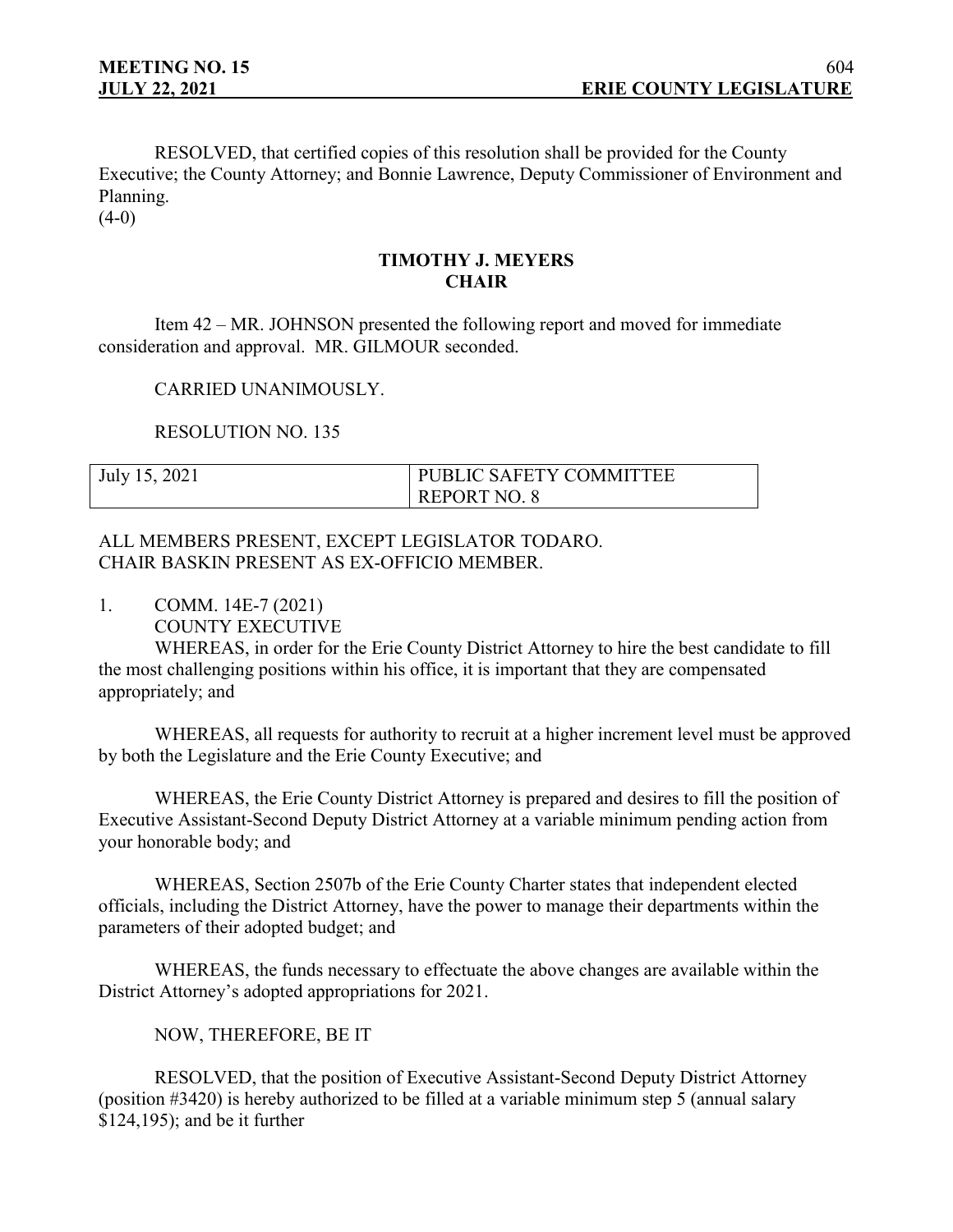RESOLVED, that the Director of Budget and Management and the Commissioner of Personnel make any changes necessary to effectuate the implementation of this resolution effective August 1, 2021; and be it further

RESOLVED, certified copies of this resolution be forwarded to the Erie County District Attorney, the Erie County Executive, the Commissioner of Personnel and the Director of Budget and Management.

 $(5-0)$ 

2. COMM. 14E-11 (2021) COUNTY EXECUTIVE

WHEREAS, the Erie County Department of Social Services has been awarded \$98,687 by the New York State Office of Children and Family Services (OCFS) as additional STSJP funding to offer Restorative Justice training; and

WHEREAS, the New York State Office of Social Services has identified Restorative Justice Training and Consultation Service as the recipient of this award, based on the results of a RFP, to provide restorative justice training to Youth Services staff; and

WHEREAS, the Department of Social Services requires legislative approval to accept the State funds and to establish a budget in Fund 110; and

WHEREAS, \$60,485 County match funds will be necessary for Erie County to accept this state aid to serve individuals residing in Erie County.

NOW, THEREFORE, BE IT

RESOLVED, that the Erie County Legislature does hereby authorize the County Executive to accept New York State STSJP funds for the restorative justice training and authorizes the Division of Budget and Management to establish a budget as follows:

## Erie County Department of Social Services Fund 110

| Revenue                              | Increase |
|--------------------------------------|----------|
| Account 408000 - State Aid Revenue   | \$98,687 |
| Appropriation                        | Increase |
| Account $516020$ – Contract Payments | \$98,687 |

and be it further

RESOLVED, that the Director of Budget and Management is hereby authorized to adjust items of appropriations and revenues which may be impacted by changes to the 2021 Adopted Budget; and be it further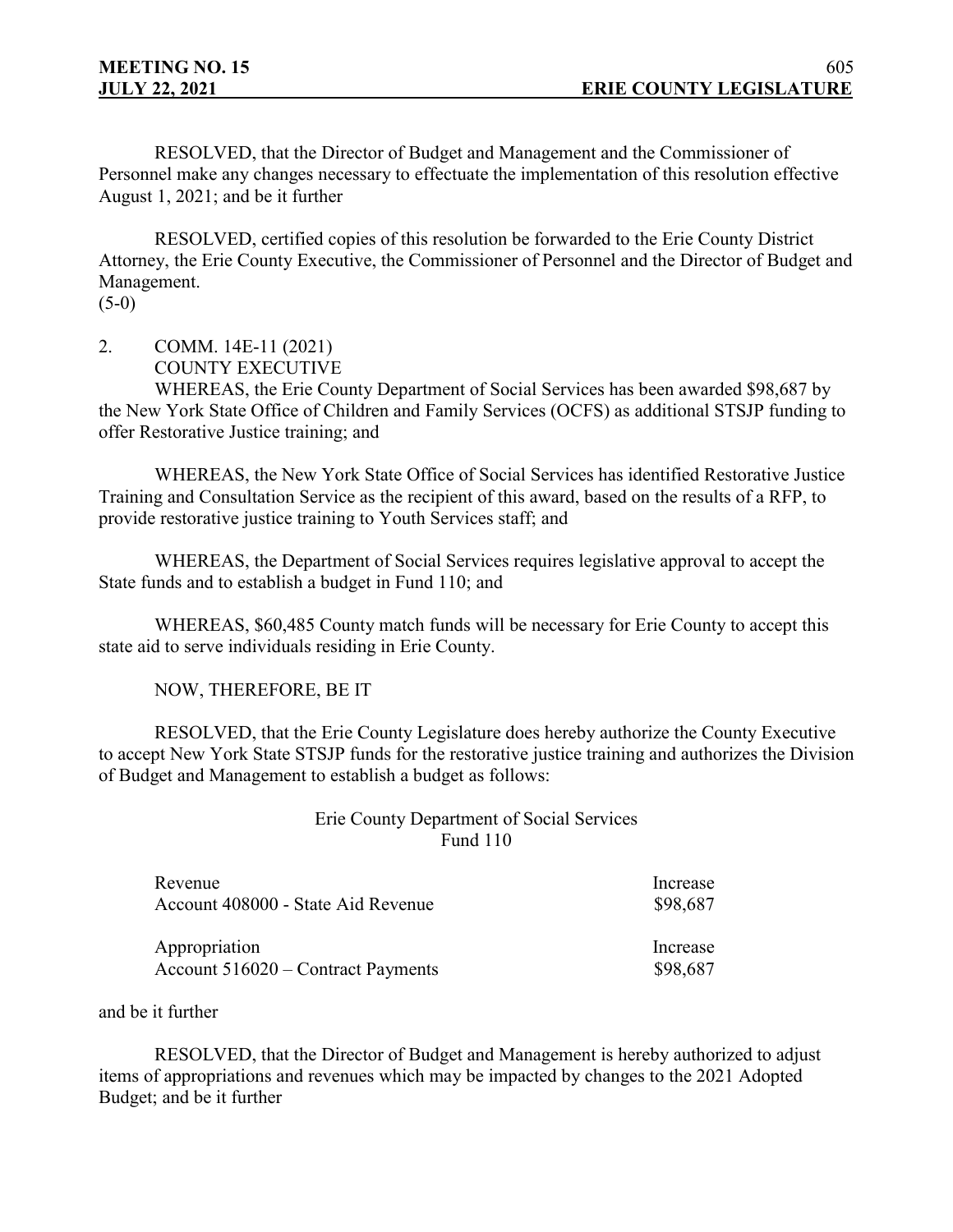RESOLVED, that certified copies of this resolution be furnished to the Office of the County Executive, the Department of Social Services, the Office of the Comptroller, and the Division of Budget and Management.  $(5-0)$ 

# **HOWARD J. JOHNSON, JR. CHAIR**

Item 43 – MR. JOHNSON presented the following report and moved for immediate consideration and approval. MR. GILMOUR seconded.

CARRIED UNANIMOUSLY.

RESOLUTION NO. 136

| July 15, 2021 | <b>ECONOMIC DEVELOPMENT</b> |
|---------------|-----------------------------|
|               | I COMMITTEE                 |
|               | REPORT NO. 13               |

# ALL MEMBERS PRESENT. CHAIR BASKIN PRESENT AS EX-OFFICIO MEMBER.

- 1. RESOLVED, the following item is hereby received and filed:
- a. COMM. 14D-1 (2021) COMPTROLLER'S OFFICE: "Report on Capital Funds Available for SUNY Erie Roofing" (Chair's Ruling)
- 2. COMM. 14E-14 (2021) COUNTY EXECUTIVE

WHEREAS, the Rehabilitation of Elmwood Avenue (CR 119) from Kenmore Avenue (CR 307) to Knoche Road (CR 306), Town of Tonawanda and Village of Kenmore, PIN 5763.33 (the "Project") is eligible for funding under Title 23, U.S. Code, as amended, that calls for the apportionment of the costs of such program to be borne at the ratio of 80% federal funds and 20% non-federal funds; and

WHEREAS, the project is also eligible for New York State (NYS) Marchiselli funding up to 15% of eligible project costs; and

WHEREAS, the New York State Department of Transportation (NYSDOT) agreement for the engineering Design (I-VI) and Right of Way (ROW) Incidentals Phases of the Project is pending; and

WHEREAS, the County of Erie desires to advance the Project in a timely fashion so as to make maximum use of good weather for the field work necessary for said Project phases; and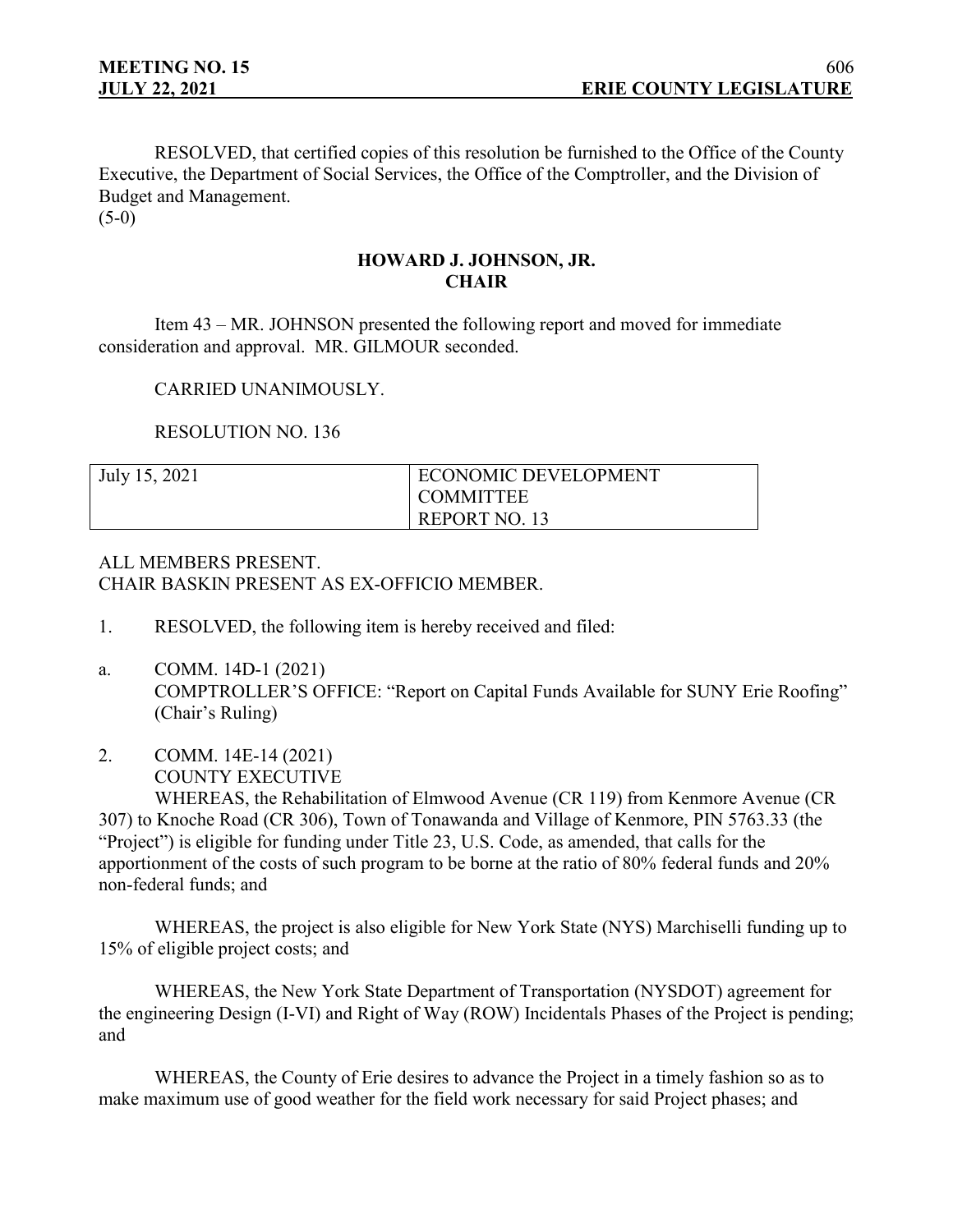WHEREAS, the County of Erie desires to advance the Project by making a commitment to advance the reimbursable federal and NYS Marchiselli shares of the costs of the Engineering Design and ROW Incidentals (Phases I-VI) phases of the Project; and

WHEREAS, the firm of DiDonato Associates Engineering & Architecture, has been selected via the process required for Locally Administered Federal Aid Projects as having the necessary expertise, experience, and manpower to provide the County of Erie with engineering Design (I-VI) and ROW Incidentals services for the reconstruction of the above noted segment of Elmwood Avenue (CR 119); and

WHEREAS, the estimated total cost of the engineering Design (I-VI) and ROW Incidentals phases of this Project are available in the Capital Project hereinafter noted.

NOW, THEREFORE, BE IT

RESOLVED, that the Erie County Legislature hereby approves the Rehabilitation of Elmwood Avenue, PIN 5763.33 (the "Project"); and be it further

RESOLVED, that the County Executive is authorized to execute the pending Project agreement with the NYSDOT provided the amounts therein do not exceed the \$1,200,000 budget in Capital Project B.21163, 2021 Federal Aid Project Design – Elmwood Avenue; and be it further

RESOLVED, that the County Executive is authorized to execute a negotiated agreement between the County of Erie and the selected Project Design Engineers, DiDonato Associates Engineering & Architecture, P.C. for engineering Design (I-VI) and ROW Incidental services in an amount not to exceed the amount allowed by the project agreement with NYSDOT; and be it further

RESOLVED, that the County Legislature of the County of Erie hereby authorizes the County of Erie to pay in the first instance 100% of the federal and non-federal shares of the cost of the Engineering Design (I-VI) and ROW Incidentals phases of the Project or portions thereof not to exceed the amounts contained in the Project agreement with NYSDOT; and be it further

RESOLVED, that the County of Erie is hereby authorized to accept the federal and state funds available for the Project; and be it further

RESOLVED, that the Erie County Division of Budget and Management is hereby authorized to adjust the Project budgets as necessary based on the agreement with NYSDOT including appropriation of funds necessary for participation in the Project from Capital Project B.21163, 2021 Federal Aid Project Design Elmwood Avenue, Fund 420, Funds Center 123 provided the NYSDOT agreement amounts do not exceed the \$1,200,000 budget in B.21163; and be it further

RESOLVED, that in the event the amount required to pay in the first instance 100% of the federal and non-federal shares of the cost of the Project's Design Engineering and ROW Incidentals (Scoping & Design I-VI) phases exceeds the amount appropriated above, the County of Erie shall convene its Legislature as soon as possible to appropriate said excess amount immediately upon the notification by the NYSDOT thereof; and be it further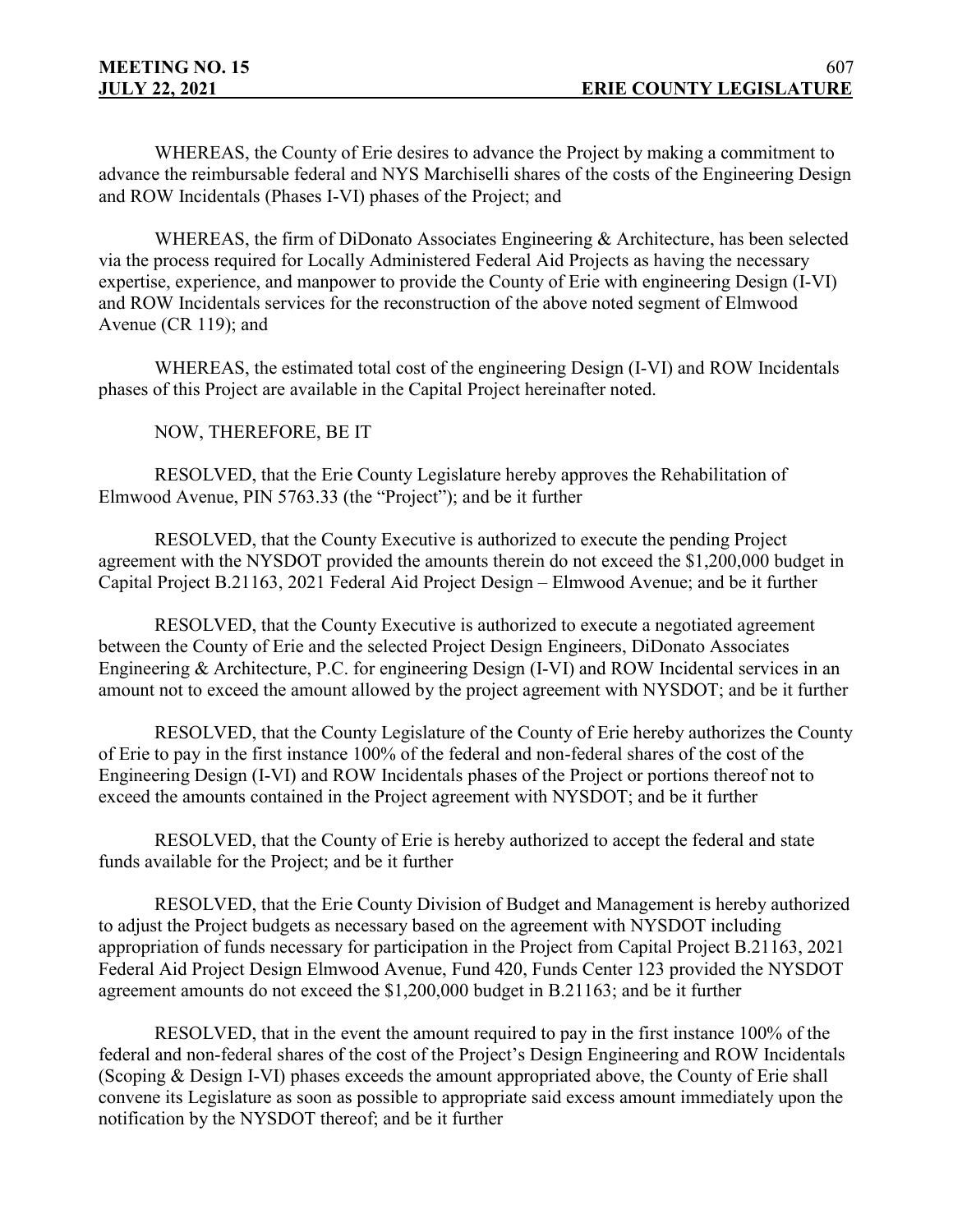RESOLVED, should the Agreement receive additional federal or non-federal reimbursement in the future, the project revenue will be accepted by Erie County and the budget adjusted to reflect the receipt of funds; and be it further

RESOLVED, that the County Executive, of the County of Erie, is hereby authorized to execute all necessary agreements, certifications or reimbursement requests for federal and nonfederal aid on behalf of the County of Erie with the NYSDOT in connection with the advancement or approval of the Project; and providing for the administration of the Project and the County's first instance funding of Project costs and all Project costs within appropriations therefore that are not so eligible; and be it further

RESOLVED, that a certified copy of this resolution be filed with the New York State Commissioner of Transportation, by attaching it to any necessary Agreement in connection with the Project; and be it further

RESOLVED, that the Clerk of the Legislature forward six (6) certified copies of this Resolution to the Department of Public Works, Office of the Commissioner, to be forwarded to the New York State Department of Transportation; and be it further

RESOLVED, that the Clerk of the Legislature forward three (3) certified copies of this Resolution to the Department of Public Works, Office of the Commissioner, and one copy each to the Office of the County Executive, the Division of Budget and Management, and the Office of the Comptroller.

(6-0)

#### 3. COMM. 14E-15 (2021) COUNTY EXECUTIVE

WHEREAS, a contract with CPL Architecture, Engineering and Planning (CPL) for engineering design services for the project noted (the "Project") was approved by your Honorable Body via Comm. 4E-23 (2019); and

WHEREAS, it is necessary to execute amendments to that contract for Project scope changes that became necessary during detailed design; and

WHEREAS, it is estimated that the cost of the necessary work will not exceed \$85,000 which is available from the SAP Project numbers hereinafter identified.

## NOW, THEREFORE, BE IT

RESOLVED, the County Executive is authorized to execute contract amendments for the Project with CPL in the not to exceed amount of \$85,000 for which funds are available from Fund 420, Fund Center 123, SAP Projects B.16002 – 2016 Preservation of Roads Design (\$73,730.68) and B.17003 - 2017 Preservation of Roads Design (\$11,269.32) and which are hereby appropriated and made available for the Project; and be it further

RESOLVED, that the Clerk of the Legislature be instructed to forward five (5) certified copies of this resolution to the Department of Public Works, Division of Highways, and one copy each to the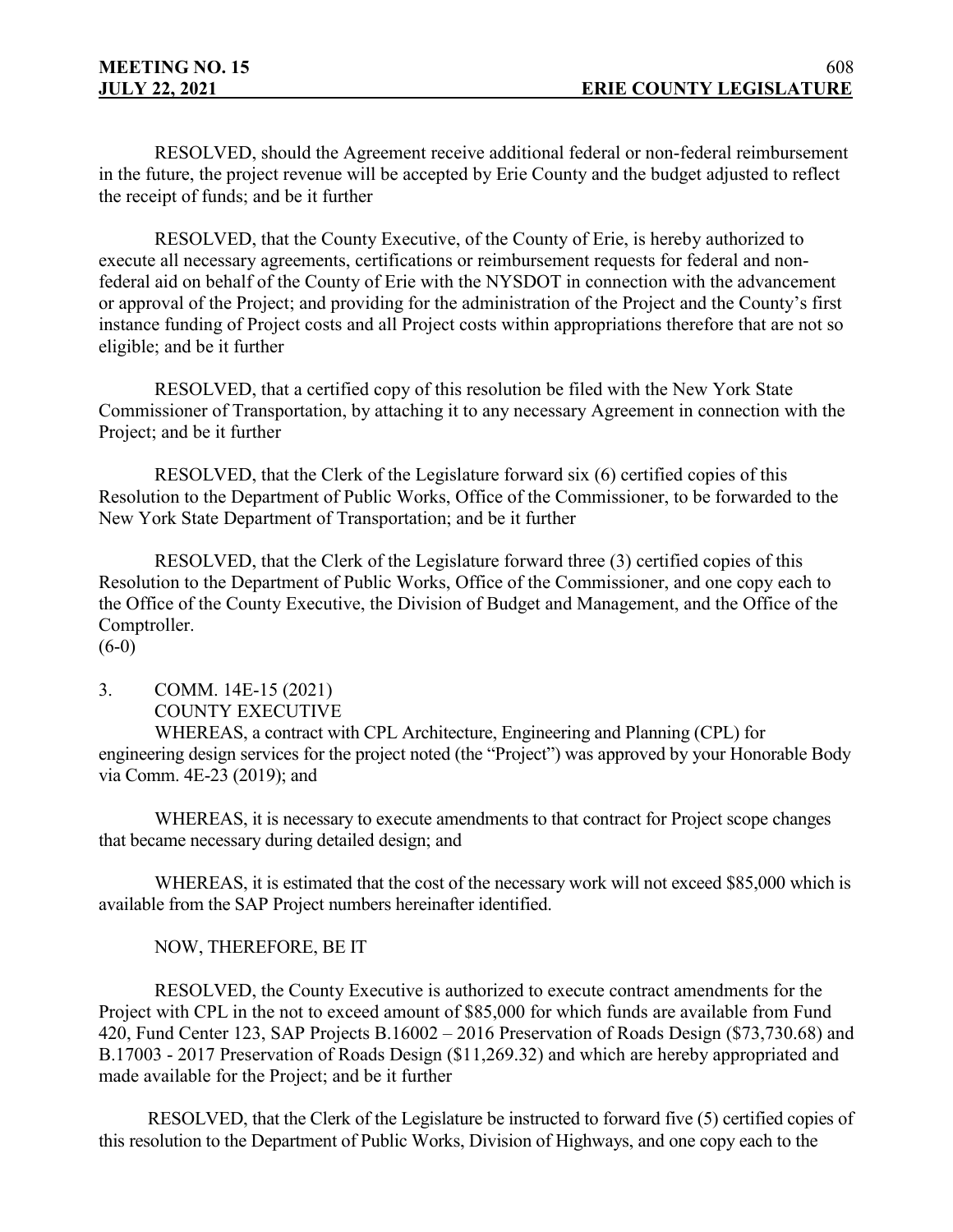Office of the County Executive, the Division of Budget and Management, and the Office of the Comptroller.  $(6-0)$ 

4. COMM. 14E-18 (2021) COUNTY EXECUTIVE

WHEREAS, Legislative Comm. 2E-16 (2012) approved the Town of Evans Multi-Use Pathway Project Phase 2 with funding from the New York State Marcheselli Aid Reimbursement Program administered by the New York State Department of Transportation; and

WHEREAS, additional time is needed to complete the project and therefore a contract term extension for the approved funding is requested; and

WHEREAS, the Erie County Department of Environment and Planning recommends to extend the completion date to December 31, 2022.

NOW, THEREFORE, BE IT

RESOLVED, that Contract #D034022, PIN 5757.49.321 & .322. between the County of Erie and the New York State Department of Transportation be extended to December 31, 2022; and be it further

RESOLVED, that the County Executive be authorized to execute a No-Cost Time Extension of Local/Miscellaneous Contract for Contract #D034022, PIN 5757.49.321 & .322 to modify the contract completion date to December 31, 2022; and be it further

RESOLVED, that the Clerk of the Legislature be directed to send one (1) certified copy of this resolution to the County Executive, the Erie County Comptroller, the Director of Budget and Management, County Attorney, Department of Public Works and five (5) certified copies to Mark Rountree, Department of Environment and Planning.  $(6-0)$ 

5. COMM. 14E-21 (2021)

```
COUNTY EXECUTIVE
```
WHEREAS, in 1999 Erie County entered into a license with Niagara Mohawk Power Corporation d/b/a "National Grid" for usage of National Grid's property located along Two Mile Creek Road in the City of Tonawanda and Town of Tonawanda to construct a multi-use trail known as the Two Mile Creek Greenway Trail; and

WHEREAS, pursuant to the 1999 license agreement, in the event National Grid required usage of their property the County would be responsible for relocating the Two Mile Creek Greenway; and

WHEREAS, National Grid notified the County of the need to relocate the Two Mile Creek Trail; and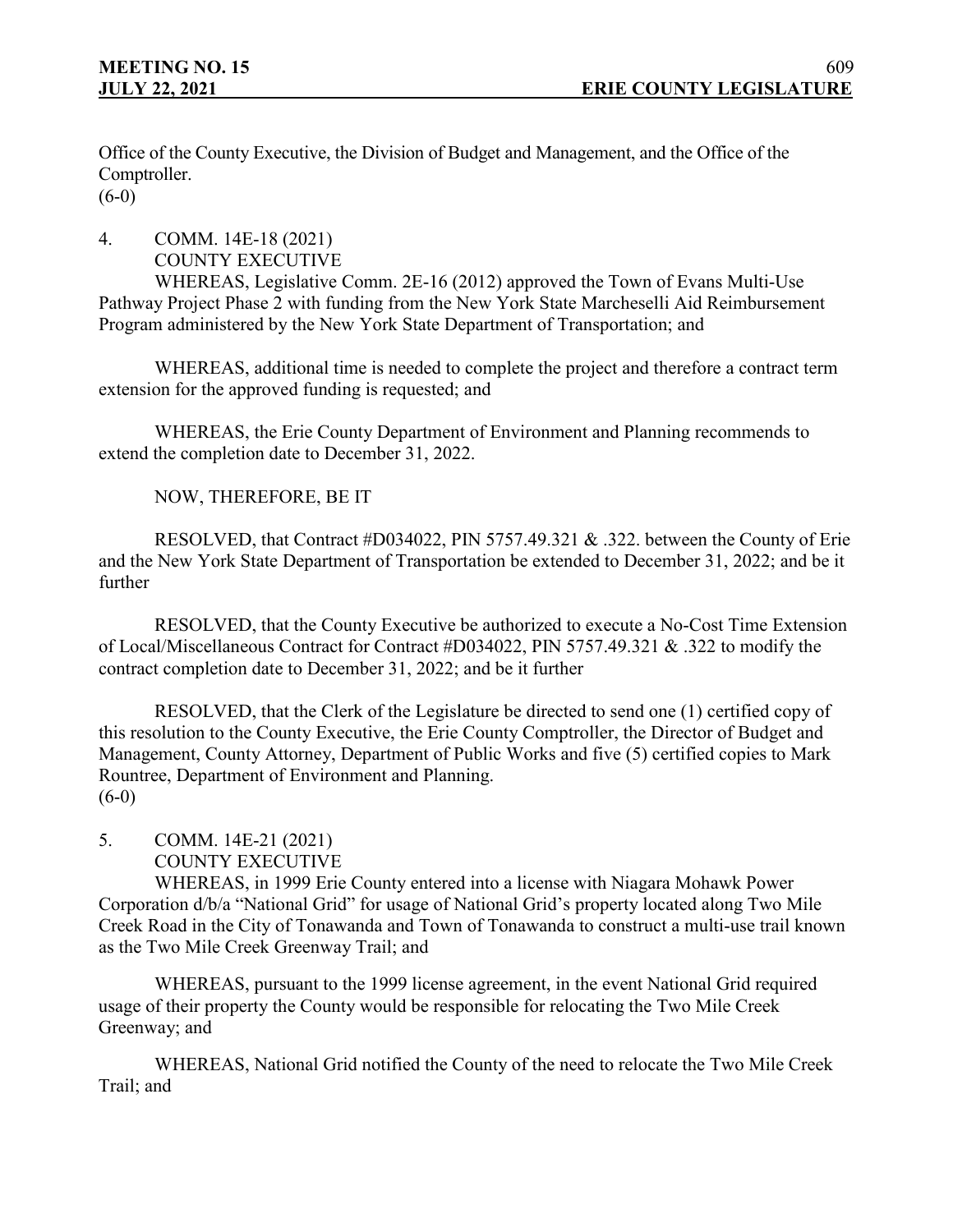WHEREAS, National Grid constructed a new electrical substation on the location of a section of the existing Two Mile Creek Greenway Trail to service increased electrical needs in North Youngman Commerce Park and Riverview Solar Technology Park; and

WHEREAS, the Two Mile Creek Greenway Trail is a critical connection between the population centers of the Town and City of Tonawanda and the waterfront trail network known as the Shoreline Trail; and

WHEREAS, the County desires to maintain the Two Mile Creek Greenway Trail connection; and

WHEREAS, due to the time required for Legislative approval, contract execution, and the anticipated lead time on necessary materials, it is desired to obtain Legislative approval as soon as possible to permit contract award and completion of the Two Mile Creek Greenway Bike Trail this construction season; and

WHEREAS, a contract will be negotiated with Wendel Companies for the construction phase engineering inspection services; and

WHEREAS, funding is available for the project from Fund 410, Business Area as follows:

| Project A.19053 – Two Mile Creek Greenway Trail Realignment | \$196,500 |
|-------------------------------------------------------------|-----------|
| Total not to exceed                                         | \$196,500 |

NOW, THEREFORE, BE IT

RESOLVED, the Erie County Legislature hereby approves the subject project; and be it further

RESOLVED, that the County Executive is authorized to award and execute a construction contract for the project with the lowest responsible bidder; and be it further

RESOLVED, that the County Executive be authorized to execute an agreement with Wendel Companies for inspection/engineering services during construction; and be it further

RESOLVED, that the total cost of the contracts for construction, engineering/construction inspection, services during construction shall not exceed \$196,500; and be it further

RESOLVED, the Project budget, in the amount of \$196,500, be made available for the Project in Fund 410, Business Area 162 as follows:

| Project A.19053 – Two Mile Creek Greenway Trail Realignment | \$196,500 |
|-------------------------------------------------------------|-----------|
| Total not to exceed                                         | \$196,500 |

and be it further

RESOLVED, that certified copies of this resolution be sent to the County Executive's Office; the Director of the Division of Budget and Management; the Comptroller's Office; the Commissioner of the Department of Environment and Planning, and the County Attorney.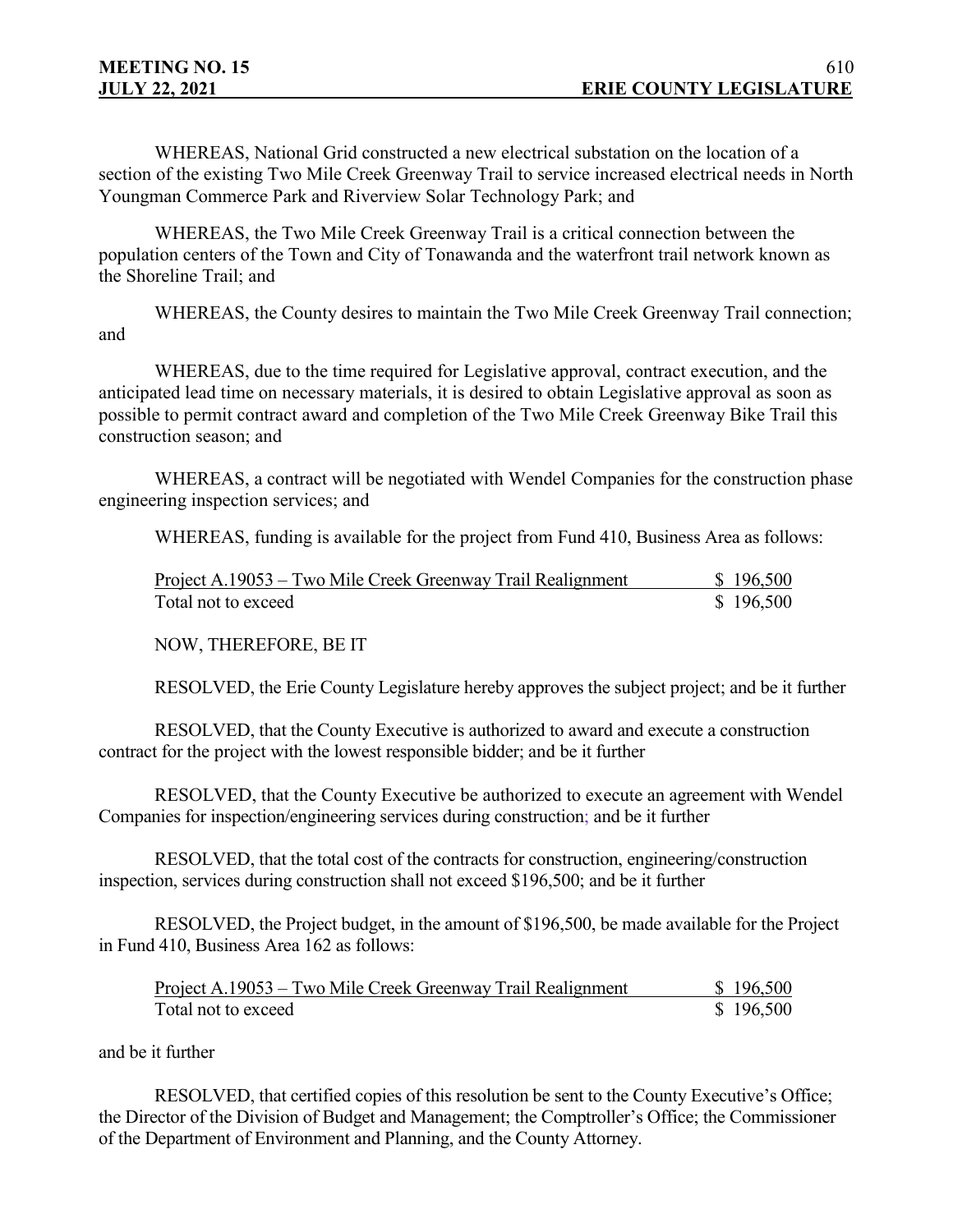$(6-0)$ 

# **HOWARD J. JOHNSON, JR. CHAIR**

Item 44 – MS. CHIMERA presented the following report and moved for immediate consideration and approval. MR. JOHNSON seconded.

MS. VINAL requested the separation of item Number 6.

GRANTED.

CHAIR BASKIN moved the previous question.

CARRIED UNANIMOUSLY.

RESOLUTION NO. 137

| July 15, 2021 | <b>HEALTH &amp; HUMAN SERVICES</b> |
|---------------|------------------------------------|
|               | I COMMITTEE                        |
|               | <b>REPORT NO. 8</b>                |

ALL MEMBERS PRESENT, EXCEPT LEGISLATOR TODARO. CHAIR BASKIN PRESENT AS EX-OFFICIO MEMBER.

- 1. RESOLVED, the following items are hereby received and filed:
- a. COMM. 3E-4 (2021) LORIGO, GREENE, TODARO & MILLS: "Letter Requesting In-Person Legislative Sessions & Committee Meetings" (Chair's Ruling)
- b. COMM. 10E-9 (2021) LORIGO, TODARO, GREENE & MILLS: "Letter to Commissioner of Social Services Regarding FOIL Request & Receipt" (Chair's Ruling)
- c. COMM. 10D-3 (2021) DEPT. OF SOCIAL SERVICES: "Response to FOIL Request for Information Related to COMM. 3E-9 (2021)" (Chair's Ruling)
- d. COMM. 11E-6 (2021) COUNTY EXECUTIVE: "Letter to Office of Temporary & Disability Assistance Regarding Emergency Rental Assistance Program" (Chair's Ruling)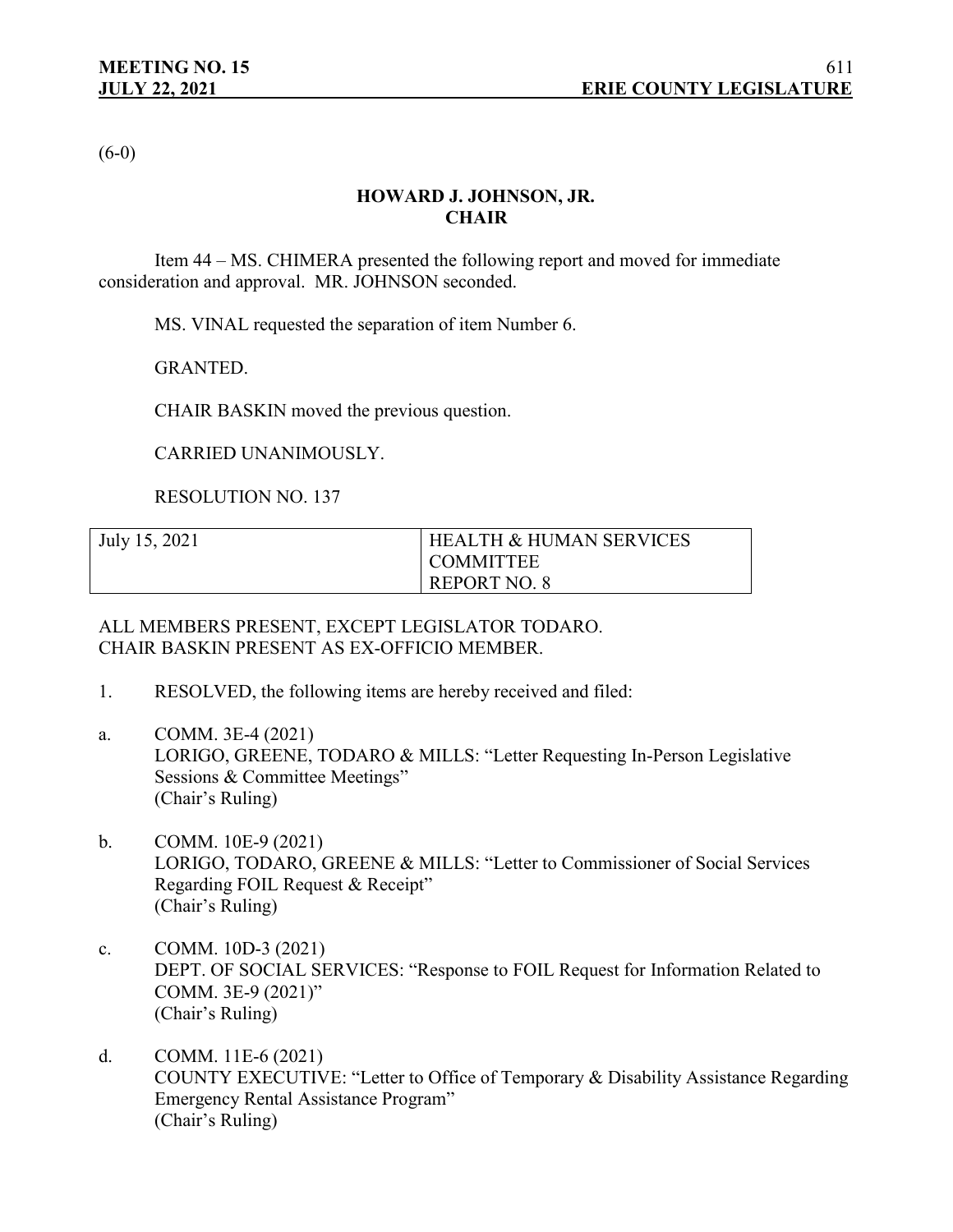- e. COMM. 11D-5 (2021) COMMISSIONER OF SOCIAL SERVICES: "Child Protective Caseloads for 04/2021" (Chair's Ruling)
- f. COMM. 11D-6 (2021) DEPARTMENT OF LAW: "Local Emergency Order Extensions" (Chair's Ruling)
- g. INTRO. 12-11 (2021) TODARO, GREENE & MILLS: "Calling on NYS to Remove Mask Mandates in WNY Schools" (Chair's Ruling)
- h. COMM. 12D-4 (2021) DEPARTMENT OF LAW: "Local Emergency Order Extensions" (Chair's Ruling)
- i. COMM. 12D-5 (2021) COMMISSIONER OF SOCIAL SERVICES: "Response to COMM. 10E-9 (2021)" (Chair's Ruling)
- j. COMM. 12D-6 (2021) COMMISSIONER OF SOCIAL SERVICES: "Child Protective Caseloads for 05/2021" (Chair's Ruling)
- k. COMM. 12D-8 (2021) COMMISSIONER OF HEALTH: "Updated Nursing Home Outbreak Information -  $05/2021"$ (Chair's Ruling)
- l. COMM. 12M-3 (2021) PRESIDENT, EC BOARD OF HEALTH: "Board of Health Meeting Minutes and Agenda from Meeting Held on 1/14/2020" (Chair's Ruling)
- m. COMM. 13E-3 (2021) COUNTY EXECUTIVE: "COVID-19 State of Emergency Status" (Chair's Ruling)
- n. COMM. 13D-1 (2021) DIRECTOR OF BUDGET & MANAGEMENT: "Notification of New COVID-19 Contracts" (Chair's Ruling)
- o. COMM. 13D-5 (2021) DEPARTMENT OF LAW: "Local Emergency Order Extensions" (Chair's Ruling)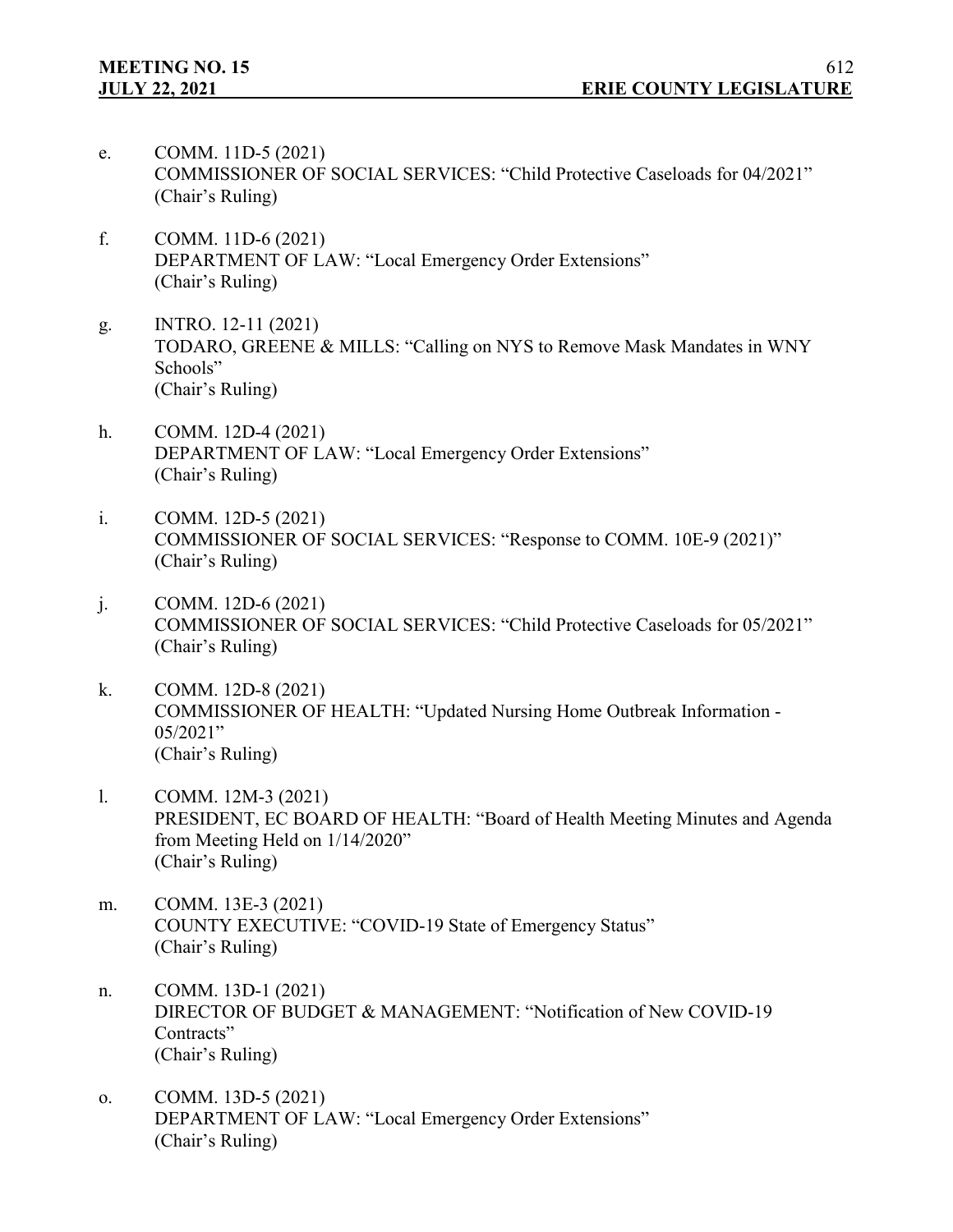- p. COMM. 14D-4 (2021) DEPARTMENT OF LAW: "Local Emergency Order Extensions" (Chair's Ruling)
- 2. COMM. 13E-13 (2021) COUNTY EXECUTIVE

RESOLVED, that the Erie County Legislature does hereby confirm the reappointments of the following individuals to the Erie County Medical Center Corporation for a term ending December 31, 2026:

| Eugenio Russi     | Christopher J. O'Brien | Jennifer Persico                   |
|-------------------|------------------------|------------------------------------|
| 29 Dana Road      | 25 Crosby Boulevard    | Lippes Mathias Wexler Friedman LLP |
| Buffalo, NY 14216 | Amherst, NY 14226      | 50 Fountain Plaza, Suite 1700      |
|                   |                        | Buffalo, NY 14202                  |

### $(5-0)$

3. COMM. 13E-14 (2021)

COUNTY EXECUTIVE

RESOLVED, that the Erie County Legislature does hereby confirm the appointments of the following individuals to the Erie County Advisory Board, Division for Persons with Disabilities for a term ending December 31, 2023:

Anthony J. Anderson, P.E. Stephanie Orlando 619 Ridge Road 3108 Main Street Lackawanna, NY 14218 Buffalo, NY 14214

#### $(5-0)$

4. COMM. 14E-4 (2021) COUNTY EXECUTIVE

RESOLVED, that the Erie County Legislature does hereby confirm the reappointments of the following individuals to the Erie County Emergency Medical Services Advisory Board for a term ending December 31, 2023:

| Presley M.C. Redeye      | Kimberely Atwater    | Thomas S. Barsi       |
|--------------------------|----------------------|-----------------------|
| 14167 Route 438          | 7780A Eddy Road      | 30 Camelot Drive      |
| Gowanda, NY 14070        | Colden, NY 14033     | West Seneca, NY 14224 |
| Michael J. Baumgartner   | Janinne Blank        | Allan L. Brown        |
| 79 Lison Street          | 20 Sagebrush Lane    | 98 Chateau Terrace    |
| <b>Buffalo, NY 14223</b> | Lancaster, NY 14086  | Snyder, NY 14226      |
| Robert Eleczko           | Johanna Innes, MD    | Christine Verni       |
| 6212 Genesee Street      | 36 Charleston Avenue | 28 Tillinghast Place  |
| Lancaster, NY 14086      | Kenmore, NY 14217    | Buffalo, NY 14216     |
| Michael Krupski          | Lynn Ann O'Donnell   | Ryan M. Sheedy        |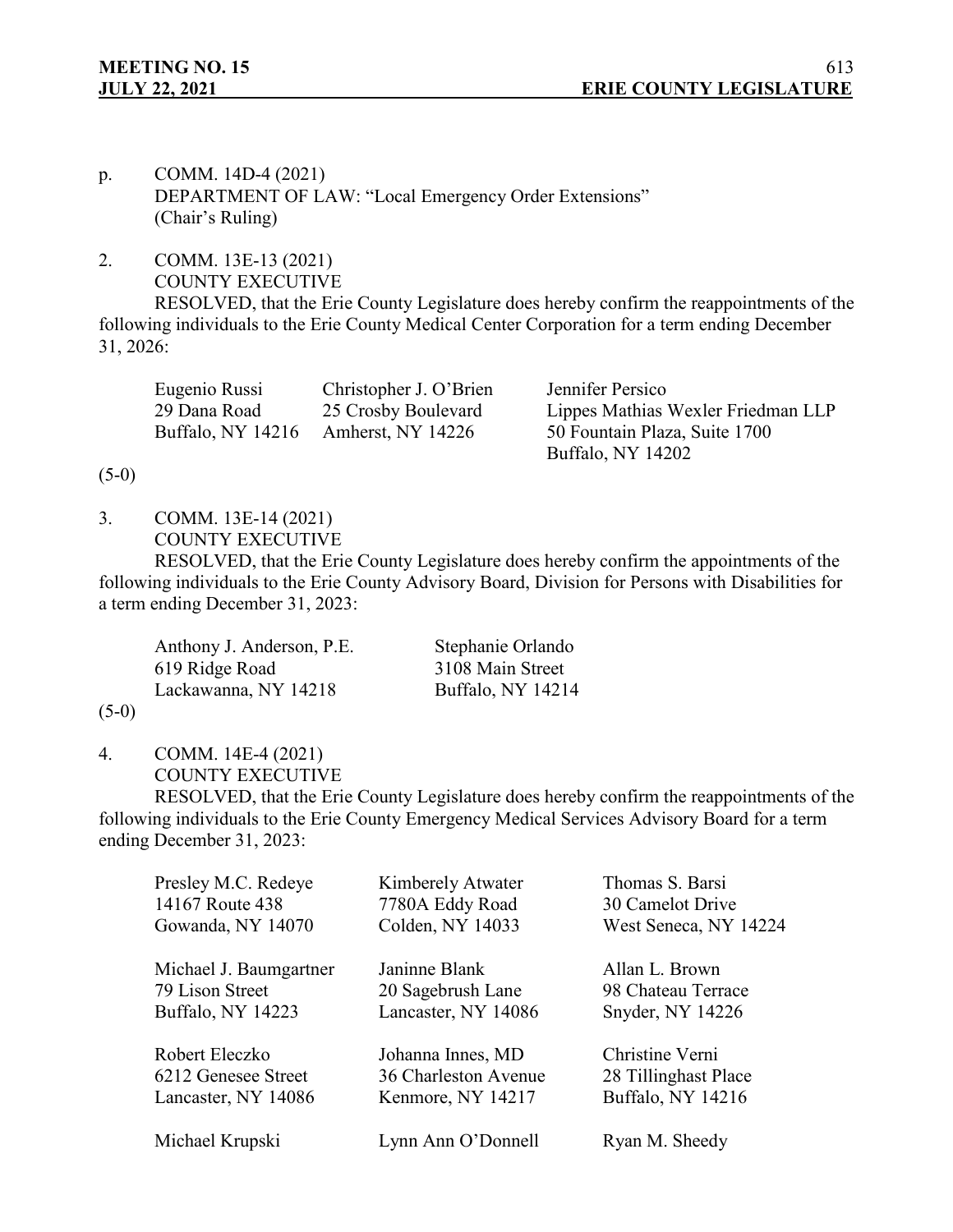| 4834 Gerber Parkway | 22 Wesley Driv |
|---------------------|----------------|
| Hamburg, NY 14075   | Akron, NY 140  |

 $\gamma$ e 71 Jeffrey Drive 101 Depew, NY 14043

Emily A. Rowles 97 Meadow Lea Drive Amherst, NY 14226

 $(5-0)$ 

5. COMM. 14E-5 (2021) COUNTY EXECUTIVE

RESOLVED, that the Erie County Legislature does hereby confirm the reappointments of the following individuals to the Erie County Mental Hygiene Community Services Board for a term ending December 31, 2023:

Joan Baizer BJ Stasio

84 Russell Avenue 1 South Street, Apt 302 Buffalo, NY 14214 Buffalo, NY 14204

 $(5-0)$ 

6. COMM. 14E-8 (2021)

COUNTY EXECUTIVE

WHEREAS, the Erie County Department of Health has responsibility to ensure that the Erie County Kindergarten through 12th grades (K-12) schools have the proper COVID-19 screening testing programs; and

WHEREAS, the NYSDOH grant will provide the Erie County Department of Health funding for the financial, staffing, and technical resources required to develop and assist Erie County grades K-12 schools on COVID-19 screening testing for the 2021-2022 academic year; and

WHEREAS, Erie County in providing the above-mentioned services will be able to identify emerging school COVID-19 testing needs and COVID-19 trends and provide technical services where needed; and

WHEREAS, Quadrant Biosciences has the staffing and technology capacity to perform COVID-19 diagnostic and screening PCR testing for the school population with lower test costs due to pooled COVID-19 PCR testing and quick turn-around times; and

WHEREAS, Walgreens Pharmacy has 26 pharmacy locations in Erie County; offers lower priced COVID-19 PCR tests and shorter test turn-around time compared to other pharmacies will enable many Erie County residents to easily access COVID-19 testing; and

WHEREAS, Erie County Department of Health has a working relationship with Buffalo HomeCare Inc. as a current contractor in providing home COVID-19 vaccine related nursing services and has expertise in COVID-19 specimen collection that can provide COVID-19 test specimen collection throughout Erie County in homes or schools; and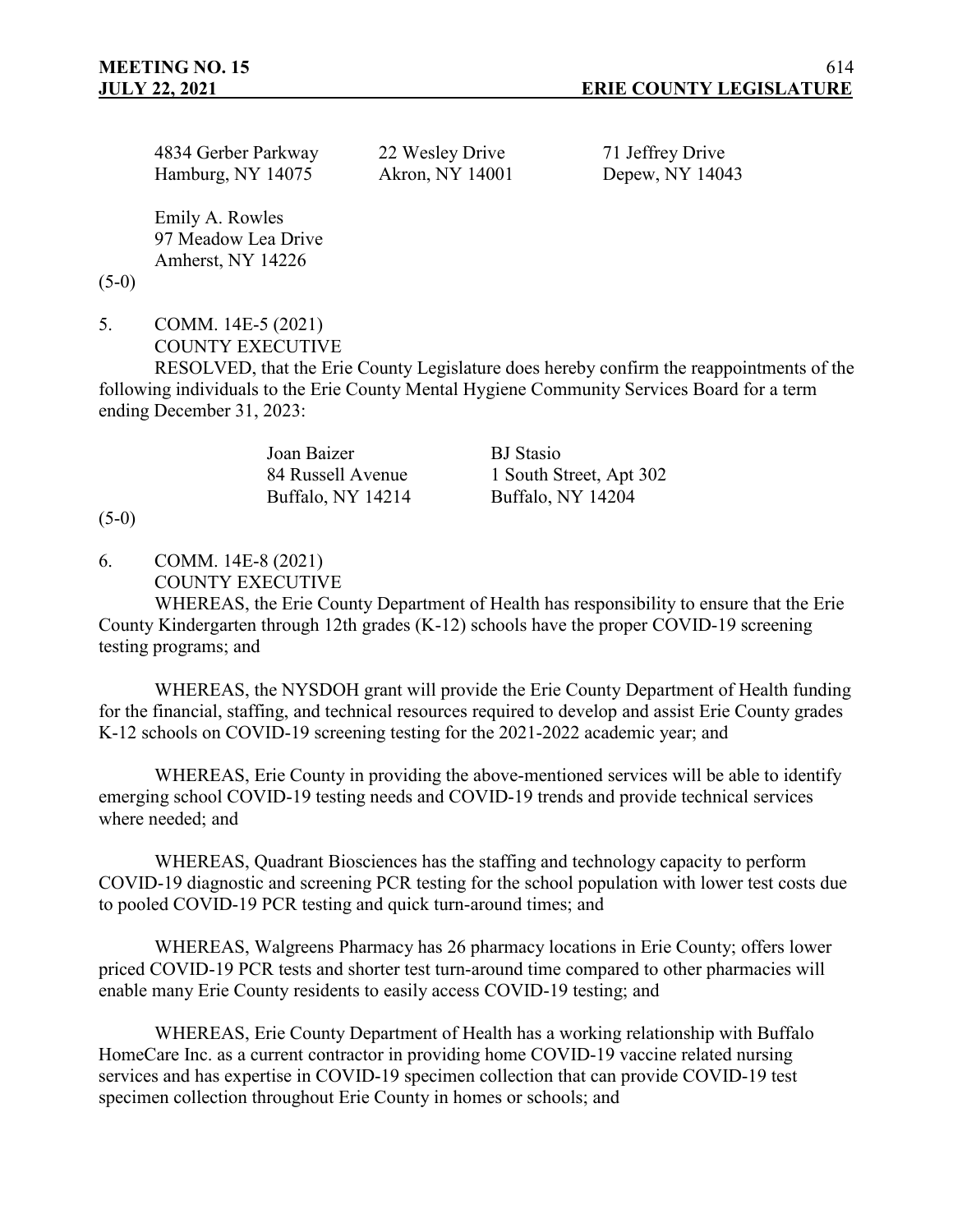WHEREAS, Quest Diagnostics can provide COVID-19 test specimen collection and COVID-19 PCR testing at mobile sites throughout southern Erie County and other Erie County areas where Walgreens are not located; and

WHEREAS, appropriate Erie County personnel are needed to establish and oversee this large COVID-19 screening testing program in grade K-12 schools and comply with reporting requirements, administer the budget, and provide the necessary services and equipment required for screening testing.

NOW, THEREFORE, BE IT

RESOLVED, that the Erie County Legislature hereby authorizes the County Executive to accept NYSDOH funds to establish COVID-19 screening testing programs for Erie County Kindergarten through  $12<sup>th</sup>$  grade (K-12) schools to support and maintain in-person learning; and authorizes the Division of Budget and Management to amend the 2021 Adopted Budget as follows:

> 127ELCSCHOOLS2122 07/01/21 - 07/31/22

| <b>SAP</b> | <b>REVENUE</b>                |              | <b>BUDGET</b> |
|------------|-------------------------------|--------------|---------------|
| 414000     | Federal Aid                   |              | 18,465,482    |
|            |                               | <b>TOTAL</b> | 18,465,482    |
|            |                               |              |               |
| SAP        | <b>EXPENSES</b>               |              | <b>BUDGET</b> |
| 500000     | <b>Full Time Salaries</b>     |              | 188,276       |
| 502000     | <b>Fringe Benefits</b>        |              | 100,351       |
| 505000     | Office supplies               |              | 5,000         |
| 510000     | Local Mileage                 |              | 1,000         |
| 516020     | Prof Ser Cnt and Fees         |              | 17,084,945    |
| 912700     | <b>ID Health Services</b>     |              | 369,310       |
| 912730     | <b>ID Health Lab Services</b> |              | 600,000       |
| 980000     | <b>ID DISS Services</b>       |              | 116,600       |
|            |                               | <b>TOTAL</b> | 18,465,482    |
|            |                               |              |               |
|            | <b>BD12700</b>                |              |               |
| <b>SAP</b> | <b>EXPENSES</b>               |              | <b>BUDGET</b> |
| 505800     | <b>Medical Supplies</b>       |              | 300,000       |
| 516020     | Prof Ser Cnt and Fees         |              | 69,310        |
| 912700     | <b>ID Health Services</b>     |              | $-369,310$    |
|            |                               | <b>TOTAL</b> | 0             |
|            |                               |              |               |
|            | <b>BD12730</b>                |              |               |
| SAP        | <b>EXPENSES</b>               |              | <b>BUDGET</b> |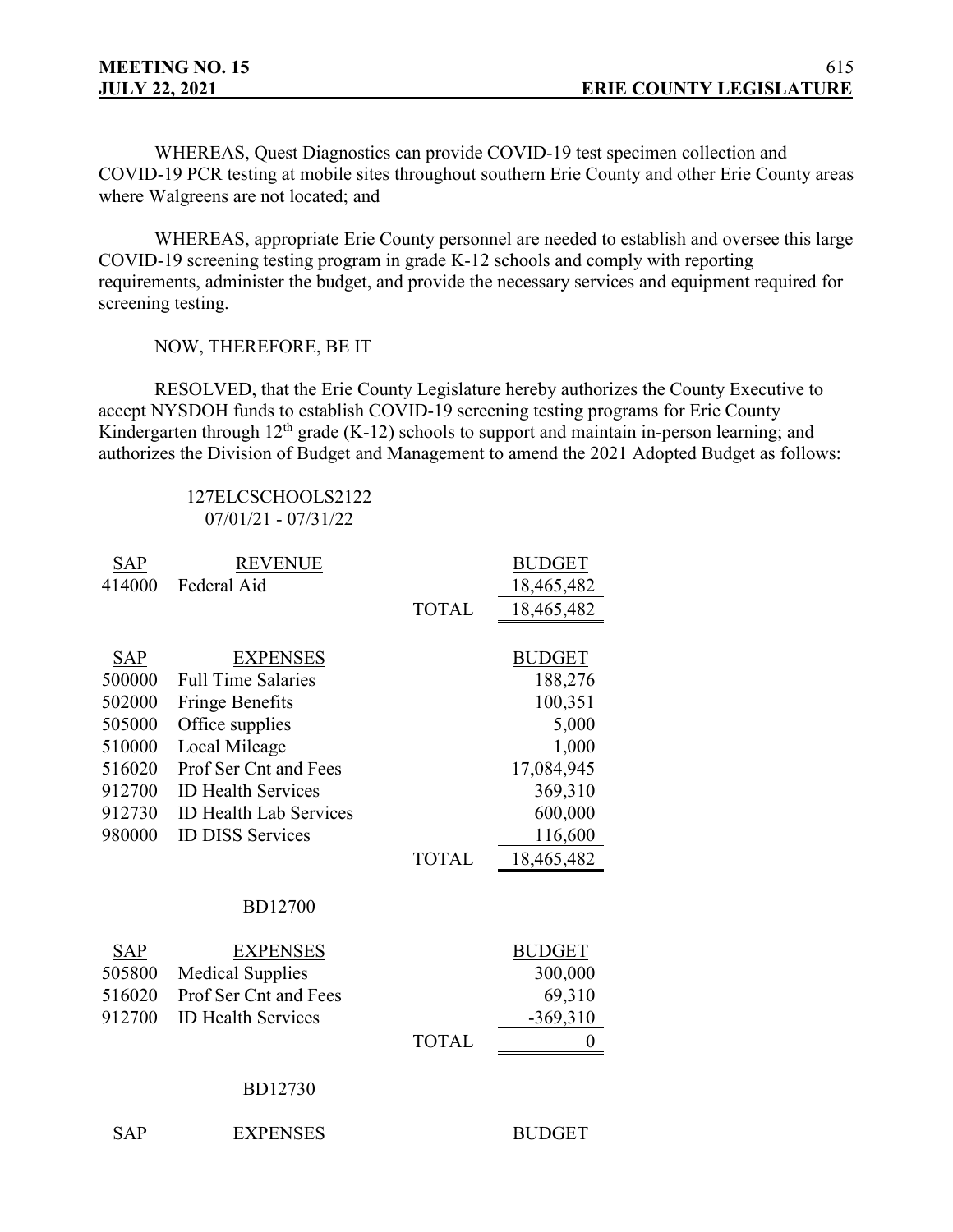| Medical & Health              |       |            |
|-------------------------------|-------|------------|
| 505000 Supplies               |       | 600,000    |
| 912730 ID Health Lab Services |       | $-600,000$ |
|                               | TOTAL |            |

and be it further

RESOLVED, that the County Executive is authorized to enter into a contract with Quadrant Biosciences to provide COVID-19 PCR diagnostic and screening testing for Erie County grades K-12 school students and staff; and be it further

RESOLVED, that the County Executive is authorized to enter into a contract with Walgreens Pharmacy to provide COVID-19 PCR diagnostic and screening testing for Erie County grades K-12 school students and staff; and be it further

RESOLVED, that the County Executive is authorized to enter into a contract with Buffalo HomeCare, Inc. to provide COVID-19 specimen collection at homes and schools for diagnostic and screening testing for Erie County grades K-12 school students and staff; and be it further

RESOLVED, that the County Executive is authorized to enter into a contract with Quest Diagnostics to provide COVID-19 PCR diagnostic and screening testing for Erie County grades K-12 school students and staff; and be it further

RESOLVED, that the Erie County Legislature does hereby waive the procedures provided for in Section 28.06 of the Erie County Administrative Code to secure the services of Quadrant Biosciences to provide COVID-19 PCR diagnostic and screening testing for Erie County grades K-12 school students and staff; and be it further

 RESOLVED, that the Erie County Legislature does hereby waive the procedures provided for in Section 28.06 of the Erie County Administrative Code to secure the services of Walgreens Pharmacy to provide COVID-19 PCR diagnostic and screening testing for Erie County grades K-12 school students and staff; and be it further

RESOLVED, that the Erie County Legislature does hereby waive the procedures provided for in Section 28.06 of the Erie County Administrative Code to secure the services of Buffalo HomeCare, Inc. to provide COVID-19 specimen collection at homes and schools for diagnostic and screening testing for Erie County grades K-12 school students and staff; and be it further

RESOLVED, that the Erie County Legislature does hereby waive the procedures provided for in Section 28.06 of the Erie County Administrative Code to secure the services of Quest Diagnostics to provide COVID-19 PCR diagnostic and surveillance testing for Erie County grades K-12 school students and staff; and be it further

RESOLVED, that the following positions for which sufficient funding for personnel services and fringe benefits exist will be funded in the above program:

Full-time Project Coordinator (JG-11)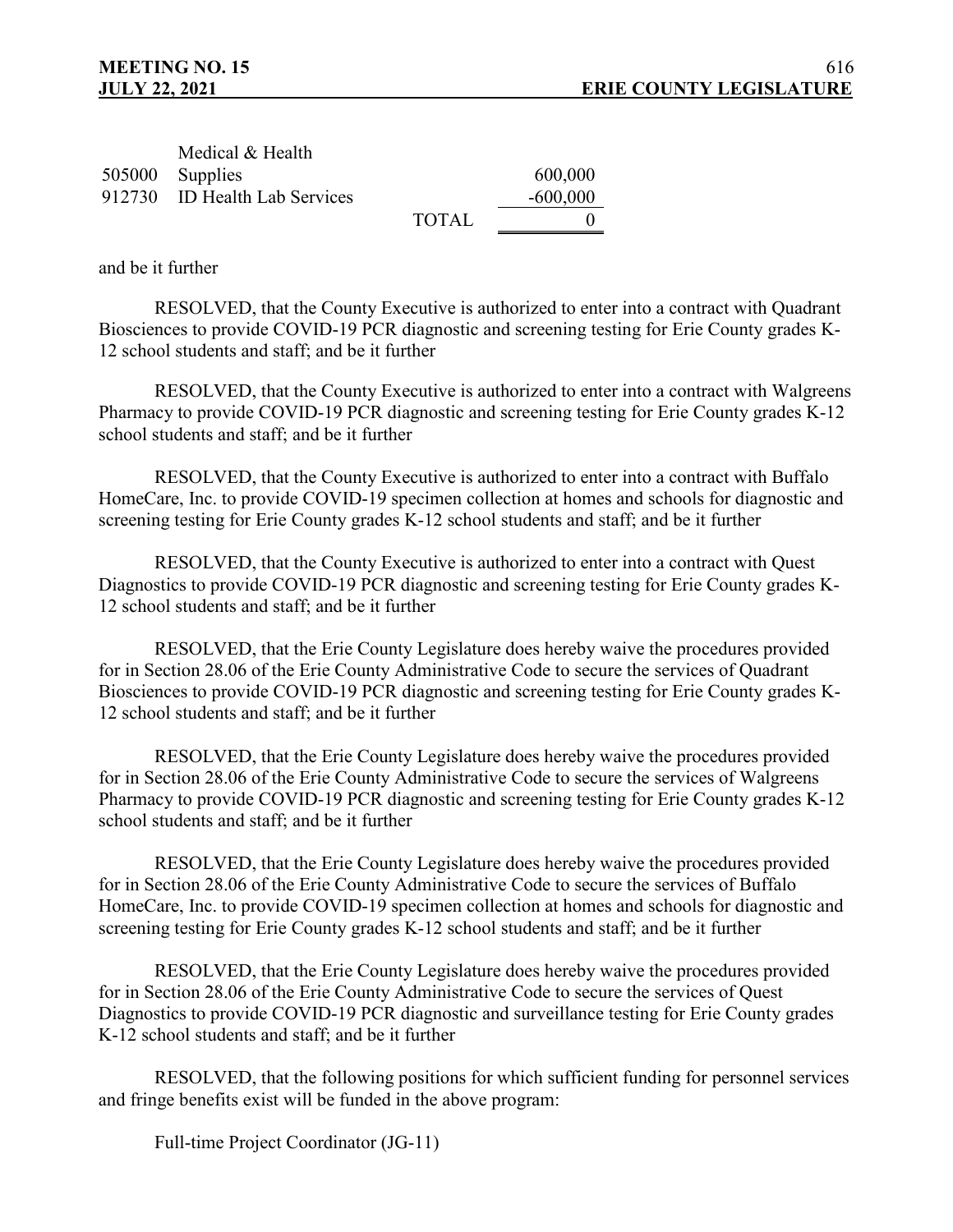B-100 No. 12306 Budgeted Annual Salary: \$67,501

Full-time Assistant Project Coordinator (JG-9) B-100 No. 12307 Budgeted Annual Salary: \$44,081

Full-time Accountant (JG-9) B-100 No. 12308 Budgeted Annual Salary: \$44,081

Full-time Lab Assistant (JG-5) B-100 No. 12309 Budgeted Annual Salary: \$33,854

and be it further

RESOLVED, that the Director of the Division of Budget and Management is hereby authorized to implement any budget adjustments as required to comply with the grantor funding requirements; and be it further

RESOLVED, that the Clerk of the Legislature shall forward certified copies of this Resolution to the County Executive, the Director of the Division of Budget and Management, the Office of the Comptroller, the County Attorney's Office, and Dr. Gale Burstein, the Commissioner of Health.

(4-1) Legislator Vinal voted in the negative.

7. COMM. 14E-10 (2021) COUNTY EXECUTIVE

WHEREAS, the Erie County Department of Social Services has been awarded an amount of \$1,967,794 in 100% federal share funds to provide Outreach and Application Assistance for the COVID Emergency Rental Assistance Program; and

WHEREAS, the Erie County Department of Social Services issued a RFP on May 6, 2021 to qualified agencies interested in providing Outreach and Application Assistance Services to customers in Erie County applying for rental assistance secondary to the federal Emergency Rental Assistance Program; and

WHEREAS, based on the results of the RFP the Erie County Department of Social Services has identified Belmont Housing, The Martin Group, and the Community Action Organization of Western New York as the recipients of this funding to provided Outreach and Application services to the residents of Erie County; and

WHEREAS, the Department of Social Services requires legislative approval to accept the Federal funds and to amend the Adopted 2021 Budget; and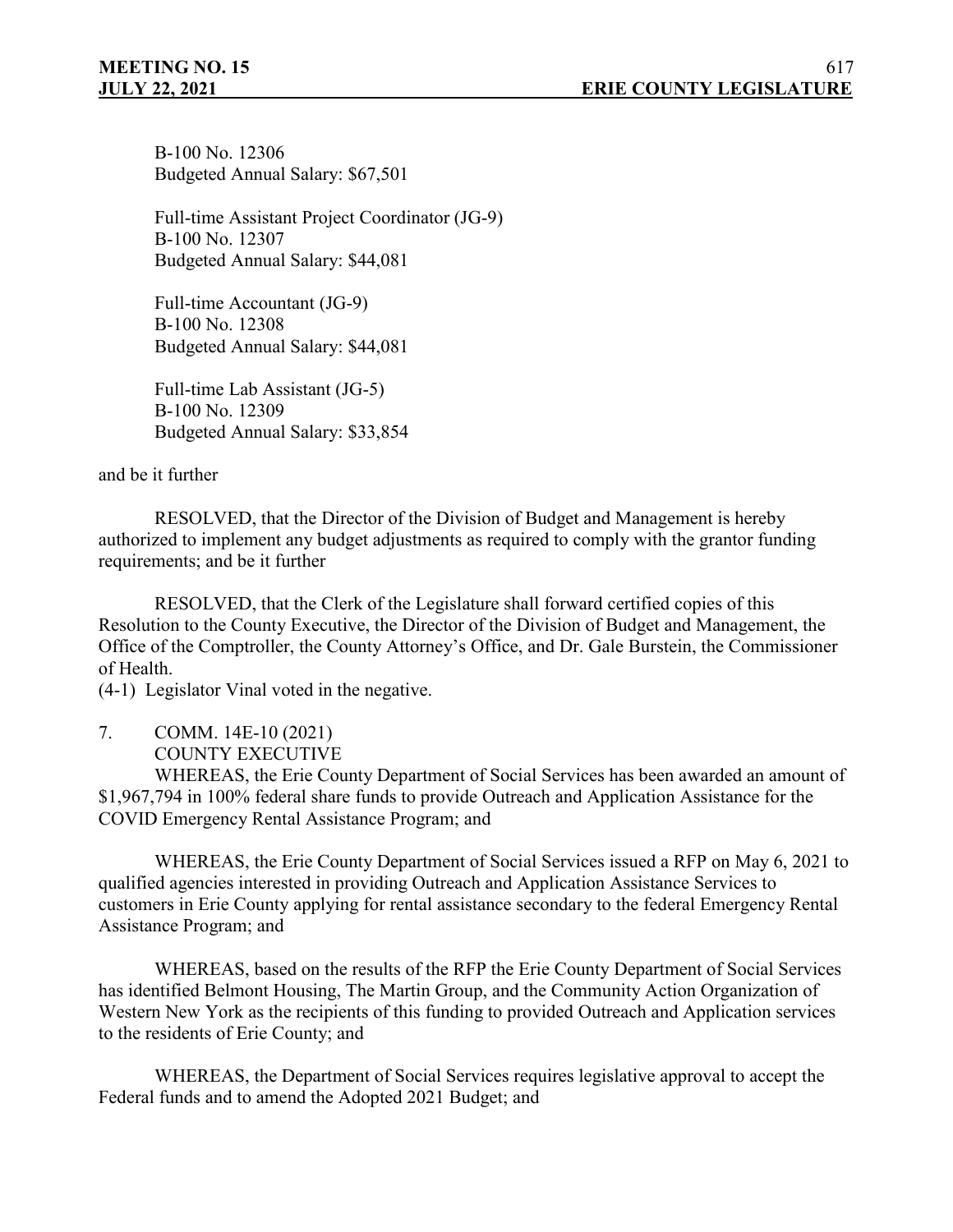WHEREAS, no County funds will be necessary for Erie County to accept this federal aid to serve individuals residing in Erie County.

NOW, THEREFORE, BE IT

RESOLVED, that the Erie County Legislature does hereby authorize the County Executive to accept Federal funds for the Outreach and Application Assistance for the COVID Emergency Rental Assistance Program and authorizes the Division of Budget and Management to amend the 2021 Adopted Budget as follows:

# Erie County Department of Social Services Fund 110, Fund Center 120

| Revenue                                          | Increase    |
|--------------------------------------------------|-------------|
| Account 414000 - Federal Aid Revenue             | \$1,967,794 |
| Appropriation                                    | Increase    |
| Account 516020 – Professional Services Contracts | \$1,967,794 |

#### and be it further

RESOLVED, that the Director of Budget and Management is hereby authorized to adjust items of appropriations and revenues which may be impacted by changes to the award, provided there are no changes to county share amounts; and be it further

RESOLVED, that certified copies of this resolution be furnished to the Office of the County Executive, the Department of Social Services, the Office of the Comptroller, and the Division of Budget and Management.

 $(5-0)$ 

8. COMM. 14E-12 (2021)

COUNTY EXECUTIVE

WHEREAS, the Erie County Department of Health has declared opioid addiction a public health crisis; and

WHEREAS, for every fatal opioid overdose there are dozens of overdoses where the victim is revived with naloxone; and

WHEREAS, the hours and days after a non-fatal overdose are often when the individual with opioid use disorder is most open to beginning a path to recovery; and

WHEREAS, Erie County has begun a pilot program to identify root causes of the deaths attributed to opioids and other substances; and

WHEREAS, the University of Buffalo Primary Care Research Institute (PCRI) has agreed to expand evaluation efforts on the project; and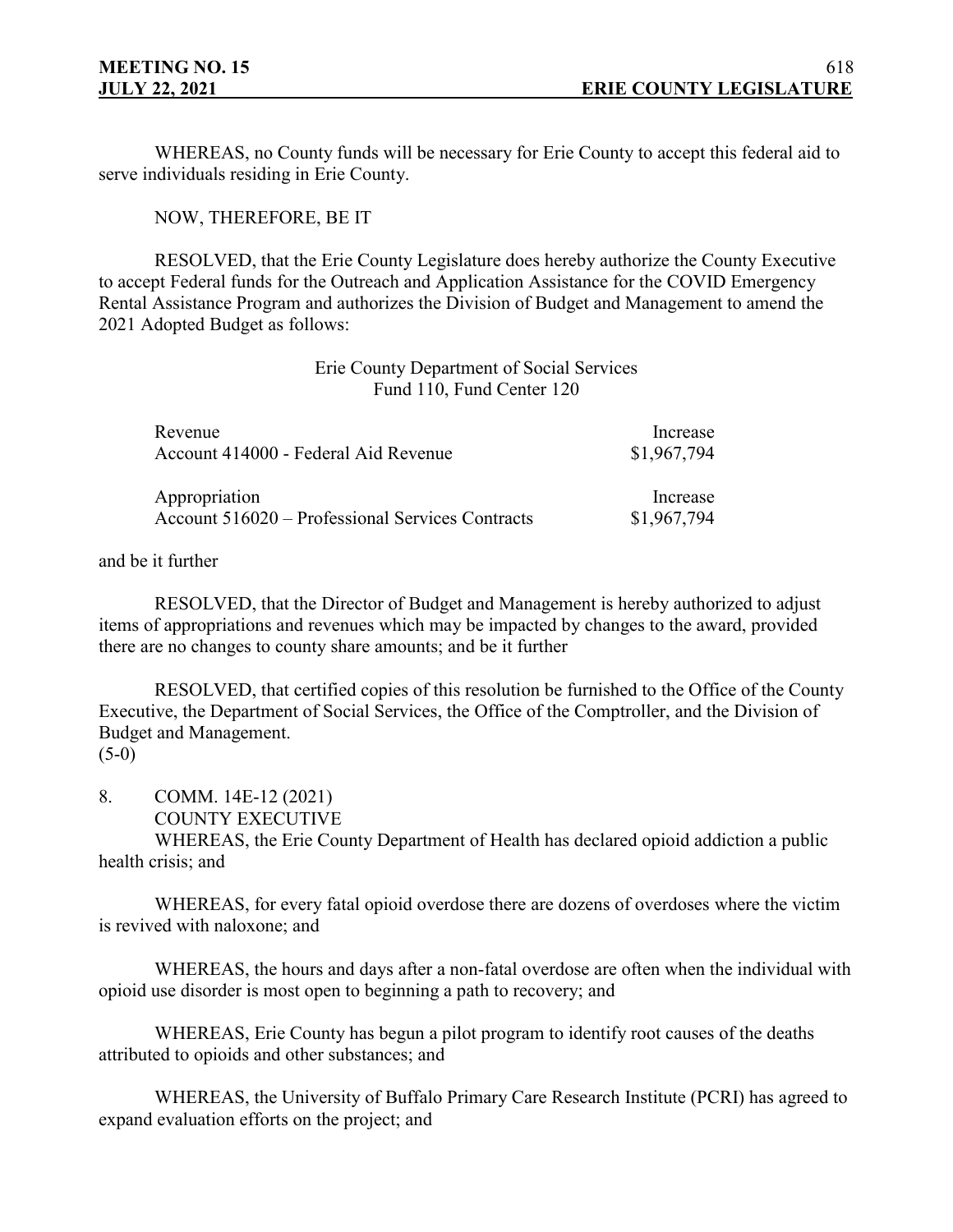WHEREAS, this grant in the amount of \$20,000 and requires no local funding.

NOW, THEREFORE, BE IT

RESOLVED, that the Erie County Department of Health is authorized to receive a grant award from the Institute on Intergovernmental Research on behalf of the United States Department of Justice in the amount of \$20,000 to be budgeted as follows:

|                      |                                                     | 127SOMRB2021<br>$9/15/2020 - 9/30/2021$ | "Supplemental Opioid Mortality Review Board funding,<br>Opioid Fatality Review Data Pilot Site" |
|----------------------|-----------------------------------------------------|-----------------------------------------|-------------------------------------------------------------------------------------------------|
| <b>SAP</b><br>414000 | <b>REVENUE</b><br>Federal Aid                       |                                         | <b>BUDGET</b><br>\$20,000                                                                       |
|                      | <b>TOTAL</b>                                        |                                         | \$20,000                                                                                        |
| 516020<br>505000     | <b>EXPENSES</b><br>Prof services<br>Office Supplies |                                         | 18,500<br>1,500                                                                                 |
|                      |                                                     | TOTAL                                   | \$20,000                                                                                        |

and be it further

RESOLVED, that the Erie County Executive is hereby authorized to enter into contract with State University at Buffalo, Primary Care Research Institute; and be it further

RESOLVED, that certified copies of this resolution will be forwarded to the Erie County Executive, the Office of the Comptroller, the Division of Budget and Management, the Department of Personnel, the Department of Law and to Dr. Gale R. Burstein, Commissioner, in the Erie County Department of Health, 9<sup>th</sup> Floor, Rath Building. (5-0)

9. COMM. 14E-13 (2021)

COUNTY EXECUTIVE

WHEREAS, the Northland Workforce Training Center is a unique workforce development asset that has trained over 500 students in a variety of trade skills; and

WHEREAS, like many educational institutions the Northland Workforce Training Center incurred significant new expenses during the COVID-19 pandemic while also experiencing a loss in revenue; and

WHEREAS, Northland Workforce Training Center's COVID-19 related expenses are eligible to be reimbursed with Federal CARES Act dollars from Erie County as a subrecipient; and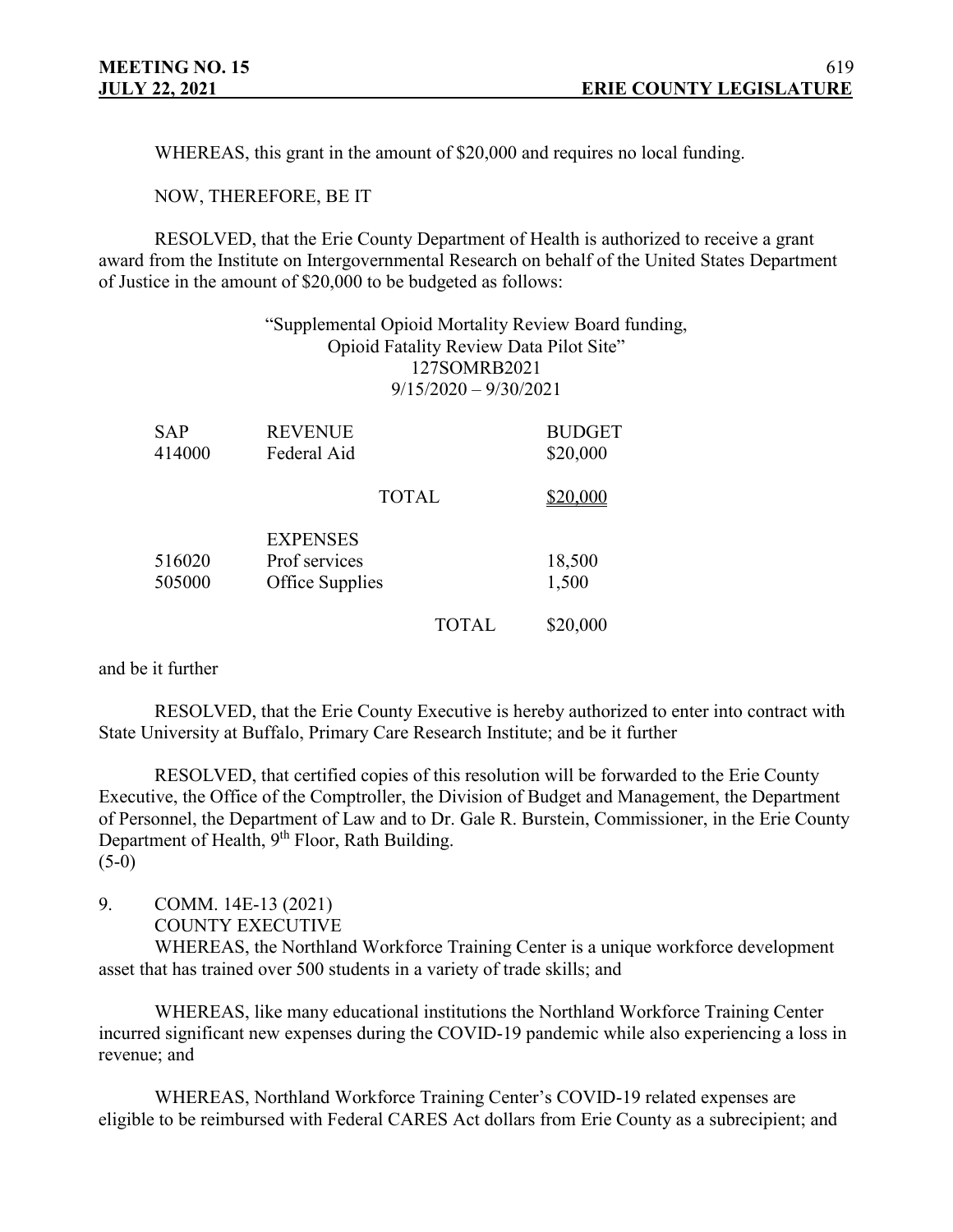WHEREAS, Northland Workforce Training Center has provided detailed receipts documenting the Center's COVID-19 related expenses; and

WHEREAS, sufficient funding is available in the CARES Act Fund 252, which must be encumbered by December 31<sup>st</sup> 2021.

NOW, THEREFORE, BE IT

RESOLVED, that the Erie County Legislature hereby authorizes the County Executive to enter into contract with Northland Workforce Training Center for the purposes of providing reimbursement for COVID-19 related expense in an amount not to exceed \$13,946.83; and be it further

RESOLVED, funding for the contract is available in Fund 252, Funds Center 14010, Account 516020; and be it further

RESOLVED, that certified copies of this resolution be forwarded to the County Executive, the Office of the Comptroller, the Division of Budget and Management, and the Department of Law.  $(5-0)$ 

- 10. COMM. 14E-26 (2021)
	- COUNTY EXECUTIVE

WHEREAS, the Department of Senior Services continually looks to enhance services for older adults in Erie County and for ways to fund such services; and

WHEREAS, the Department wishes to contract with Syracuse Jewish Family Service and accept \$26,000 to implement Project SECURE (Supporting the Experience of Upstate Region Elders) in Erie County; and

WHEREAS, Project SECURE will facilitate family caregiver well-being and enhance the overall caregiving experience, with focus on respite, social relationships, individual learning and skill building, and creative and therapeutic activities.

NOW, THEREFORE, BE IT

RESOLVED, the County Executive be and is hereby authorized to enter into a contract with Syracuse Jewish Family Services and accept \$26,000 in funds to implement Project SECURE locally for the period April 1, 2021 to February 28, 2023; and be it further

RESOLVED, the Department is authorized to utilize funds to pay for family caregiver wellbeing and enhance the overall caregiving experience, with focus on respite, social relationships, individual learning and skill building, and creative and therapeutic activities, office printing supplies and postage costs; and be it further

RESOLVED, that the budget for the 163SECURE2123 grant, be established as follows:

INITIAL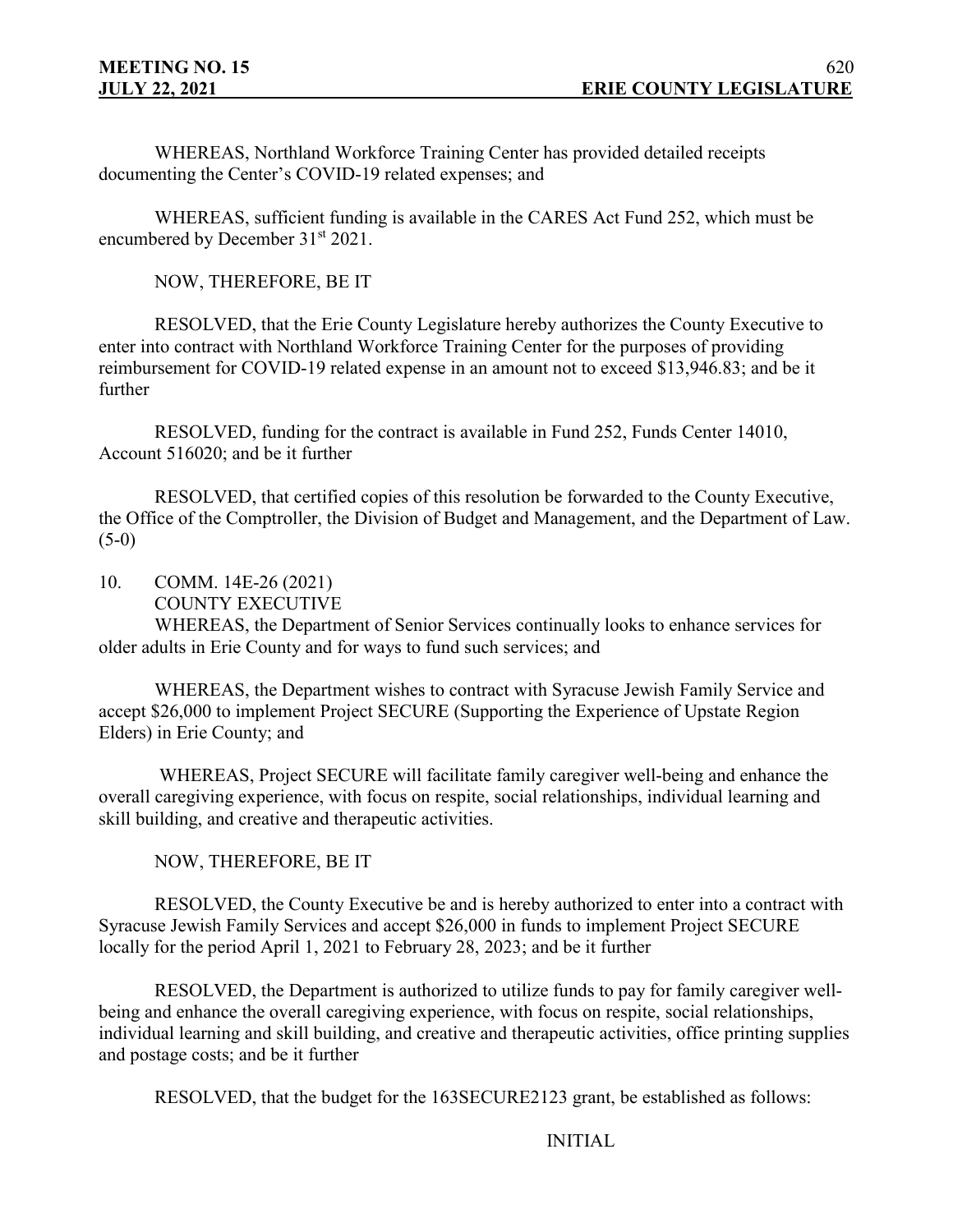| <b>REVENUES</b>       |                                             | <b>BUDGET</b> |
|-----------------------|---------------------------------------------|---------------|
| Account<br>417060     | Description<br>Other Income Senior Services | \$26,000      |
|                       |                                             |               |
|                       | <b>TOTAL</b>                                | \$26,000      |
|                       |                                             | <b>BUDGET</b> |
| <b>APPROPRIATIONS</b> |                                             |               |
| 505000                | Office Supplies                             | S<br>900      |
| 530000                | Other Expenses                              | \$<br>100     |
| 916390                | <b>ID Senior Srvs Grant</b>                 | \$25,000      |
|                       | <b>TOTAL</b>                                |               |

and be it further

RESOLVED, that the Director of Budget and Management is hereby authorized to adjust the budget as required to comply with the grantor approved funding levels; and be it further

RESOLVED, that certified copies of this resolution be forwarded to the: County Executive's Office, Division of Budget and Management, Comptroller's Office, Purchasing Department and the Department of Senior Services.  $(5-0)$ 

11. COMM. 14E-27 (2021)

COUNTY EXECUTIVE

RESOLVED, that the Erie County Legislature does hereby confirm the reappointments of the following individuals to the Erie County Youth Services Board for a term ending July 1, 2023:

| Liza Acanfora          | Kelli Blakely            | Nichelle Brown                |
|------------------------|--------------------------|-------------------------------|
| 4890 Morgan Parkway    | 56 Cotton Street         | 1542 Main Street              |
| Hamburg, NY 14075      | Lancaster, NY 14086      | Buffalo, NY 14208             |
| Alan Carter-Fambo      | David Caywood            | Paul Denning                  |
| 94 Rogers Drive        | 124 Morris Avenue        | 118 Unionvale Road            |
| Cheektowaga, NY 14225  | Buffalo, NY 14214        | Cheektowaga, NY 14225         |
| Melissa Jones          | Jack Kavanaugh           | Charity Lulas                 |
| 108 Indian Church Road | 1896 Niagara Street      | 10788 Gowanda State Road      |
| Buffalo, NY 14210      | Buffalo, NY 14207        | North Collins, NY 14211       |
| Susan Lumadue          | <b>Brian Rochford</b>    | Kenny Simmons                 |
| 65 Niagara Square      | 726 Exchange Street      | 505 City Hall, 65 Niagara Sq. |
| Buffalo, NY 14202      | <b>Buffalo, NY 14210</b> | <b>Buffalo. NY 14201</b>      |
| Sean Tulumello         | Jasmine Ansah            |                               |
| 65 Niagara Square      | 2001 Main Street         |                               |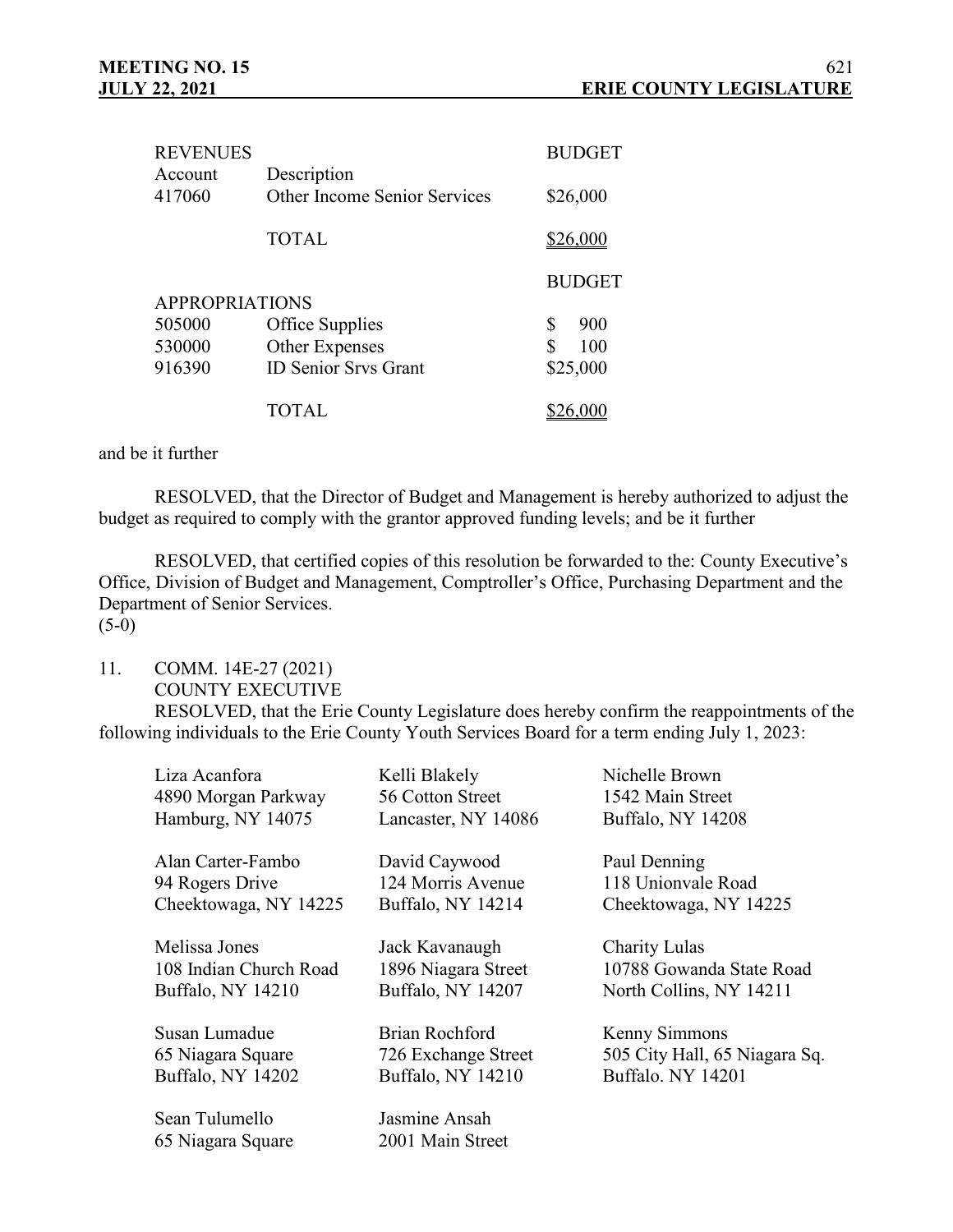Buffalo, NY 14202 Buffalo, NY 14208

 $(5-0)$ 

## **LISA M. CHIMERA CHAIR**

MS. VINAL moved to amend item Number 6. MR. MILLS seconded.

MR. LORIGO moved to amend the amendment. MR. MILLS seconded.

CHAIR BASKIN directed that a roll-call vote be taken.

AYES: MR. GREENE, MR. LORIGO, MR. MILLS, MR. TODARO, CHAIR BASKIN, MS. CHIMERA, MR. GILMOUR, MR. HARDWICK, MR. JOHNSON, MR. MEYERS and MS. VINAL. NOES: None. (AYES: 11; NOES: 0)

CARRIED UNANIMOUSLY.

Add the Following to the Amendment Resolve Clause:

And if so, must notify the Legislature of any and all terms associated.

MR. MEYERS moved to approve the amendment as amended. MR. LORIGO seconded.

CARRIED UNANIMOUSLY.

Amend to Add the Following Whereas Clause:

WHEREAS, there are 232 licensed pharmacies in Erie County; and

Amend to Add the Following Resolved Clause:

RESOLVED, that the County Executive may enter into contract with any of the 232 pharmacies licensed in Erie County for testing or obtaining samples for testing; and be it further

MR. MEYERS moved to approve item Number 6 as amended. MR. LORIGO seconded.

CARRIED UNANIMOUSLY.

# **LEGISLATOR RESOLUTIONS**

Item 45 – MR. MEYERS presented the following resolution and moved for immediate consideration and approval. MR. JOHNSON seconded.

CARRIED UNANIMOUSLY.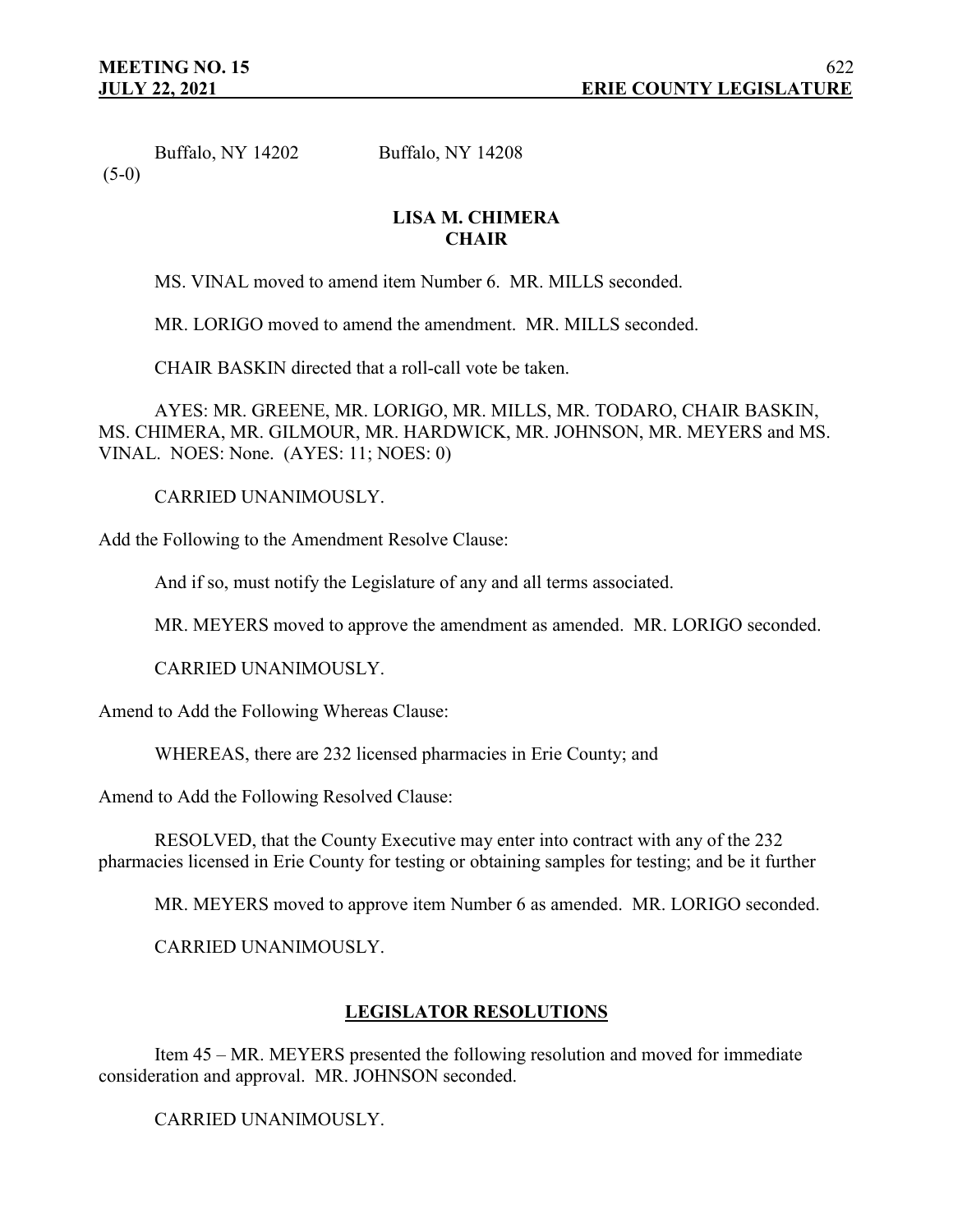RESOLUTION NO. 138 RE: Eight-Year Review & Recertification & Consolidation of Agricultural Districts 5 (Marilla), 12 (Wales), & 13 (Elma) (INTRO. 15-1)

## **A RESOLUTION TO BE SUBMITTED BY CHAIR BASKIN**

WHEREAS, the Marilla Agricultural District 5 was initially created on December 4, 1973 pursuant to New York State Agriculture and Markets Law ("Agriculture and Markets Law") Section 303; and

WHEREAS, the Wales Agricultural District 12 was initially created on November 9, 1979 pursuant to New York State Agricultural and Markets Law Section 303; and

WHEREAS, the Elma Agricultural District 13 was initially created on June 20, 1979 pursuant to New York State Agricultural and Markets Law section 303; and

WHEREAS, pursuant to Article 25AA of the New York State Agriculture and Markets Law, the Erie County Legislature is required to review Agriculture Districts every eight years; and

WHEREAS, pursuant to Agriculture and Markets Law Sections 303-a (2) the Erie County Legislature gave the required public notice, directed the Erie County Agricultural and Farmland Protection Board to prepare a report on the district and set and held a public hearing on July 15, 2021; and

WHEREAS, pursuant to Agriculture and Markets Law Section 303-a (2) (a) the Erie County Legislature published a public notice and hearing notice in a newspaper having a general circulation within the district; and

WHEREAS, pursuant to Agriculture and Markets Law Section 303-a (2) (b) the Erie County Agricultural and Farmland Protection Board reviewed the district, prepared a report to the Erie County Legislature and voted unanimously on June 24, 2021 to recommend that these districts be continued with the proposed modifications; and

WHEREAS, pursuant to Agriculture and Markets Law Section 303-a (2) (c) on July 15, 2021 at 6:00 pm a public hearing was held at Dard Hunter Hall, 40 South Grove Street, East Aurora, New York to consider recertification of the district; and

WHEREAS, the district has been reviewed in accordance with the New York State Environmental Quality Review Act of 1975 and adopted review procedures and the criteria set forth in Part 617; and

WHEREAS, it has been determined that the continuation of the district will not have a significant effect on the environment; and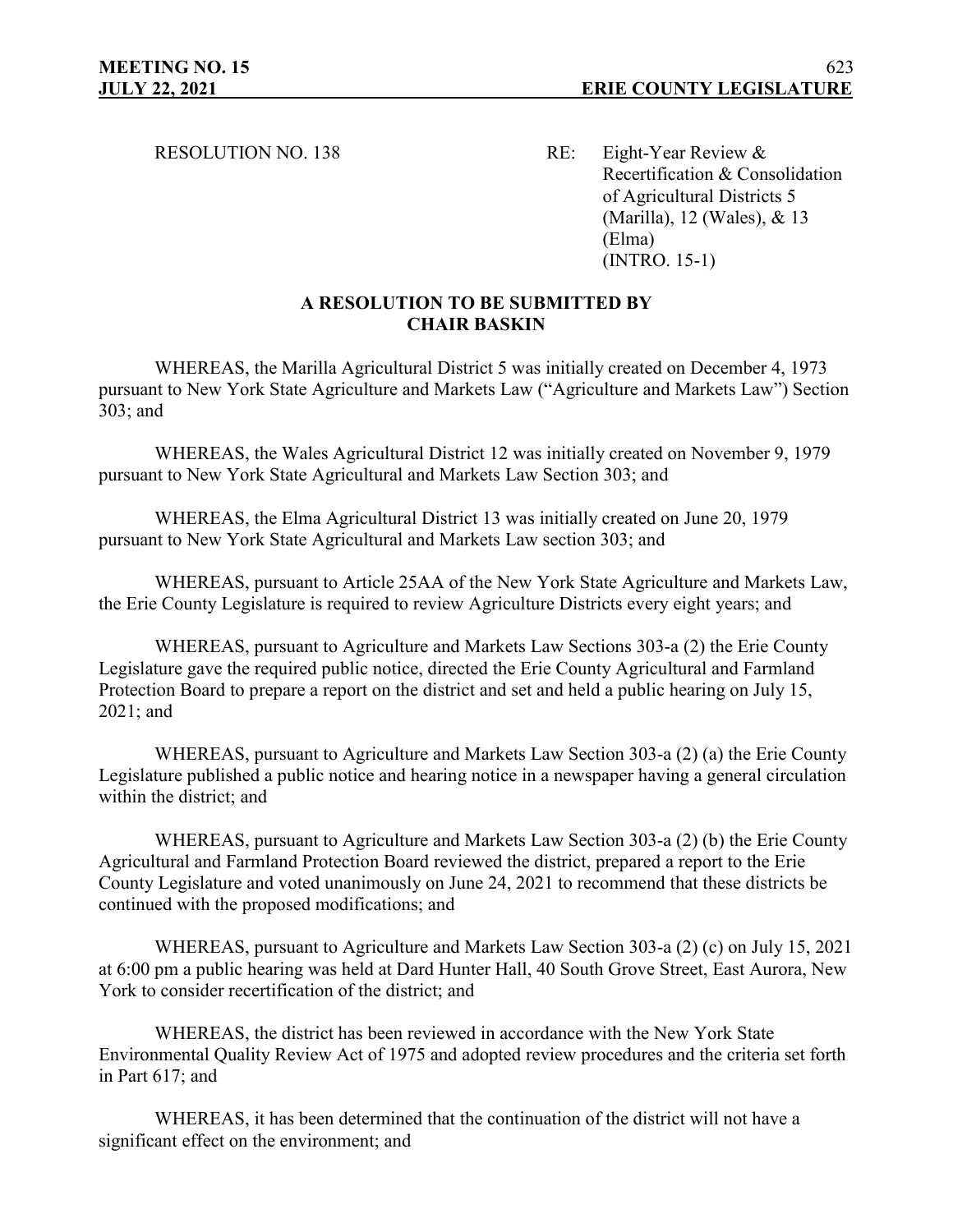WHEREAS, Erie County has established a timeline for the consolidation of the County's fourteen Agricultural Districts into four; and

WHEREAS, this is the third consolidation, with Agricultural Districts No. 5, No. 12, and No. 13 proposed to be consolidated into the Marilla Agricultural District No. 5; and

WHEREAS, the Erie County Agricultural and Farmland Protection Board reviewed the proposed consolidation, prepared a report to the Erie County Legislature and voted unanimously on June 24, 2021 to recommend that the aforementioned districts be consolidated into the Central Agricultural District (Consolidated Central Agricultural District No. 5).

NOW, THEREFORE, BE IT

RESOLVED, that the Erie County Legislature finds that Marilla Agricultural District No. 5, Wales Agricultural District No. 12, and Wales Agricultural District 13 should be continued with proposed modifications as recommended by the Erie County Agricultural and Farmland Protection Board; and be it further

RESOLVED, that the Erie County Legislature finds that Marilla Agricultural District No. 5, Wales Agricultural District No. 12, and Elma Agricultural District 13 should be consolidated into the Central Agricultural District No. 5; and be it further

RESOLVED, that certified copies of this resolution be forwarded to the County Executive, the Commissioner of Environment and Planning, the Director of Real Property Tax Services and the Town Supervisors of Marilla, Wales, Elma, Wales, Orchard Park, and Aurora; and be it further

RESOLVED, that the Commissioner of Environment and Planning send a certified copy of this resolution to the Commissioner of New York State Department of Agriculture and Markets for recertification.

Item 46 – MR. MEYERS presented the following resolution and moved for immediate consideration and approval. MR. MILLS seconded.

CARRIED UNANIMOUSLY.

RESOLUTION NO. 139 RE: Legislature Appointment to Represent the Farm Bureau on the Board of Directors for the EC Soil & Water Conservation **District** (INTRO. 15-2)

# **A RESOLUTION TO BE SUBMITTED BY LEGISLATOR MILLS**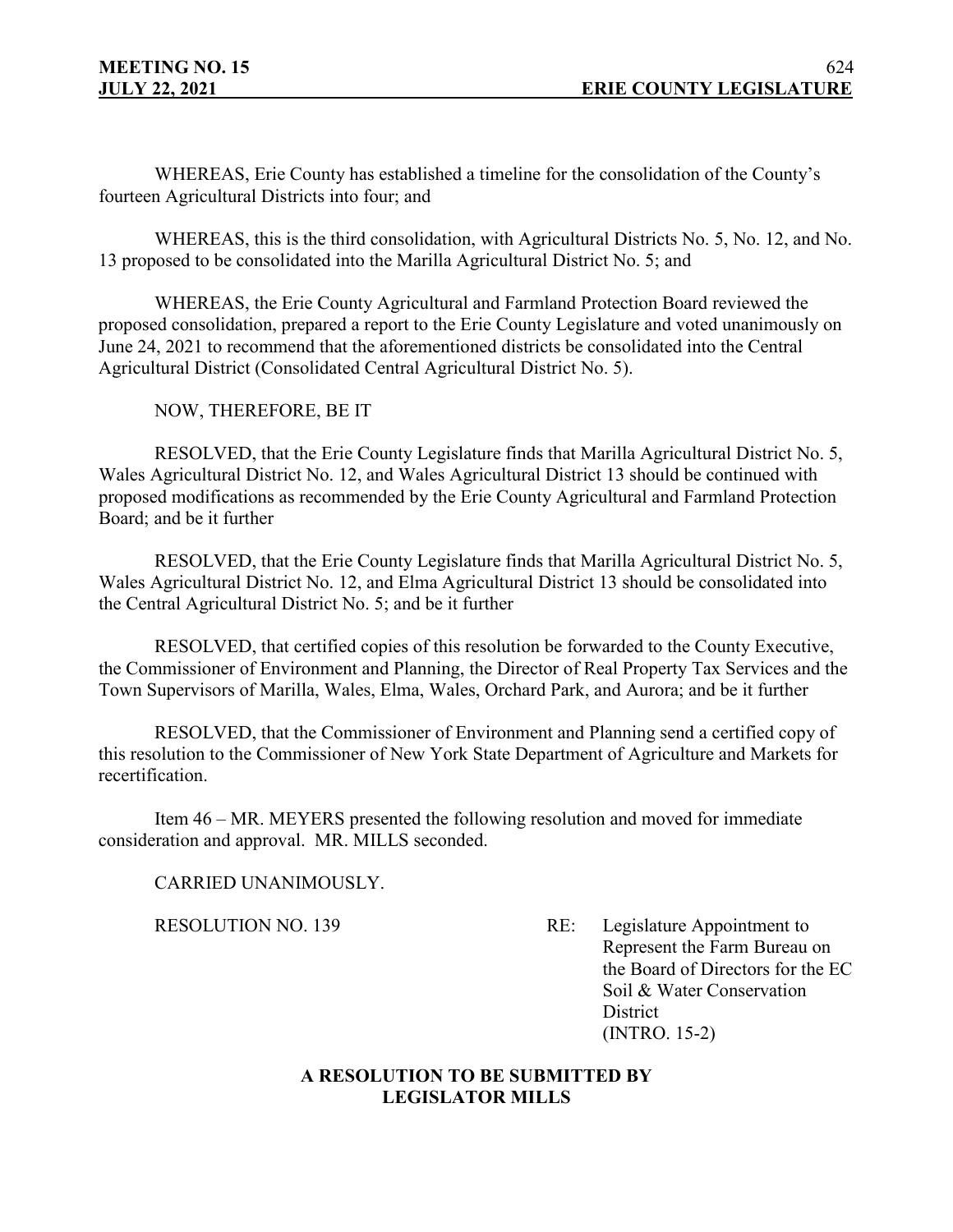WHEREAS, the Erie County Legislature has received notice that legislative action is warranted for appointment to the Erie County Soil and Water Conservation District Board of Directors; and

WHEREAS, the proper functioning of the Soil and Water Conservation District on behalf of and directly for the County of Erie is necessary for the operation of many services and programs; and

WHEREAS, pursuant to New York State Conservation District Law, of the seven-member District Board, two members are representatives of the County Legislature, one member represents the Grange, one member represents the Farm Bureau and three serve as At-Large Members; and

WHEREAS; the appointment in question is a representative of the Farm Bureau; and

WHEREAS; in further accordance with New York State Law, the County Legislature shall appoint members to the District Board.

NOW, THEREFORE, BE IT

RESOLVED, that the Erie County Legislature does hereby appoint Mrs. Allison DeHonney (45 Pembroke Avenue Buffalo, NY 14215) to represent the Farm Bureau on the Board of Directors for the Erie County Soil and Water Conservation District for 3-year term; and be it further

RESOLVED, that the aforementioned appointment shall be effective immediately; and be it further

RESOLVED, that certified copies of this resolution be sent to the Erie County Soil and Water Conservation District (50 Commerce Way, East Aurora, NY 14052).

Item 47 – MR. MEYERS presented the following resolution and moved for immediate consideration and approval. MR. TODARO seconded.

CARRIED UNANIMOUSLY.

RESOLUTION NO. 140 RE: Appropriation of 2021 Public Benefit Funding for Alden American Legion Post #1377 (INTRO. 15-3)

## **A RESOLUTION TO BE SUBMITTED BY LEGISLATOR TODARO**

WHEREAS, in the adopted 2021 Erie County Budget, the Legislature established an account called the Community Organization Relief Fund in the Community/Neighborhood Development Fund Center and appropriated \$300,000 into that account for the benefit of community organizations; and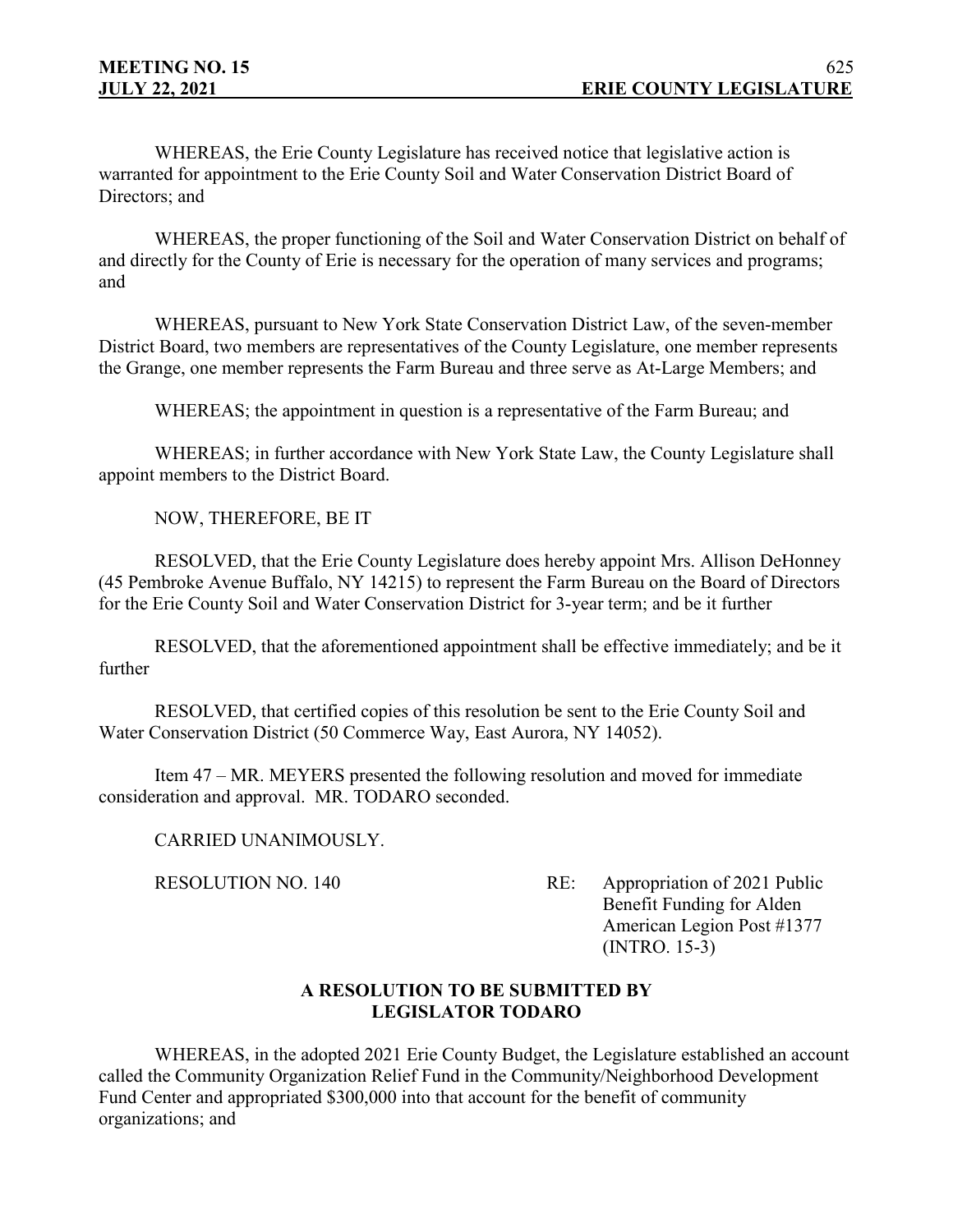WHEREAS, Alden's American Legion Post #1377 is a valuable contributor to our community and is seeking funding to conduct a renovation of their post's foundation, which was discovered to need significant repair during a previous round of fundraising for other capital improvements; and

WHEREAS, it is this honorable body's desire to provide funding to Alden American Legion Post #1377 for the purpose of repairing their facility.

NOW, THEREFORE, BE IT

RESOLVED, that the Erie County Legislature appropriates \$30,000 from the Community Organization Relief Find in the Community/Neighborhood Development Fund Center (Fund Center: 1332021, Account: 516320) to the Alden American Legion Post #1377; and be it further

RESOLVED, that certified copies of this resolution be forwarded to the Director of Budget and Management, the Commissioner of Environment and Planning, the Erie County Comptroller, Alden American Legion Post #1377, and any other party deemed necessary and proper.

Item 48 – MR. MEYERS presented the following resolution and moved for immediate consideration and approval. MR. JOHNSON seconded.

CARRIED UNANIMOUSLY.

RESOLUTION NO. 141 RE: Transfer of Surplus Property to the Town of Clarence (INTRO. 15-4)

# **A RESOLUTION TO BE SUBMITTED BY LEGISLATOR GREENE**

WHEREAS, the Town of Clarence has recently requested a transfer of property from the County's surplus warehouse and has identified surplus items that would be of tremendous use to them; and

WHEREAS, these items no longer serve a purpose for the County of Erie and representatives of the Department of Purchasing have indicated that the request is proper therefore the vehicle identified below could be transferred to the Town of Clarence.

NOW, THEREFORE, BE IT

RESOLVED, that ownership of the following item is hereby transferred from the County of Erie to the Town of Clarence:

Asset # Description 43002308 2002 Gradall XL4100, vin SN-0413541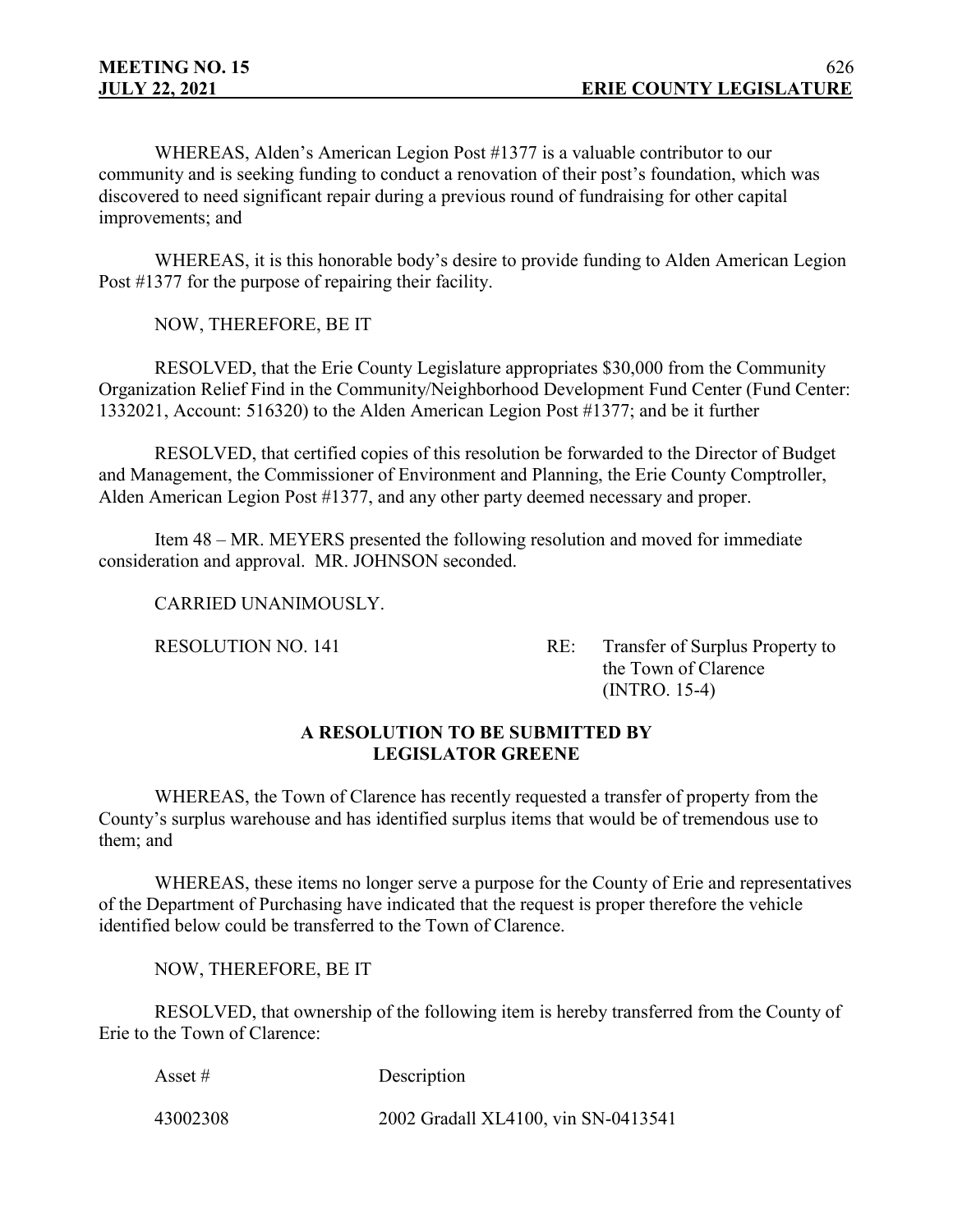and be it further

 RESOLVED, that these items are to be used for a purpose related to the operations of the Town of Clarence and should not be transferred to any other entity without prior consent of the Erie County Legislature; and be it further

RESOLVED, that certified copies of this resolution be sent to the Department of Purchase, Superintendent of Highways James Dussing for the Town of Clarence, and any other party deemed necessary and proper.

Item 49 – MR. MEYERS presented the following resolution and moved for immediate consideration. MR. LORIGO seconded.

# CARRIED UNANIMOUSLY.

RESOLUTION NO. 142 RE: Creation of the EC Small Business and Not-for-Profit Relief Program (INTRO. 15-5)

# **A RESOLUTION TO BE SUBMITTED BY LEGISLATORS LORIGO, GREENE, TODARO & MILLS**

WHEREAS, COVID-19 has forced many businesses and not-for-profits in Erie County to take steps to reduce the spread of COVID-19. Areas open to the public have seen enhanced cleanings, installations of hand sanitizers, upgrades to HVAC units, and the introduction of sneeze guards and new crowd control implements; and

WHEREAS, many of the improvements, services, and equipment were purchased by the business or organizations to follow state and federal guidelines to help limit the spread of COVID-19; and

WHEREAS, further, as a result of Covid-19 restrictions, many nonprofit organizations were unable to fundraise at pre-pandemic levels but still incurred many of their pre-pandemic expenses that they need assistance with; and

WHEREAS, Erie County still has \$14 million in undesignated funding from the 2020 CARES Act allocations, all of which must be expended by the end of 2021; and

WHEREAS, Director Keating has indicated that this funding may be used to offset COVID-19 expenses incurred by small businesses and not-for-profits during the pandemic; and

WHEREAS, it is the position of this body that small businesses and local organizations should be supported for their losses incurred as a result of COVID-19 related expenses.

NOW, THEREFORE, BE IT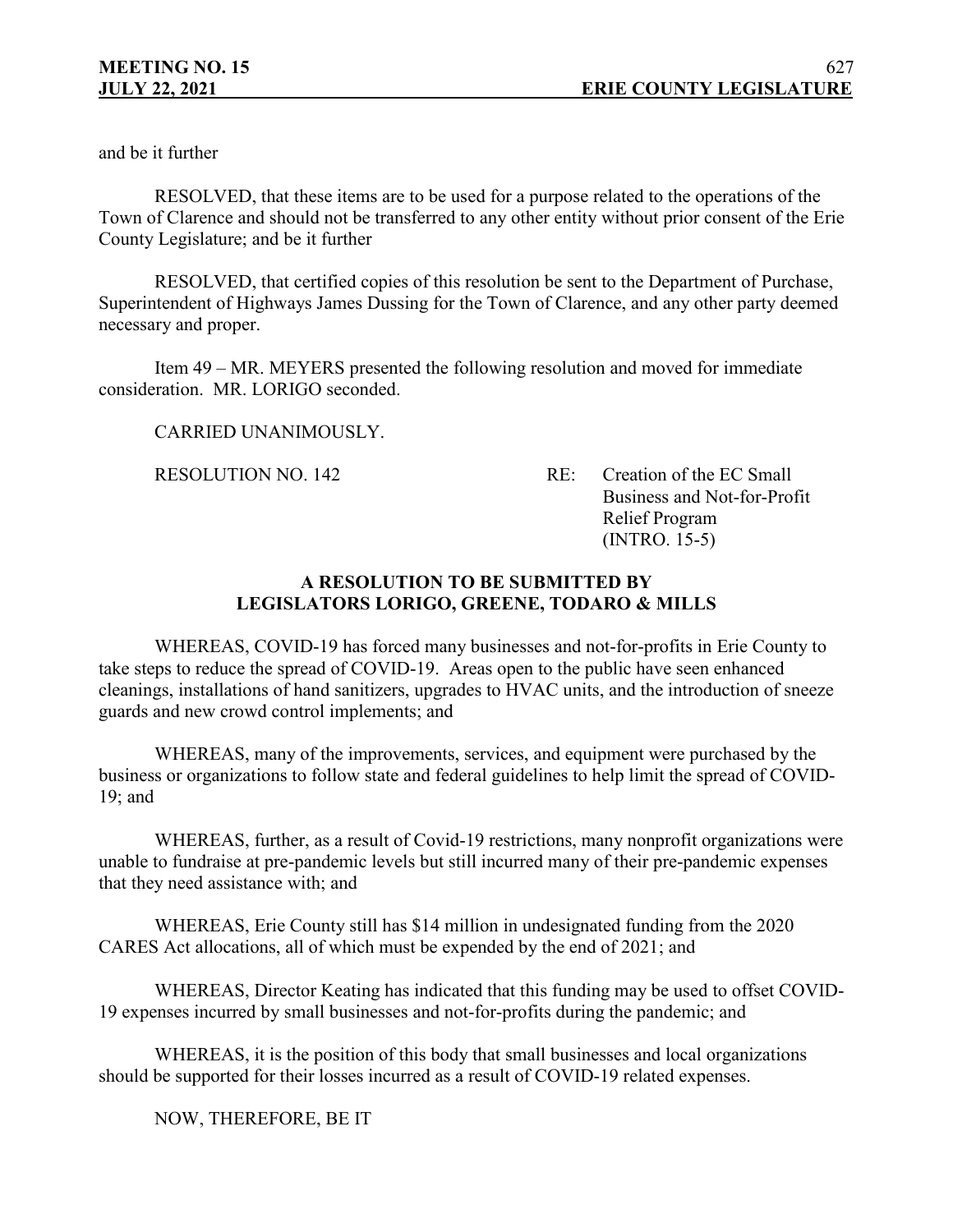RESOLVED, that this body hereby creates the Erie County Small Business and Not-for Profit Relief Program to provide financial assistance to businesses and organizations across Erie County, including not-for-profit entities, who have expended funding to combat the spread of COVID-19; and be it further

RESOLVED, that this honorable body hereby directs the Department of Budget and Management and the Department Environment and Planning to accept requests for funding under this program and to facilitate the transfer of funding to eligible Erie County entities; and be it further

RESOLVED, prior to transferring any funding to any business or organization under this program, Erie County shall publish notice about the program in the newspapers of record for a period of two weeks; and be it further

RESOLVED, the program shall be run on a first come, first-served basis, and shall remain open until all funding in Fund 252 is exhausted or December 31, 2021, whichever comes first; and be it further

RESOLVED, for the purpose of this resolution, any entity that has COVID-19 related expenses shall be eligible to apply, whether they be a for profit business or a not-for-profit organization; and be it further

RESOLVED, that the following restrictions and requirements shall apply to all applicants:

- 1. The business or entity was in operation for a minimum of 12 months prior to March 15, 2020 and the applicant submits an itemized list detailing their costs requested for reimbursement from March 15, 2020 through to present;
- 2. The business or entity has not already received reimbursement for the same COVID-19 expenses from Erie County, New York State, or the Federal Government;
- 3. All applicants shall be based in Erie County;
- 4. Government entities shall not be eligible for reimbursement under this program.

#### and be it further

RESOLVED, eligible expenses for reimbursement shall include the following:

- 1. Purchase of Personal Protective Equipment for provision to employees or patrons;
- 2. Purchase of personal sanitizing materials for use by employees or patrons, whether it be hand sanitizer or cleaning products;
- 3. Purchase of glass or acrylic materials used to set up sneeze and cough guards;
- 4. Purchase of physical barriers and signage related to social distancing requirements; and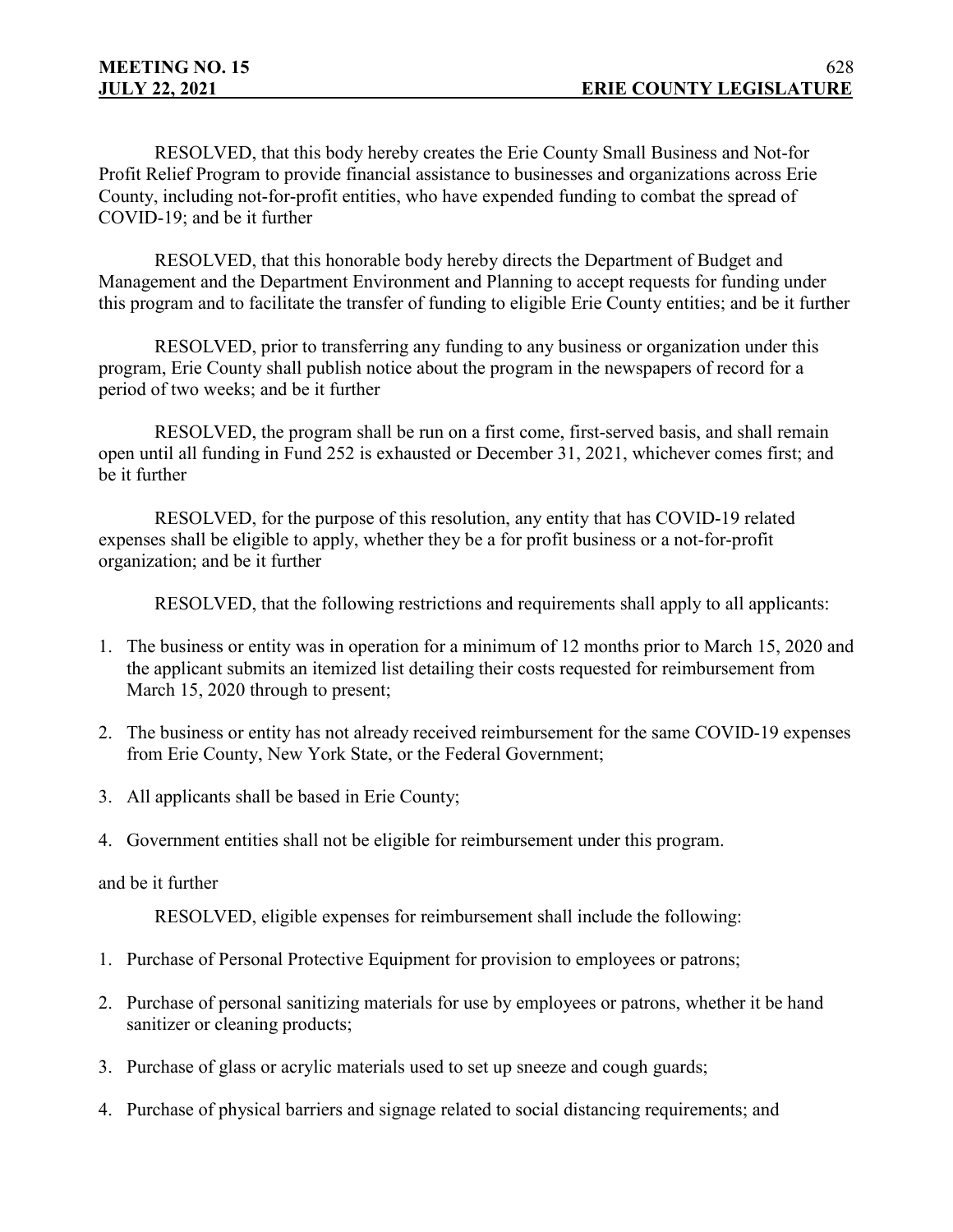5. Upgrade of HVAC or other air handling system to include additional air filtering capabilities (i.e. UV or HEPA filtration).

#### and be it further

RESOLVED, that due to the limited nature of the funding source, it is this body's intention to restrict awards of funding to only those entities who can show some degree of current financial hardship. Proof of financial hardship may include inability to fully pay rent or mortgage, inability to make payroll or invest in their operations, or any other proof deemed acceptable by the Department of Budget and Management; and be it further

RESOLVED, it is the intent of this body to ensure all federal funding is expended in as timely a manner as possible and to provide as much aid and assistance to local businesses and entities. If part of this plan is now, or becomes, unworkable due to changes in federal guidelines for expending CARES Act funding, the Administration is hereby directed to effectuate this plan as widely as possible, or to return to the Legislature with a suitable alternative; and be it further

RESOLVED, reimbursement for expenses in excess of \$10,000 shall require legislative approval; and be it further

RESOLVED, the County Executive is hereby directed to provide the Legislature with a monthly report of all expenditures out of Fund 252 until all funding is accounted for; and be it further

RESOLVED, that certified copies of this resolution be forwarded to Erie County Executive Mark C. Poloncarz, the Director of Budget Management, the Erie County Comptroller, and any other party deemed necessary and proper.

MR. MEYERS moved to amend the resolution. MR. LORIGO seconded.

## CARRIED UNANIMOUSLY.

Add Et Al Sponsorship and Amend the Fourth  $(4<sup>th</sup>)$  Resolved Clause as follows:

RESOLVED, that \$10 million in remaining CARES Act funding shall be set aside to fund this program, which will be run on a first-come, first-served basis, and will remain open until such funding is exhausted or December 31, 2021, whichever comes first; and be it further

MR. MEYERS moved to approve the resolution as amended. MR. LORIGO seconded.

CARRIED UNANIMOUSLY.

Item 50 – MR. MEYERS presented the following resolution and moved for immediate consideration and approval. MR. JOHNSON seconded.

CARRIED UNANIMOUSLY.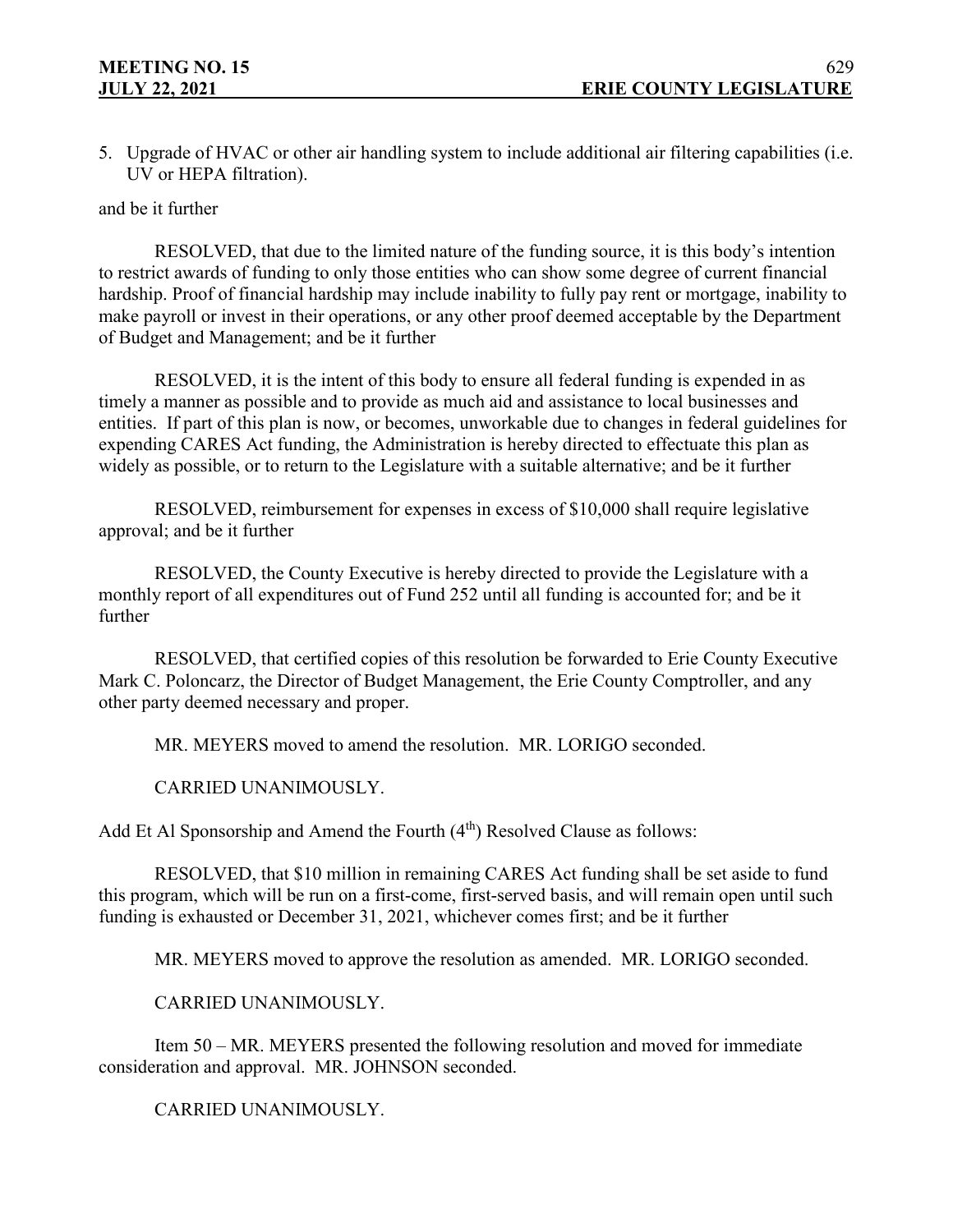RESOLUTION NO. 143 RE: Establishing an EC Gun Violence Alleviation Alliance (INTRO. 15-6)

## **A RESOLUTION TO BE SUBMITTED BY LEGISLATORS BASKIN & JOHNSON**

WHEREAS, according to the American Public Health Association, gun violence is a leading cause of premature death in the United States, and guns kill more than 38,000 people and cause nearly 85,000 injuries each year; and

WHEREAS, in 2020, violence involving guns increased in our community; and

WHEREAS, in 2021, gun violence and injuries and deaths due to guns have surged; for instance, in January and February 2021, 53 people were either wounded or killed in shootings in Buffalo, contrasted with 22 in 2020 and 16 in 2019, and in 2020, there were 65 homicides in Buffalo; and

WHEREAS, in 2020, 355 people were shot in Buffalo, compared with 188 in 2019; and

WHEREAS, through July 16, there have been 47 homicides in Buffalo so far in 2021, as contrasted with the record of 92 homicides in 1994; and

WHEREAS, one of the victims of this 2021 senseless gun violence is 3-year-old Shaquelle Walker Jr. who was shot on July 5, 2021 while watching fireworks; and

WHEREAS, this grim milestone and gun violence record cannot be allowed to be broken in 2021; and

WHEREAS, as has been the case in other municipalities across the country that are experiencing major levels of gun violence, it is time that gun violence in Erie County be declared as a public health emergency to allow advocacy groups and civic leaders to work with municipal officials, police departments and other stakeholders to address this scourge and to help save lives through a trauma-informed care approach.

NOW, THEREFORE, BE IT

RESOLVED, that the Erie County Legislature calls for the creation of an Erie County Gun Violence Alleviation Alliance that brings together police, prosecutors, advocacy groups, civic leaders, and elected officials across jurisdictions to work together to stem gun violence in our county; and be it further

RESOLVED, this alliance should include a robust Erie County government presence and involvement, including representatives from the Sheriff's Office, District Attorney's Office, and Departments of Central Police Services, Probation and Social Services, to help other municipal agencies and stakeholders; and be it further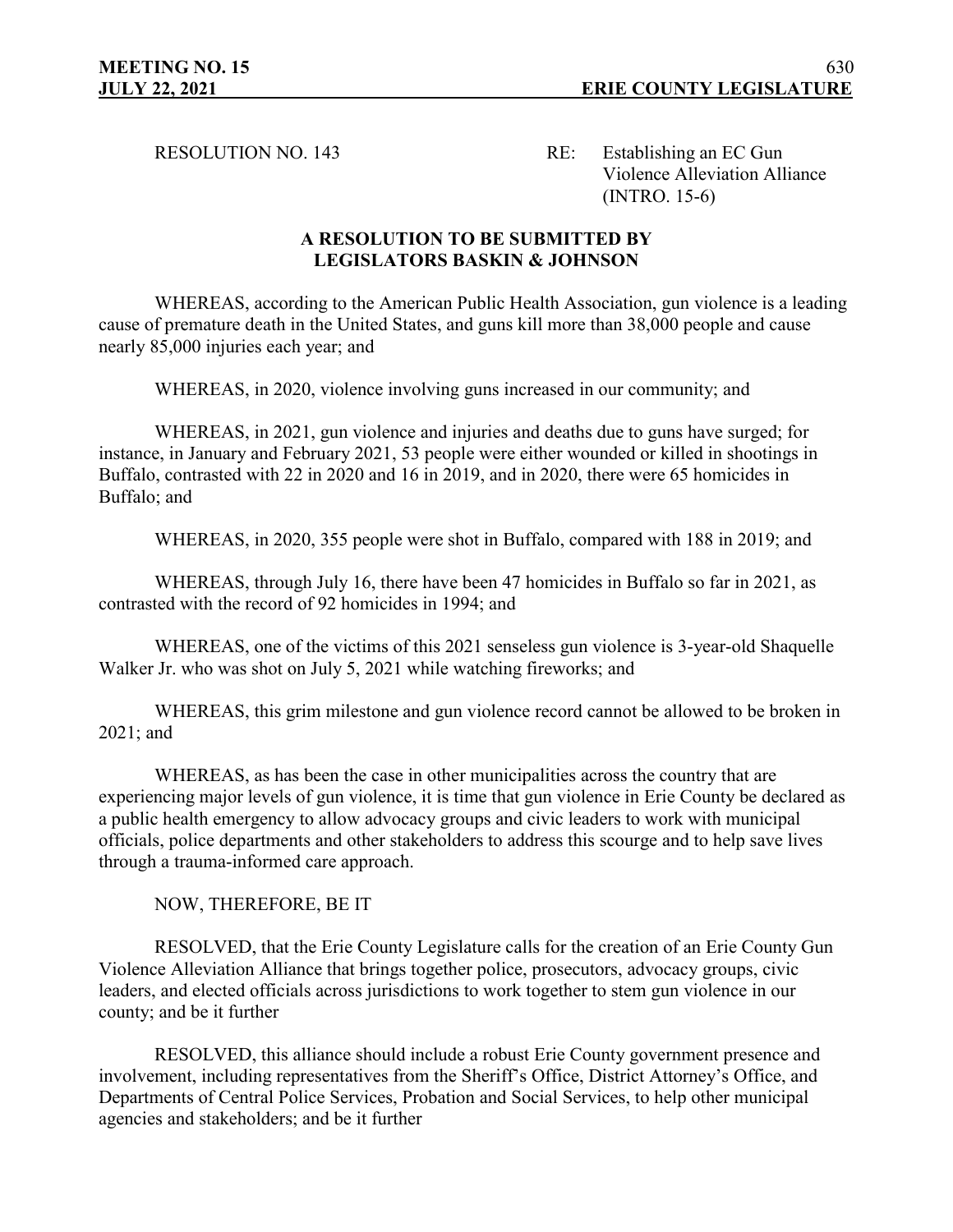RESOLVED, the new alliance should be impaneled to develop an anti-gun violence action plan and strategy for working across municipal boundaries to address this problem in our community; and be it further

RESOLVED, the new alliance should aggressively work to solicit grant funding and to seek access to federal American Rescue Plan funding, including from the County and from local governments in Erie County to help perform their mission; and be it further

RESOLVED, that this alliance is encouraged to engage certified community agencies with training expertise in conflict resolution, trauma informed care, and peer mediation in collaborative partnerships with community agencies skilled in outreach with Erie County zip codes wherein gun violence is most prevalent to develop measures to decrease gun violence; and be it further

RESOLVED, that certified copies of this resolution be transmitted to the County Executive, Sheriff, District Attorney, Commissioners of Central Police Services, Probation and Social Services, the Erie County Association of Governments, to the mayors and supervisors of the cities, towns and villages in Erie County, and to the Erie County Chiefs of Police Association.

# **COMMUNICATIONS DISCHARGED FROM COMMITTEE**

Item 51 – MR. MEYERS moved to discharge the FINANCE & MANAGEMENT COMMITTEE of further consideration of COMM. 14E-2 (2021). MR. LORIGO seconded.

CARRIED UNANIMOUSLY.

| Requesting Authority to Contract $-$ |
|--------------------------------------|
| External Quality Review of EC Audit  |
| Division                             |
| $(COMM. 14E-2, 2021)$                |
|                                      |

WHEREAS, the Erie County Charter requires that the Comptroller conduct audits of county operations in accordance with standards published by the Comptroller General of the United States; and

WHEREAS, the Comptroller General of the United States requires that all municipalities conducting audits under GAO standards have an external quality review at least once every three years; and

WHEREAS, the Comptroller prepared and published a request for proposals to local Certified Public Accounting firms; and

WHEREAS, the Comptroller received one reply from The Bonadio Group.

NOW, THEREFORE, BE IT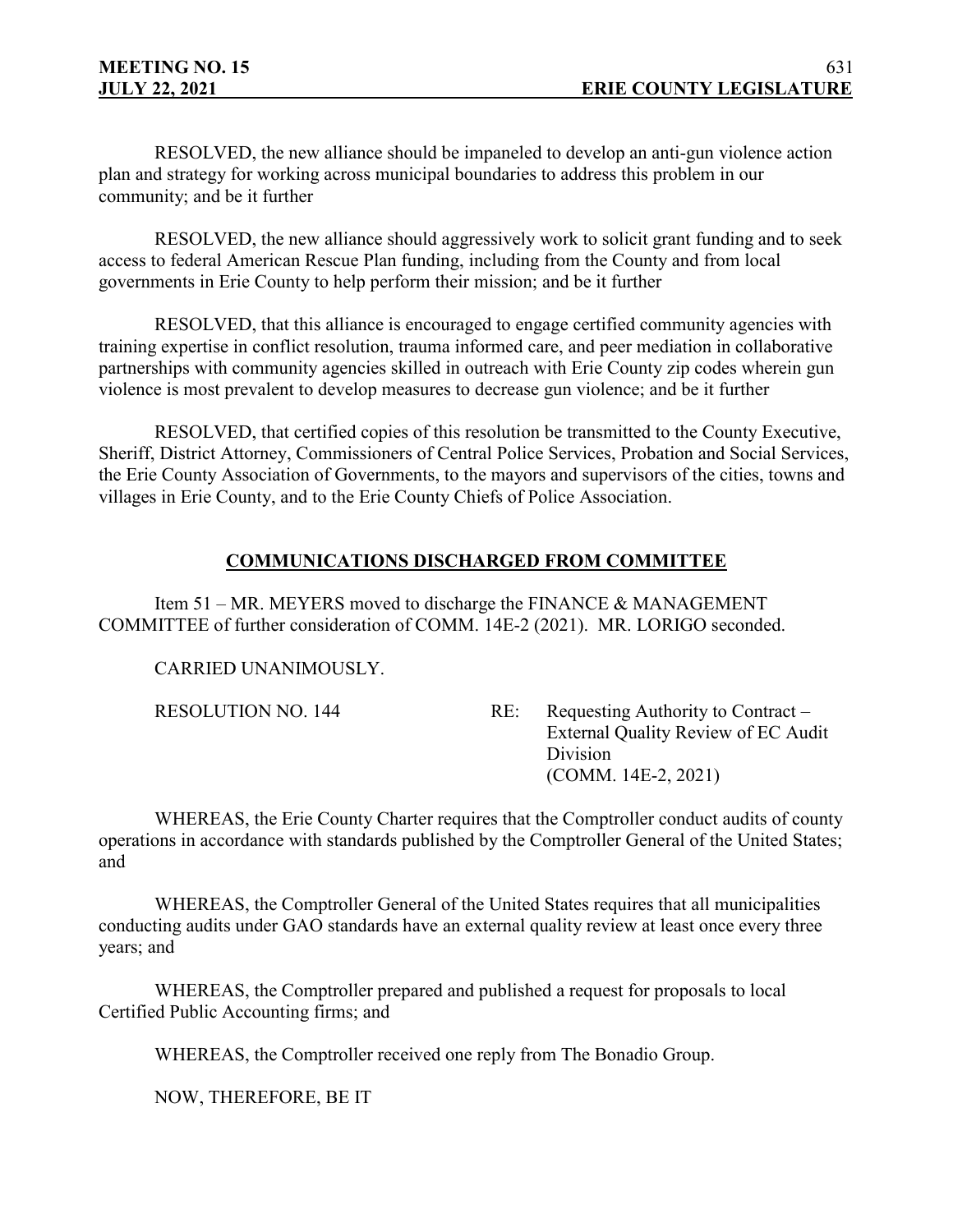RESOLVED, that the County Executive is authorized to enter into a contract with the firm The Bonadio Group for a quality assurance/external quality review of the Comptroller's Division of Audit and Control at an expected cost of \$12,000.00; and be it further

RESOLVED, that the Comptroller is authorized to appropriate funds for this contract from the Comptroller's account #516020 for Professional Services, Contracts and Fees; and be it further

RESOLVED, that certified copies of this resolution be forwarded to the County Executive, County Comptroller and County Attorney.

MR. MEYERS moved to approve the item. MR. GILMOUR seconded.

CARRIED UNANIMOUSLY.

Item 52 – MR. MEYERS moved to discharge the ENERGY & ENVIRONMENT COMMITTEE of further consideration of COMM. 14E-24 (2021). MR. JOHNSON seconded.

CARRIED UNANIMOUSLY.

RESOLUTION NO. 145 RE: Authorization to Apply – NYSDEC Organics Management & Food Waste Drop-off Program Funding (COMM. 14E-24, 2021)

WHEREAS, the Erie County Legislature resolved to become a Climate Smart Community (Comm. 12E-5 (2014); and

WHEREAS, the Erie County Legislature authorized a New York State Department of Environmental Conservation (NYSDEC) grant to conduct Climate Smart Community certification activities (COMM 7E-38 (2018)); and

WHEREAS, organic waste, which accounts for an estimated 30% of our waste stream, is a significant source of greenhouse gas emissions; and

WHEREAS, the New York State Department of Conservation has issued a Request for Applications for New York State Climate Smart Communities Grant Program pursuant to Environmental Conservation Law Article 54 Title 15 that can support implementing organics-related actions that will include Organics Management Plans, promotion of food waste recycling and establishing food waste drop-off programs; and

WHEREAS, Erie County has identified the required \$650,000 of matching funds that can be allocated to this project from in-kind staff support, pursuant to the requirements of Environmental Conservation Law Article 54 Title 15.

NOW, THEREFORE, BE IT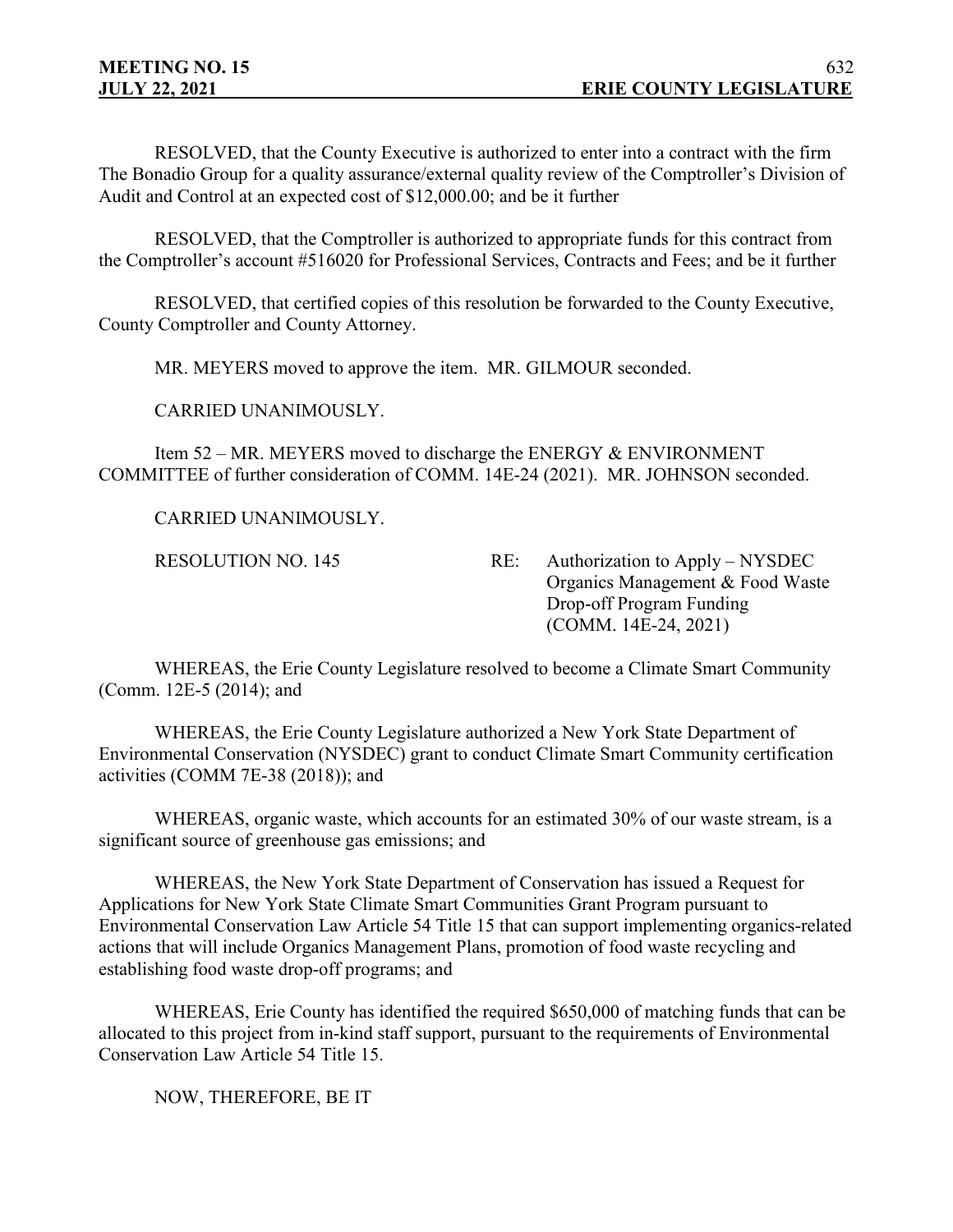RESOLVED, that Erie County authorizes Andrew Goldstein, Senior Environmental Compliance Specialist, an employee, to act on its behalf in submittal of an application through the Consolidated Funding Application not to exceed six-hundred fifty thousand dollars (\$650,000), to be used to establish Municipal Organics Management Plans and Food Waste Drop-off Programs; and be it further

RESOLVED, that in the event of a grant award, Erie County will make resources available to the project to meet or exceed the six-hundred fifty thousand dollars (\$650,000) matching funds requirement through in-kind services, or otherwise, through County funds, if allocated in the County budgets; and be it further

RESOLVED, that certified copies of this resolution shall be provided for the County Executive; the County Attorney; and Deputy Commissioner of Environment and Planning Bonnie Lawrence.

MR. MEYERS moved to approve the item. MR. JOHNSON seconded.

CARRIED UNANIMOUSLY.

## **SUSPENSION OF THE RULES**

None.

## **COMMUNICATIONS FROM ELECTED OFFICIALS**

## FROM THE COMPTROLLER

Item 53 – (COMM. 15E-1) EC 2020 Comprehensive Annual Financial Report

Received and referred to the FINANCE & MANAGEMENT COMMITTEE.

## FROM THE SHERIFF

Item 54 – (COMM. 15E-2) Authorization to Accept Governor's Traffic Safety Committee **Grant** 

Received and referred to the PUBLIC SAFETY COMMITTEE.

## FROM THE COMPTROLLER

Item 55 – (COMM. 15E-3) Letter to Personnel Commissioner Regarding Health Information **Disclosure** 

Received and referred to the HEALTH & HUMAN SERVICES COMMITTEE.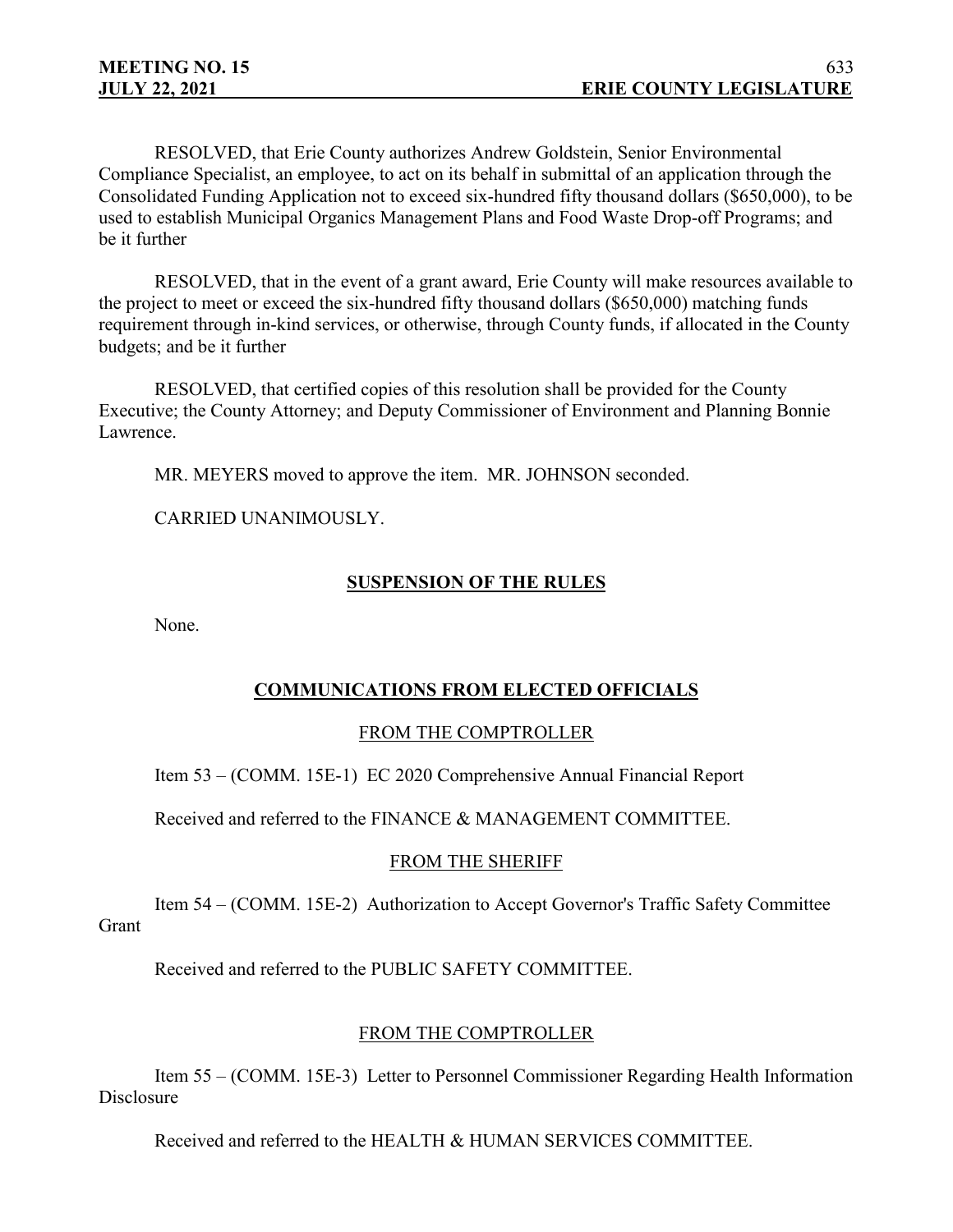#### FROM THE COUNTY EXECUTIVE

Item 56 – MR. MEYERS presented the following resolution and moved for immediate consideration and approval. MR. JOHNSON seconded.

CARRIED UNANIMOUSLY.

RESOLUTION NO. 146 RE: EC Medical Examiner's Office - Morgue Renovation (COMM. 15E-4)

WHEREAS, on December 19, 2019 your Honorable Body authorized the Construction Contracts for the Erie County Medical Examiner's Office Morgue Renovation - Phase 5 via Comm. 25E-7 (2019); and

WHEREAS, unforeseen conditions incurred during the execution of the Project, brought on by delays during the COVID pandemic, along with additional work requested by the Erie County Medical Examiner's Office, have made it necessary for the Construction Contingency to be increased.

NOW, THEREFORE, BE IT

RESOLVED, that the County Executive is hereby authorized to increase the current construction contingency fund by \$150,000 from \$222,500 (7% of approved Construction Contracts) to \$372,500 (12% of approved Construction Contracts); and be it further

RESOLVED, that change order reductions will result in these funds being returned to the Construction Contingency fund; and be it further

RESOLVED, that Contract Amendments will be negotiated and issued to the previously approved contractors on site to complete the additional work; and be it further

RESOLVED, that the Comptroller's Office be authorized to make payments for all the above from Project A.20058 – 2020 Code & Environmental Compliance (Ctywide), Fund 410, Funds Center 122; and be it further

RESOLVED, that the Clerk of the Legislature shall forward certified copies of this Resolution to the Office of the County Executive, the Department of Public Works, the Erie County Medical Examiner's Office, the Office of the Comptroller, and the Division of Budget and Management.

Item 57 – MR. MEYERS presented the following resolution and moved for immediate consideration and approval. MR. JOHNSON seconded.

CARRIED UNANIMOUSLY.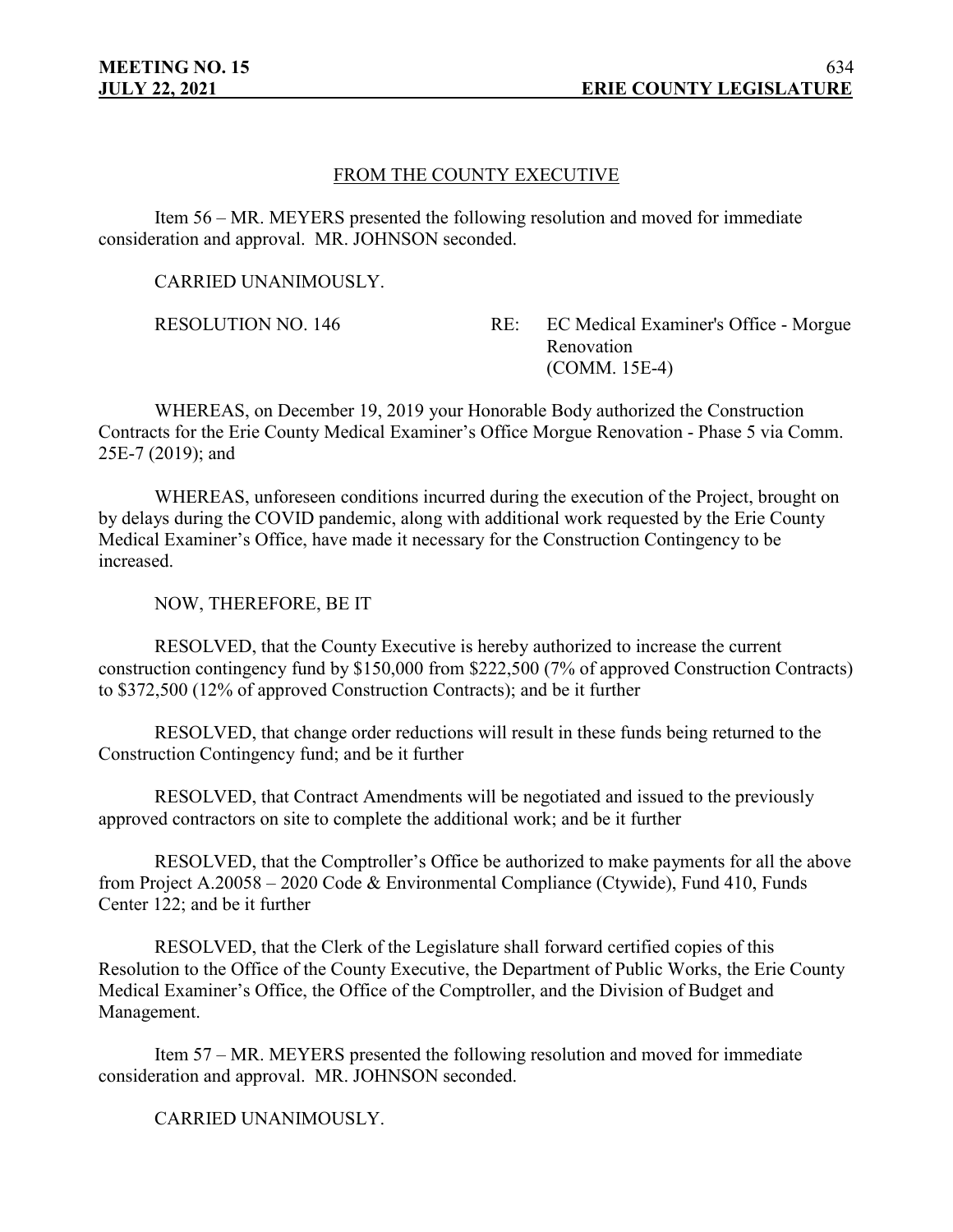RESOLUTION NO. 147 RE: 134 West Eagle - Fuel Tank Replacement & Upgrades (COMM. 15E-5)

WHEREAS, the County of Erie must comply with NYS Department of Environmental Conservation (DEC) and the US Environmental Protection Agency (EPA) regulations; and

WHEREAS, the 134 West Eagle – Fuel Tank Replacement & Upgrades project (herein called the "Project") seeks to replace diesel fuel storage tanks and upgrade the fuel system; and

WHEREAS, completion of the Project will ensure that the three emergency generators and one dual-fuel boiler for the 120 and 134 West Eagle building and the Erie County Holding Center are supplied with the necessary diesel fuel to operate in the event of electric and natural gas service interruptions; and

WHEREAS, the County of Erie received Electrical Construction bids for the Project on May 4, 2021, but did not receive any General Construction bids at that time; and

WHEREAS, the General Construction portion of work was promptly re-bid, but the County of Erie did not receive any General Construction bids on May 24, 2021; and

WHEREAS, in consultation with the Department of Law, and in conformance with General Municipal Law 103, the Department of Public Works was permitted to negotiate directly with General Construction contractors to award the work since no bids were received for two consecutive publicly advertised bids for General Construction scope of work; and

WHEREAS, Public Works requested General Construction bid proposals directly from several contractors, and received General Construction bids for the Project on July 1, 2021; and

WHEREAS, the Department of Public Works and Wendel Architecture, Engineering, Surveying & Landscaping Architecture, P.C. are recommending award of the contracts to the lowest responsible bidder for the Electrical Contract received on May 4, 2021 and to the lowest responsible bidder for the General Construction Contract received on July 1, 2021.

NOW, THEREFORE, BE IT

RESOLVED, that the County Executive is authorized to enter into contracts with the lowest responsible bidders for the Project for an amount not to exceed as follows:

| General Construction Work                        |           |           |
|--------------------------------------------------|-----------|-----------|
| Picone Construction Corporation                  | Base Bid: | \$870,321 |
| Total Award of General Construction Contract:    |           | \$870,321 |
|                                                  |           |           |
| <b>Electrical Construction Work</b>              |           |           |
| <b>CIR Electrical Construction Corporation</b>   | Base Bid: | 58,680    |
| Total Award of Electrical Construction Contract: |           | \$58,680  |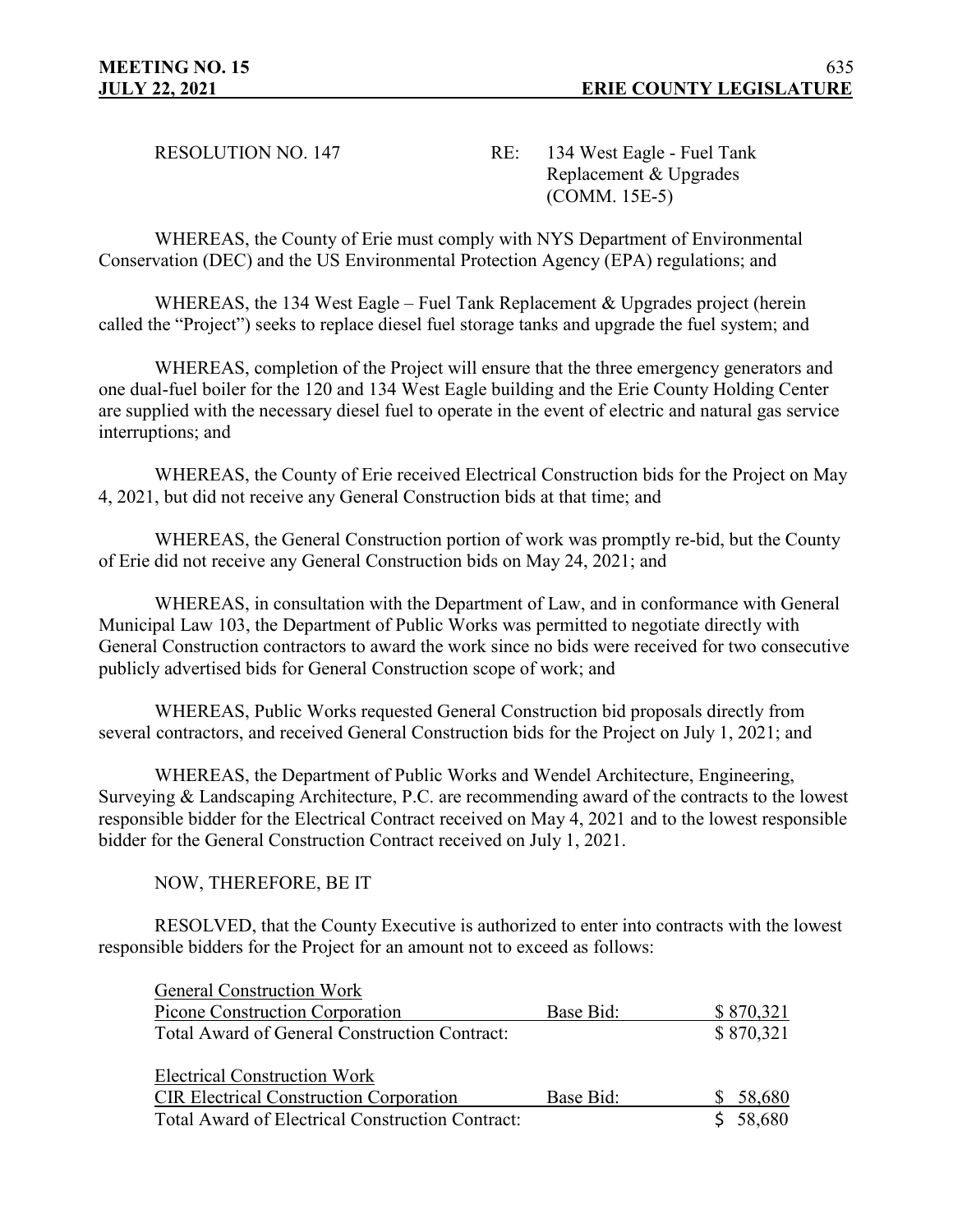and be it further

RESOLVED, that the sum of \$100,000 be allocated to a Construction Contingency Fund with authorization for the County Executive to approve change orders in an amount not to exceed the Contingency Fund; and be it further

RESOLVED, that change order reductions will result in these funds being returned to the Construction Contingency Fund; and be it further

RESOLVED, that the Comptroller's Office be authorized to make payment for the above from the previously approved, as adopted capital projects in Fund 410, Funds Center 122 as follows:

| A.21106 – 2021 Countywide Mechanical, Electrical, Plumbing, and |                |
|-----------------------------------------------------------------|----------------|
| Misc. Improvements                                              | \$173,231.72   |
| A.20060 – 2020 Countywide Mechanical, Electrical, Plumbing, and |                |
| Misc. Improvements                                              | 31,208.71      |
| A.19003 – 2019 EPA Environmental Regulatory Compliance          | \$742,125.87   |
| A.18008 – 2018 EPA Environmental Regulatory Compliance          | 49,625.00      |
| A.17004 – 2017 Countywide Code and Environmental Compliance     | 13,116.70      |
| A.15006 – 2015 Countywide Environmental Regulatory Compliance   | 19,693.00      |
| Total not to exceed                                             | \$1,029,001.00 |

and be it further

RESOLVED, that two certified copies of this resolution be sent to the Department of Public Works, Commissioner's Office, and one copy each to the Office of the County Executive, the Division of Budget and Management, and the Office of the Comptroller.

Item 58 – MR. MEYERS presented the following resolution and moved for immediate consideration and approval. MR. JOHNSON seconded.

CARRIED UNANIMOUSLY.

RESOLUTION NO. 148 RE: Extension of Term Contracts - On-Call Emergency Bridge & Culvert Engineering Services (COMM. 15E-6)

WHEREAS, new work has been authorized by the Erie County Legislature for both the Department of Public Works (DPW) and the Department of Parks, Recreation and Forestry (Parks) under the RENEW plan approved on July 8, 2021 via COMM. 13E-15; and

WHEREAS, it is anticipated that the DPW will be handling both its own infrastructure work and that of the Parks Department; and

WHEREAS, the County has existing term contracts with Bergmann Associates and Greenman Pedersen, Inc. for the provision of On-Call General Civil and Geotechnical Services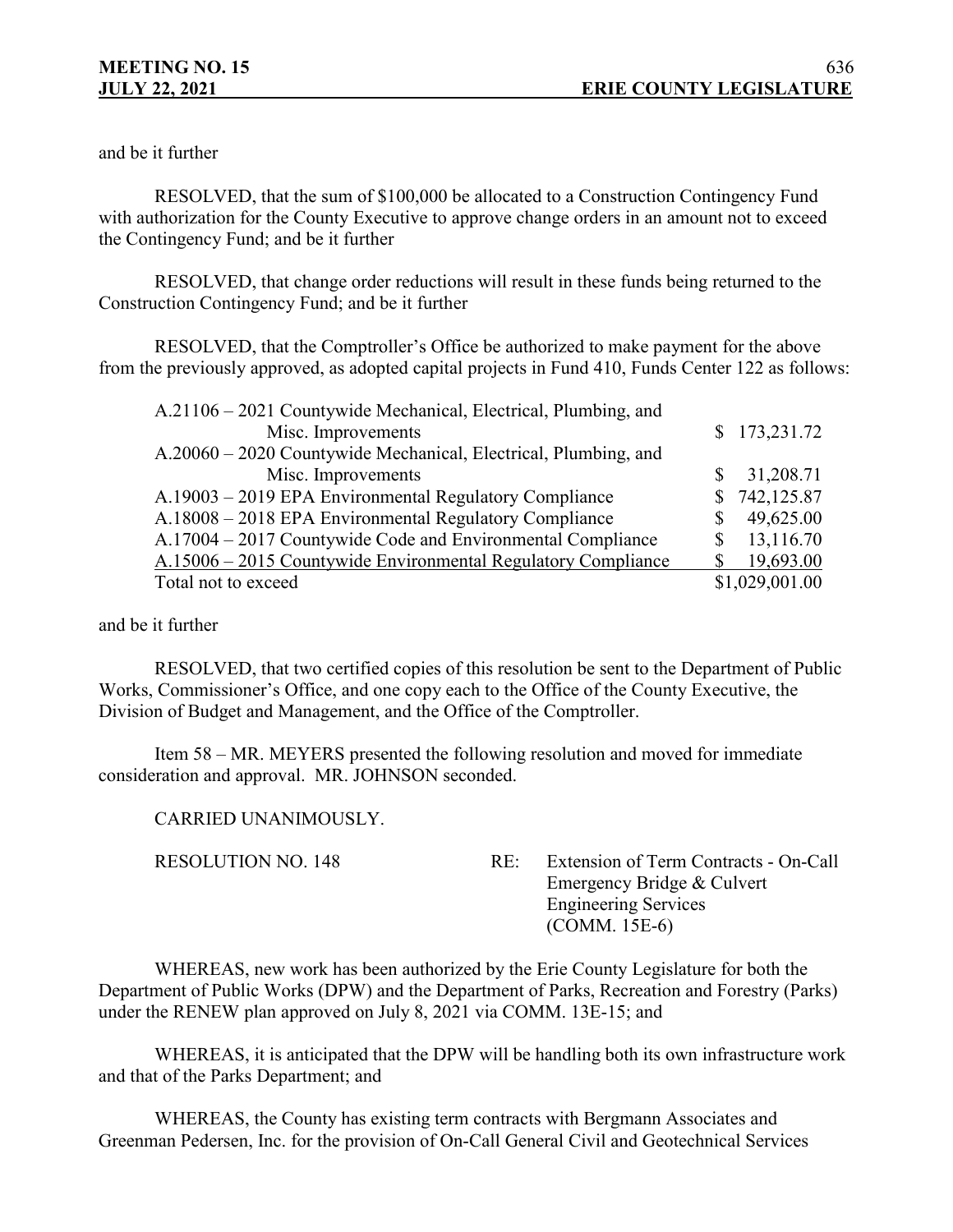which were authorized by the County Legislature via COMM 6E-5 on April 26, 2018 and extended until June 1, 2022 via COMM. 9E-10 on May 13, 2021; and

WHEREAS, the County has an existing term contract with CHA Consulting for the provision of On Call Emergency Bridge & Culvert Engineering Services that ends on December 31, 2021; and

WHEREAS, in order to efficiently progress work under the RENEW plan intended for construction in 2022 it is desired to extend all three On Call contracts to December 31, 2022; and

WHEREAS, it is also desired to increase the On-Call contracts for General Civil and Geotechnical Services by \$250,000 to a new aggregate assignment of \$750,000 to include the Parks RENEW projects.

NOW, THEREFORE, BE IT

RESOLVED, that the County Executive is hereby authorized to execute contract extensions to December 31, 2022 for the current On-Call contracts with Bergmann Associates, Greenman-Pedersen, Inc., and CHA Consulting; and be it further

RESOLVED, that the County Executive is also authorized to execute contract amendments to the On-Call contracts with Bergmann Associates and Greenman-Pedersen, Inc. to increase by \$250,000 to a new aggregate assignment of \$750,000; and be it further

RESOLVED, that funding is available in the newly authorized Parks capital project – A.211XX – Parks Supplemental Capital Funding, Fund 410, Funds Center 164; and be it further

RESOLVED, that five (5) certified copies of this resolution be forwarded to the Department of Public Works, Office of the Commissioner, and one copy each to the Office of the County Executive, the Division of Budget and Management, the Department of Parks, Recreation, and Forestry, the Office of the County Attorney, and the Office of the Comptroller.

Item 59 – (COMM. 15E-7) Letter to Comptroller Concerning Security Measures & Safety in Rath Building

Received and referred to the PUBLIC SAFETY COMMITTEE.

Item 60 – (COMM. 15E-8) ECSD No. 3 - RFP for Southtowns Phase 1 & 2 Expansion Project

Received and referred to the ENERGY & ENVIRONMENT COMMITTEE.

Item 61 – (COMM. 15E-9) PILOT Agreement - Folwell Apartments Project, City of Buffalo

Received and referred to the ECONOMIC DEVELOPMENT COMMITTEE.

## FROM THE DISTRICT ATTORNEY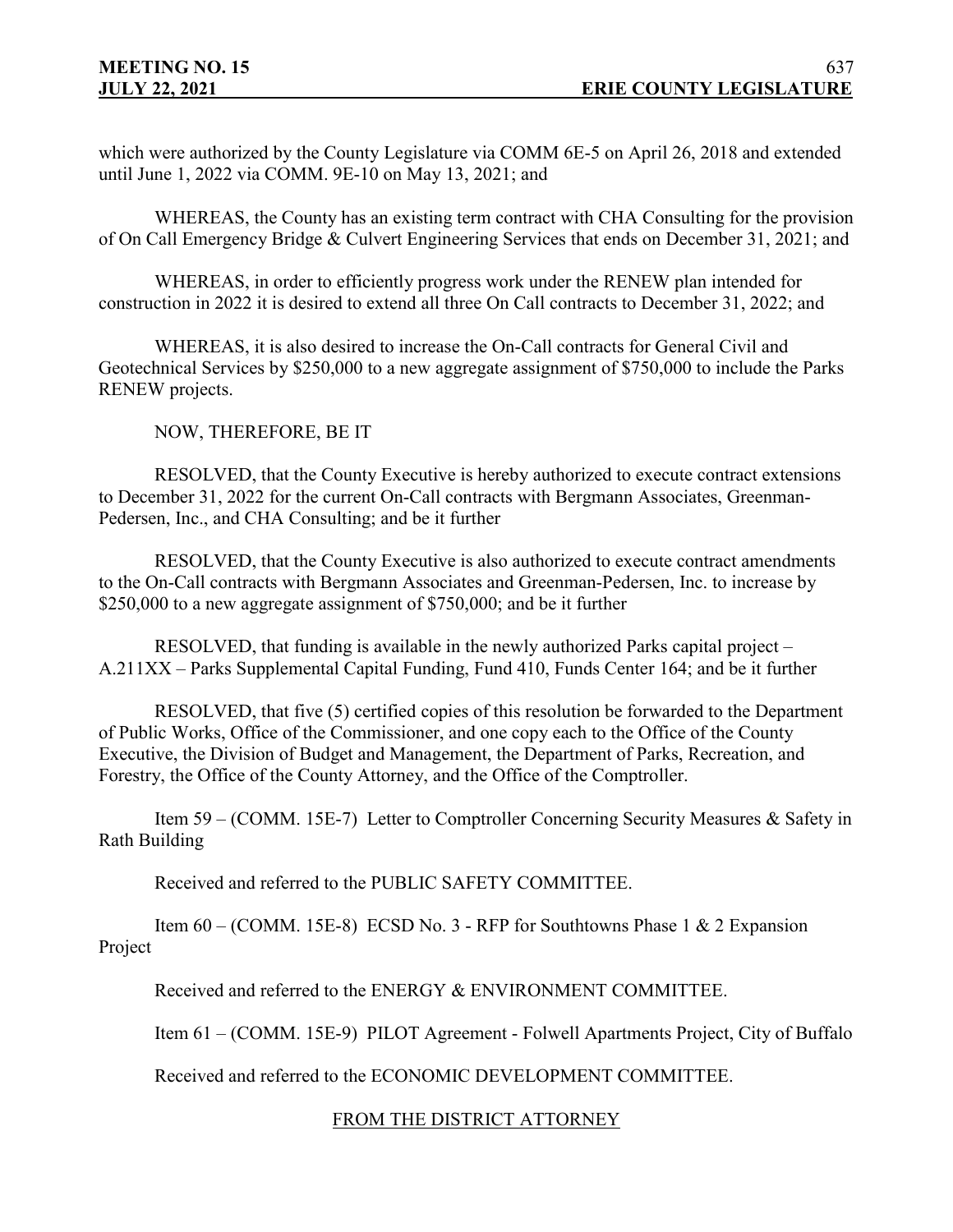Item 62 – MR. MEYERS presented the following resolution and moved for immediate consideration and approval. MR. JOHNSON seconded.

CARRIED UNANIMOUSLY.

RESOLUTION NO. 149 RE: Authorization to Contract/Issue PO (COMM. 15E-10)

WHEREAS, the Office of the District Attorney needs an efficient and streamlined method to meet its discovery obligations under Criminal Procedure Law Article 245 as it relates to Civil Rights Law §50-a – the acquiring and sharing of law enforcement personnel records with defense attorneys; and

WHEREAS, the Office of the District Attorney has identified the OnBase and ShareBase, products of Hyland Software, Inc., as the most efficient and cost-effective programs to help this office meet the above need; and

WHEREAS, Erie County is already contracted with Hyland Software Inc. for use of their OnBase software, which is used throughout County departments.

NOW, THEREFORE, BE IT

RESOLVED, that authorization is hereby provided for Erie County to work with Hyland Software Inc to provide access and licenses necessary for the District Attorney's Office to use OnBase, Unity Client and ShareBase features to meet ongoing discovery obligations; and be it further

RESOLVED, that authorization is hereby provided to the Director of Purchasing to issue a purchase order(s) to Hyland Software Inc. for the following services:

- One-time licensing costs for OnBase/Unity Client services
- Annual OnBase and ShareBase maintenance/licensing costs
- Consulting/training/implementation costs as may be needed in an amount not to exceed \$30,000

and be it further

RESOLVED, the authorization is provided to adjust budgets as follows in the 2021 District Attorney's Office's fund 110, fund center 11400:

| Appropriation                        |              |
|--------------------------------------|--------------|
| 516020 – Professional Services       | \$30,000     |
| 516030 – Maintenance Contracts       | \$16,000     |
| $561410$ – Lab & Technical Equipment | \$38,000     |
| 559000 – County Share Contribution   | $(\$84,000)$ |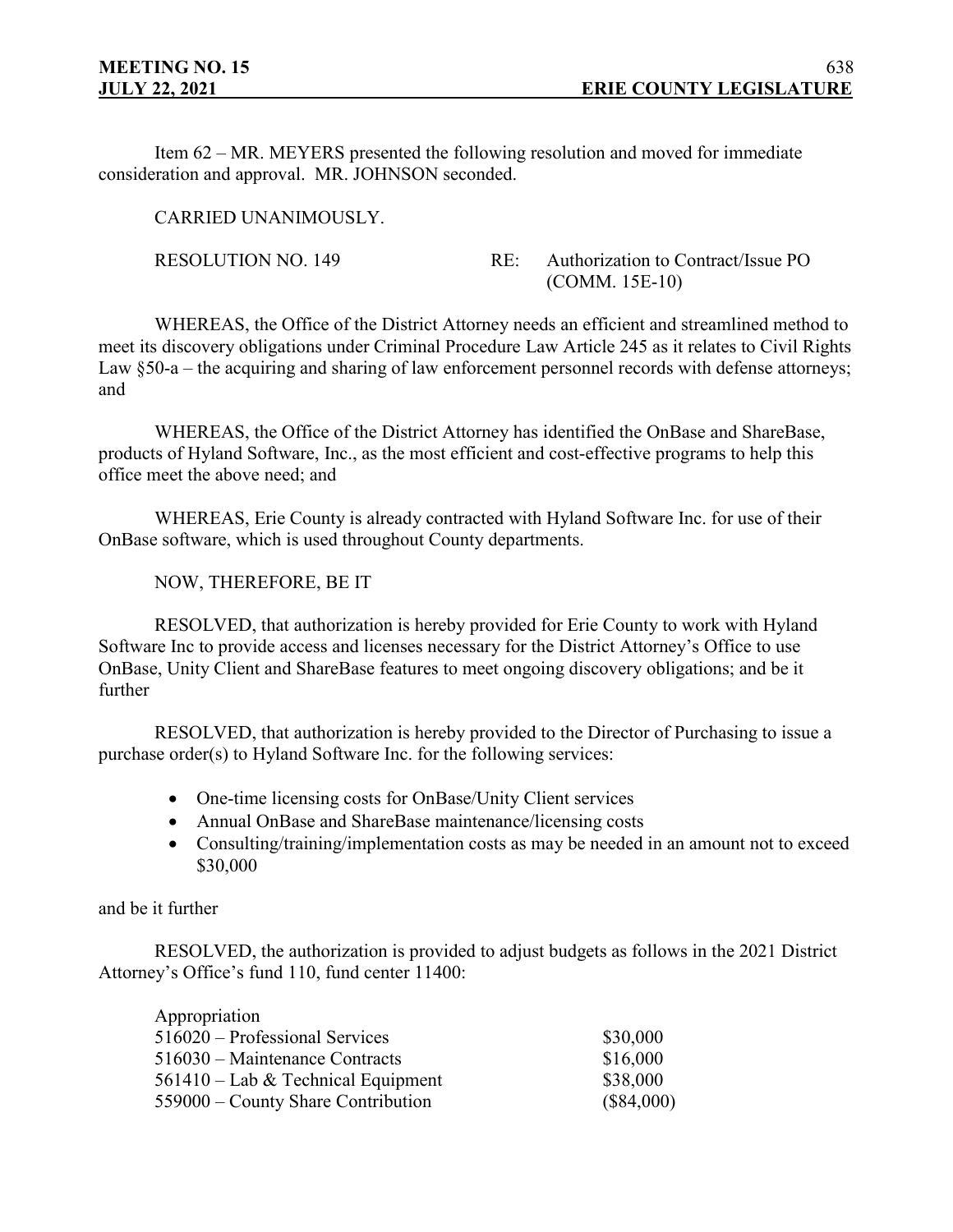and be it further

RESOLVED, that the Director of Budget and Management is hereby authorized to make any technical adjustments necessary to implement this resolution; and be it further

RESOLVED, that certified copies of this resolution be forwarded to the Erie County District Attorney, the Division of Budget and Management, the Office of the Comptroller, the Division of Purchase, and the Division of Information and Support Services.

# FROM CHAIR BASKIN

Item 63 – (COMM. 15E-11) Notice of Public Hearing Concerning LL Intro. 1-1 (2021)

Received and referred to the ENERGY & ENVIRONMENT COMMITTEE.

# FROM THE COUNTY EXECUTIVE

Item 64 – MR. MEYERS presented the following resolution and moved for immediate consideration and approval. MR. JOHNSON seconded.

CARRIED UNANIMOUSLY.

RESOLUTION NO. 150 RE: Authorization to Accept Funding & Enter into Contracts for Extended Hours of Youth Engagement Activities (COMM. 15E-12)

WHEREAS, the Erie County Department of Social Services in collaboration with the Erie County Youth Bureau is responsible for the delivery of a comprehensive range of services for the residents of Erie County; and

WHEREAS, the Erie County Department of Social Services in collaboration with the Erie County Youth Bureau has been awarded \$130,000 by the New York State Office of Children and Family Services (OCFS) as part of an Executive Order by Governor Andrew Cuomo to provide extended hours of youth engagement activities to youth ages 14-24 at risk of being perpetrators and victims of gun violence in high gun violence neighborhoods and census tracts; and

WHEREAS, Governor Andrew Cuomo has issued an Executive Order declaring a State-wise disaster emergency due to gun violence, the Department of Social Services in collaboration with the Erie County Youth Bureau is requesting that the Erie County Legislature waive Erie County Administrative Code Section 26.08 to enter into contracts with various anti-violence agencies to provide extended hours of youth engagement activities; and

WHEREAS, the Department of Social Services requires legislative approval to accept the State funds and to amend the 2021 Adopted Budget; and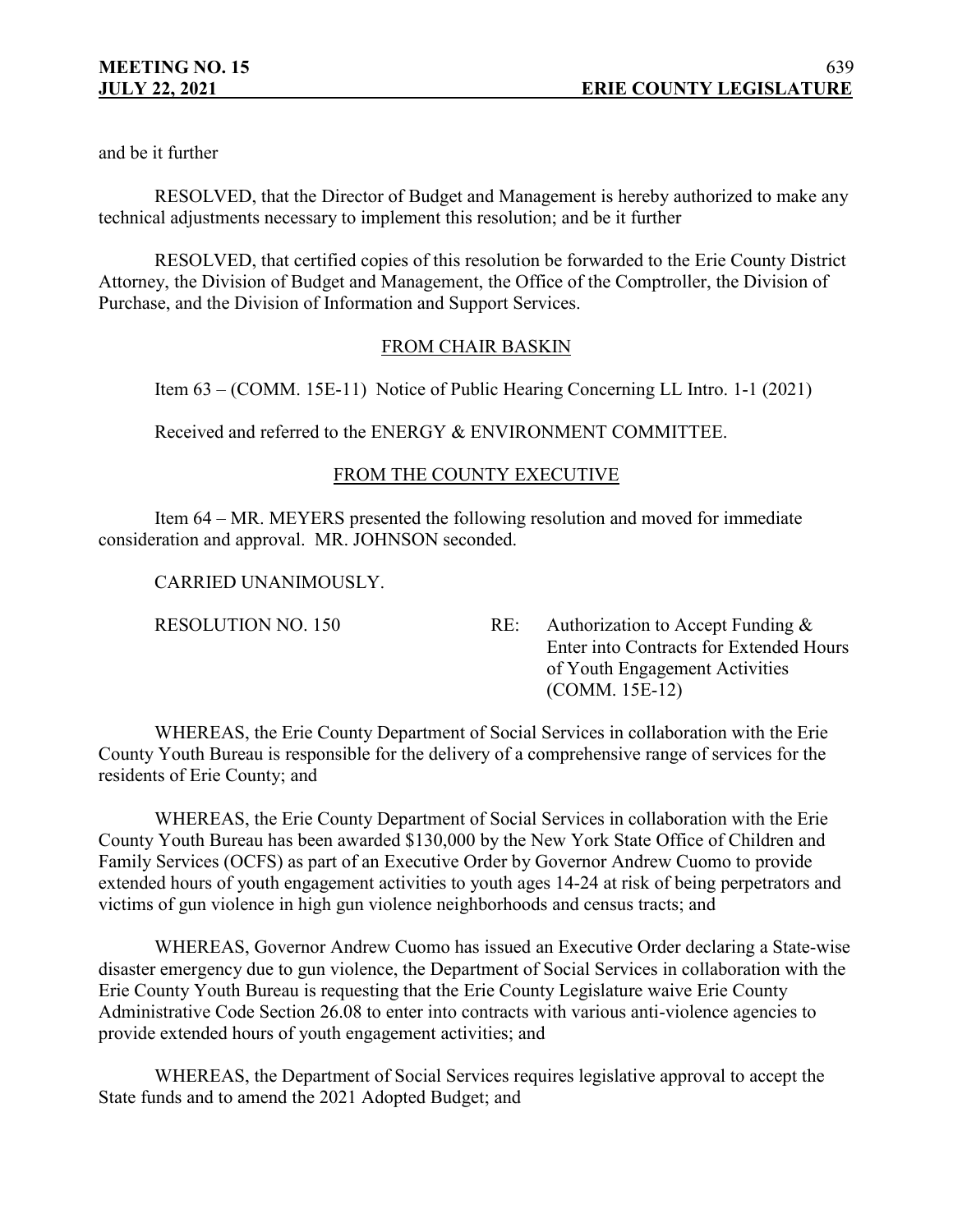WHEREAS, no County funds will be necessary for Erie County to accept this state aid to serve individuals residing in Erie County; and

WHEREAS, Erie County Youth Bureau has a working relationship with Boys and Girls Clubs of Buffalo as a current contractor I providing services to at risk youth and has expertise in anti-violence curriculum and drop in recreation programs for teens and young adults at three sites; and

WHEREAS, SNUG/ECMC has the staffing and expertise in leadership activities for youth currently engaged in gun violence at sites throughout the east side; and

WHEREAS, Erie County Youth Bureau has a working relationship with Lt. Col. Matt Urban Human Services Center of WNY as a current contractor in providing services to at risk youth and has expertise in career exploration, restorative justice and leadership opportunities for youth in the Broadway Filmore neighborhood; and

WHEREAS, Buffalo Federation of Neighborhood Centers can provide media arts, urban agriculture, financial education, and intergenerational programs in the Fruit Belt as well as other areas of Buffalo; and

WHEREAS, Erie County Youth Bureau has a working relationship with Father Belle Center and they can offer drop in evening recreation and evidence based mental health services; and

WHEREAS, Police Athletic League (PAL) can provide Play Streets sports equipment and instruction in the community at several hot spots in the city; and

WHEREAS, Erie County Youth Bureau has a working relationship with many other Community based agencies throughout the 17 targeted areas that may have expertise in providing extended hours Youth Engagement activities.

NOW, THERFORE, BE IT

RESOLVED, that the Erie County Legislature does hereby authorize the County Executive to accept New York State funds to provide extended hours of youth engagement activities to youth ages 14-24 at risk of being perpetrators and victims of gun violence and authorizes the Division of Budget and Management to establish a grant as follows:

> Erie County Youth Bureau Fund Center 12530 July 6, 2021 – December 31, 2021

| Revenue                                         | Increase  |
|-------------------------------------------------|-----------|
| Account $408000 -$ State Aid $-$ Youth Programs | \$130,000 |
| Appropriation                                   | Increase  |
| Account 517876 – Youth Development Programs     | \$130,000 |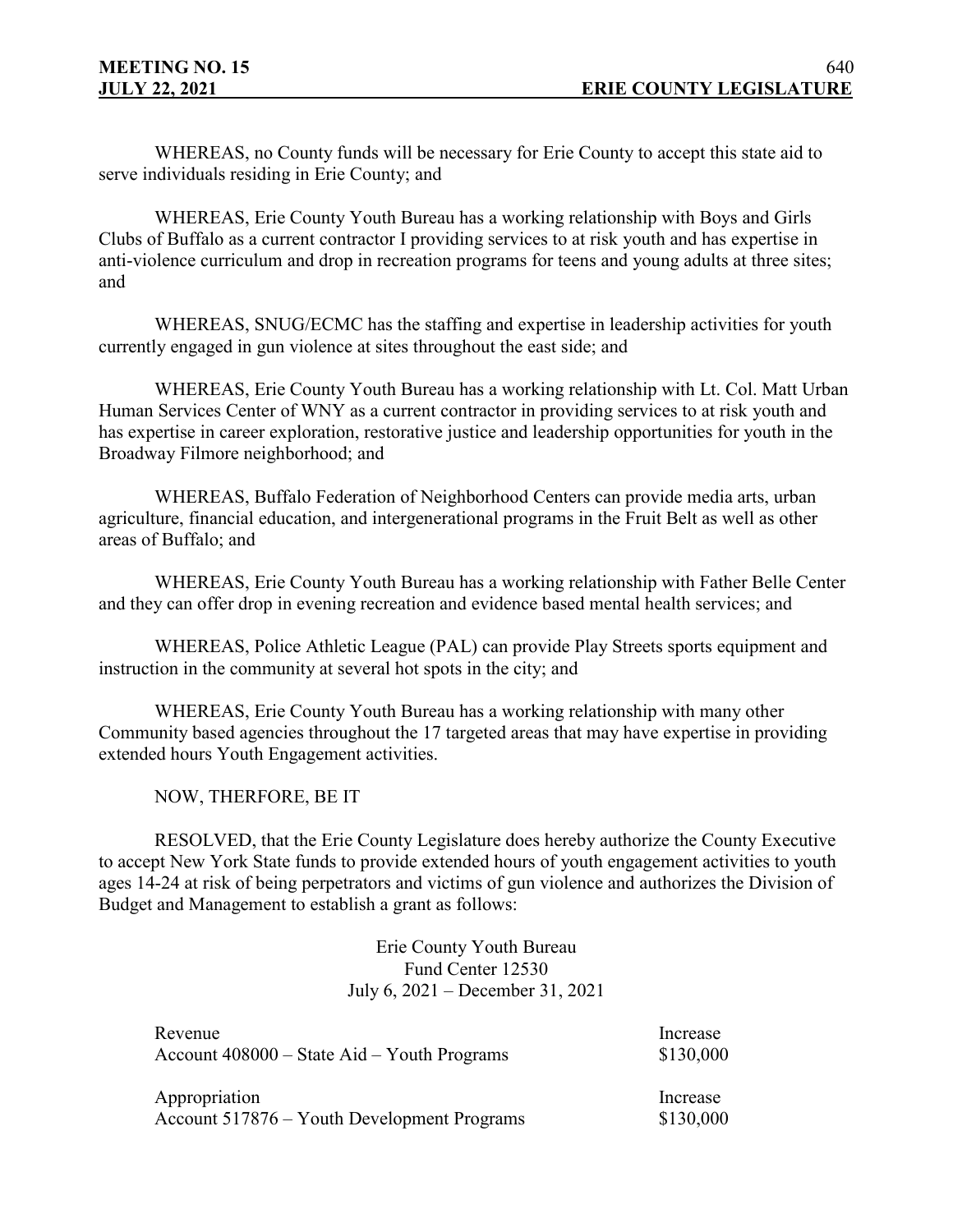and be it further

RESOLVED, the Count Executive can enter into contract with Boys and Girls Clubs of Buffalo to provide anti-violence curriculum and drop in recreation programs for teens and young adults at three sites; and be it further

RESOLVED, the County Executive can enter into contract with SNUG/ECMC to provide leadership activities for youth currently engaged in gun violence at sites throughout the east side; and be it further

RESOLVED, the County Executive can enter into contract with Lt. Col. Matt Urban Human Services Center of WNY to provide services to at risk youth and has expertise in career exploration, restorative justice and leadership opportunities for youth in the Broadway Filmore neighborhood; and be it further

RESOLVED, the County Executive can enter into contract with Buffalo Federation of Neighborhood Centers to provide media arts, urban agriculture, financial education, and intergenerational programs in the Fruit Belt as well as other areas of Buffalo; and be it further

RESOLVED, the County Executive can enter into contract with Father Belle Center to offer drop in evening recreation and evidence based mental health services; and be it further

RESOLVED, the County Executive can enter into contract with the Police Athletic League (PAL) to provide Play Streets sports equipment instruction in the community at several hot spots in the city; and be it further

RESOLVED, the County Executive can enter into contracts with other Community based agencies in the 17 targeted areas to provide extended hours Youth Engagement Activities; and be it further

RESOLVED, that the Erie County Legislature does hereby waive the procedures provided for in Section 28.06 of the Erie County Administrative Code to secure the services of various antiviolence agencies throughout the targeted zip codes; and be it further

RESOLVED, that the Director of Budget and Management is hereby authorized to adjust items of appropriations and revenues which may be impacted by changes to the award, provided there are no changes to county share amounts; and be it further

RESOLVED, that certified copies of this resolution be furnished to the Office of the County Executive, the Department of Social Services, the Office of the Comptroller, and the Division of Budget and Management.

# **COMMUNICATIONS FROM THE DEPARTMENTS**

## FROM THE DEPUTY COMPTROLLER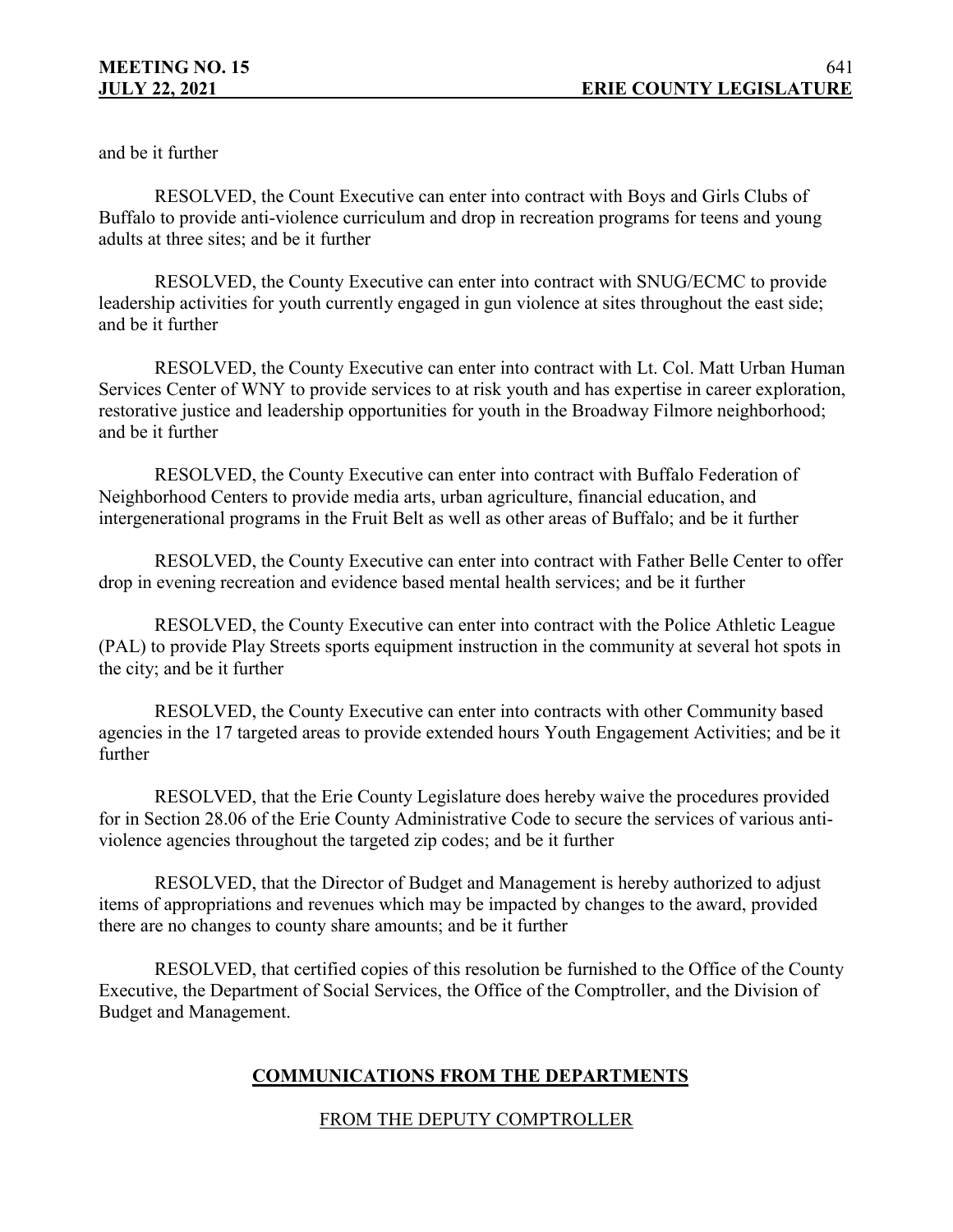Item 65– (COMM. 15D-1) Law Department Spending for 05/2021

Received and referred to the FINANCE & MANAGEMENT COMMITTEE.

### FROM THE DPW COMMISSIONER

Item 66 – (COMM. 15D-2) Letter to Comptroller Concerning SUNY Erie Roofing Funding Received and referred to the ECONOMIC DEVELOPMENT COMMITTEE.

### FROM THE COMMISSIONER OF HEALTH

Item 67– (COMM. 15D-3) Updated Nursing Home Outbreak Information - 06/2021

Received and referred to the HEALTH & HUMAN SERVICES COMMITTEE.

# FROM THE DEPUTY COMPTROLLER

Item 68 – (COMM. 15D-4) Sales Tax Receipts for 05/2021

Received and referred to the FINANCE & MANAGEMENT COMMITTEE.

## FROM THE DEPARTMENT OF LAW

Item 69 – (COMM. 15D-5) Local Emergency Order Extensions

Received and referred to the HEALTH & HUMAN SERVICES COMMITTEE.

# FROM THE DEPT. OF ENVIRONMENT & PLANNING

Item 70 – (COMM. 15D-6) Public Hearing Minutes for Agricultural District Modification Received and referred to the ENERGY & ENVIRONMENT COMMITTEE.

## FROM THE CLERK OF LEGISLATURE

Item 71 – (COMM. 15D-7) Notice of Public Hearing Concerning LL Intro. 1-1 (2021)

Received and referred to the ENERGY & ENVIRONMENT COMMITTEE.

# **COMMUNICATIONS FROM THE PEOPLE AND OTHER AGENCIES**

## FROM THE BOTANICAL GARDENS

Item 72 – (COMM. 15M-1) Letter to Chair of Legislature Regarding Commitment to Diversity, Equity & Inclusivity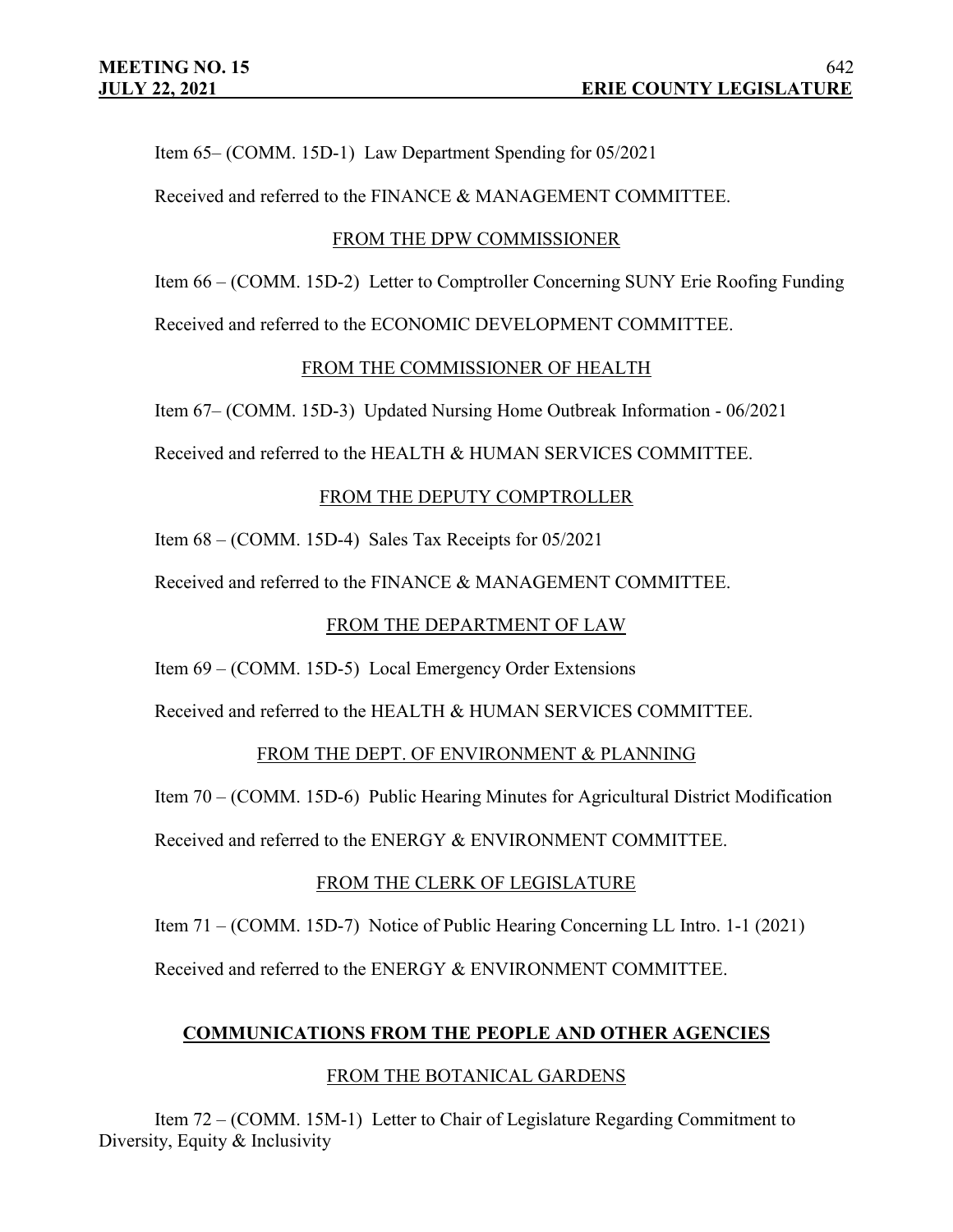Received and referred to the COMMUNITY ENRICHMENT COMMITTEE.

### FROM THE NFTA

Item 73 – (COMM. 15M-2) Board Meeting Minutes for Meeting Held on 3/25/2021

Received and referred to the ECONOMIC DEVELOPMENT COMMITTEE.

### FROM THE ASSIGNED COUNSEL PROGRAM

Item 74 – (COMM. 15M-3) Quarterly Report for the Second Quarter of 2021

Item 75 – (COMM. 15M-4) Financial Report & Cash Basis for Period  $1/1/21 - 6/30/21$ 

The above two items were received and referred to the FINANCE & MANAGEMENT COMMITTEE.

### **ANNOUNCEMENTS**

Item 76 – Chair Baskin wished everyone a safe summer recess, and announced that the next session of the Erie County Legislature is scheduled for Thursday, September 9, 2021.

#### **MEMORIAL RESOLUTIONS**

Item 77 – Legislator Meyers requested that when the Legislature adjourns, it do so in memory of Michael J. Sliwinski

Item 78 – Legislator Hardwick requested that when the Legislature adjourns, it do so in memory of Wende S. Janas.

Item 79 – Legislator Johnson requested that when the Legislature adjourns, it do so in memory of the Sheriff Deputy who lost his life in City Court.

Item 80 – Legislator Gilmour requested that when the Legislature adjourns, it do so in memory of Frank L. Bybel.

Item 81 – Legislator Lorigo requested that when the Legislature adjourns, it do so in memory of Walter G. Melohusky.

Item 82 – Legislator Todaro requested that when the Legislature adjourns, it do so in memory of Joseph Gerardi, Alice Caruso and Irene Sanok.

Item 83 – Chair Baskin requested on behalf of the entire Legislature that when the Legislature adjourns, it do so in memory of the victims lost to gun violence in Erie County.